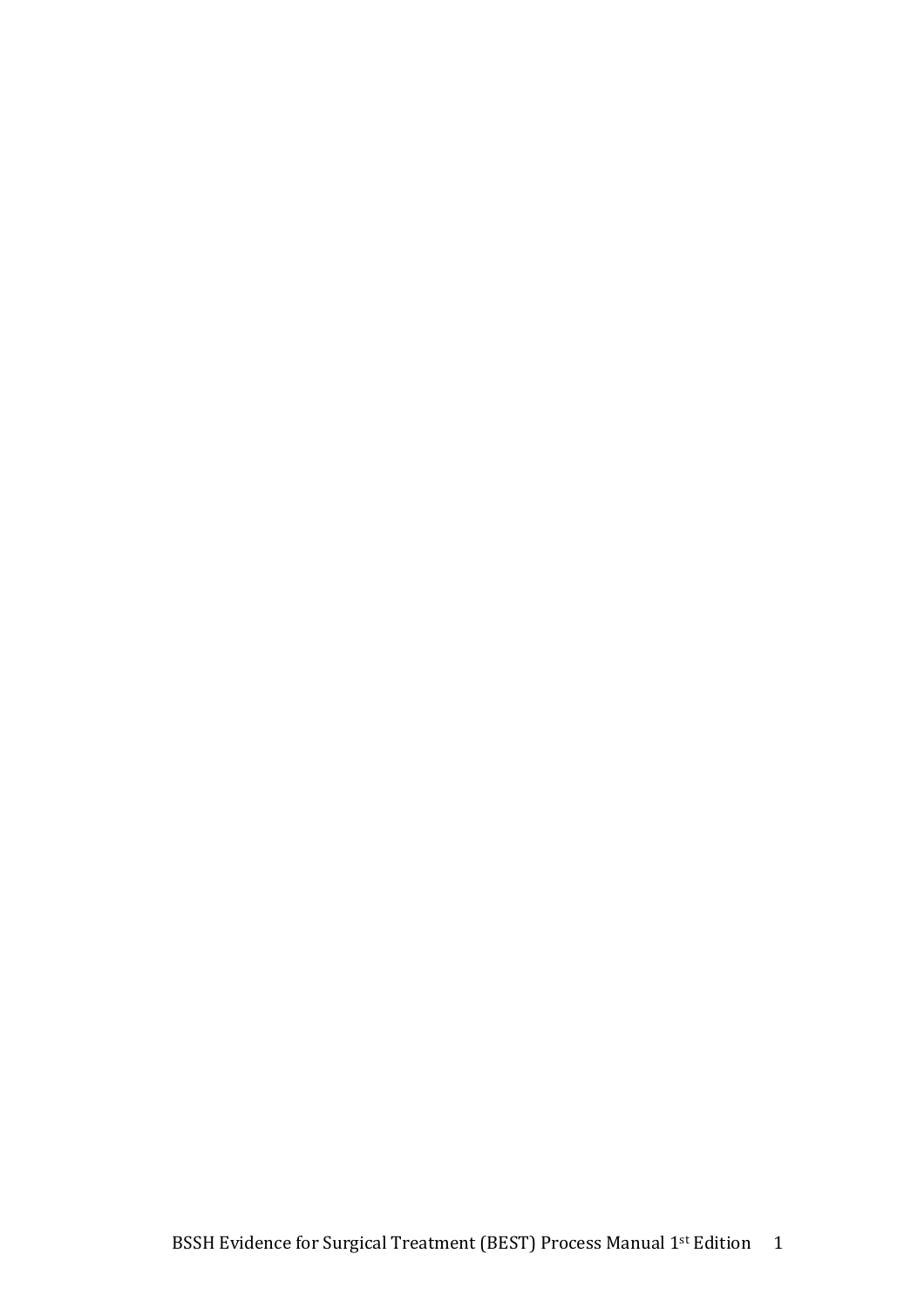# 1. Contents

| 1.                                                              |       |                                                                              |  |  |  |
|-----------------------------------------------------------------|-------|------------------------------------------------------------------------------|--|--|--|
| 2.                                                              |       |                                                                              |  |  |  |
| 3.                                                              |       |                                                                              |  |  |  |
| 4.                                                              |       |                                                                              |  |  |  |
|                                                                 | 4.1.  |                                                                              |  |  |  |
|                                                                 | 4.2.  |                                                                              |  |  |  |
|                                                                 | 4.3.  | Principles underpinning BEST document development  8                         |  |  |  |
| 5.                                                              |       |                                                                              |  |  |  |
|                                                                 | 5.1.  |                                                                              |  |  |  |
|                                                                 | 5.2.  |                                                                              |  |  |  |
|                                                                 | 5.3.  |                                                                              |  |  |  |
|                                                                 | 5.4.  |                                                                              |  |  |  |
|                                                                 | 5.5.  |                                                                              |  |  |  |
|                                                                 | 5.6.  |                                                                              |  |  |  |
|                                                                 | 5.7.  |                                                                              |  |  |  |
|                                                                 | 5.8.  |                                                                              |  |  |  |
|                                                                 | 5.9.  |                                                                              |  |  |  |
|                                                                 | 5.10. |                                                                              |  |  |  |
|                                                                 | 5.11. |                                                                              |  |  |  |
|                                                                 | 5.12. |                                                                              |  |  |  |
|                                                                 | 5.13. |                                                                              |  |  |  |
|                                                                 | 5.14. |                                                                              |  |  |  |
|                                                                 | 5.15. |                                                                              |  |  |  |
|                                                                 |       |                                                                              |  |  |  |
|                                                                 |       |                                                                              |  |  |  |
|                                                                 |       |                                                                              |  |  |  |
| Appendix 4: Research Committee Evaluation of Referred Topics 44 |       |                                                                              |  |  |  |
|                                                                 |       | Appendix 5: Volunteering to participate in a BEST Guidance Development Group |  |  |  |
|                                                                 |       |                                                                              |  |  |  |
|                                                                 |       |                                                                              |  |  |  |
|                                                                 |       |                                                                              |  |  |  |
|                                                                 |       |                                                                              |  |  |  |
|                                                                 |       |                                                                              |  |  |  |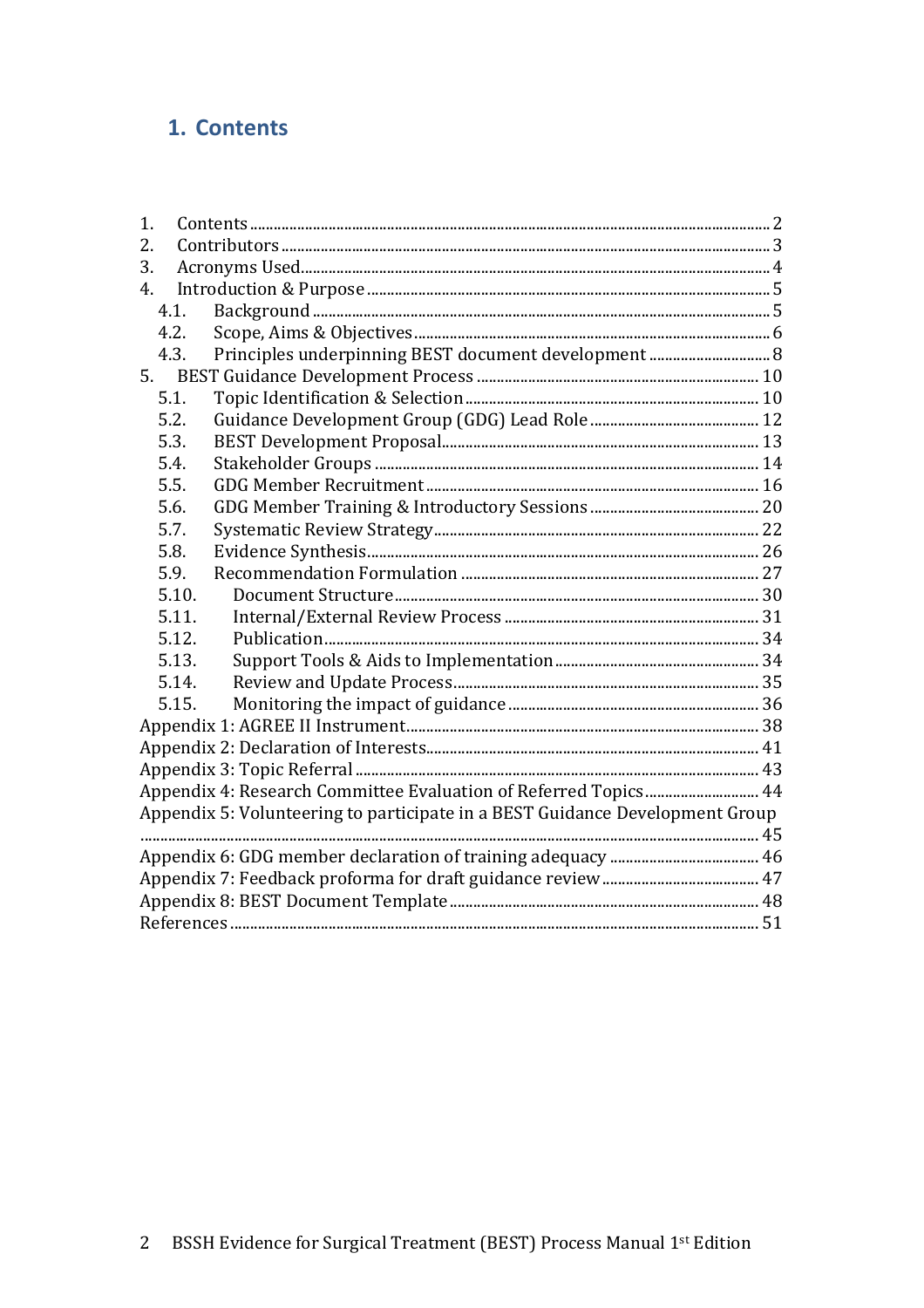# **2. Contributors**

Jeremy N Rodrigues, BSSH Research Committee Member

Tim RC Davis, Chair, BSSH Research Committee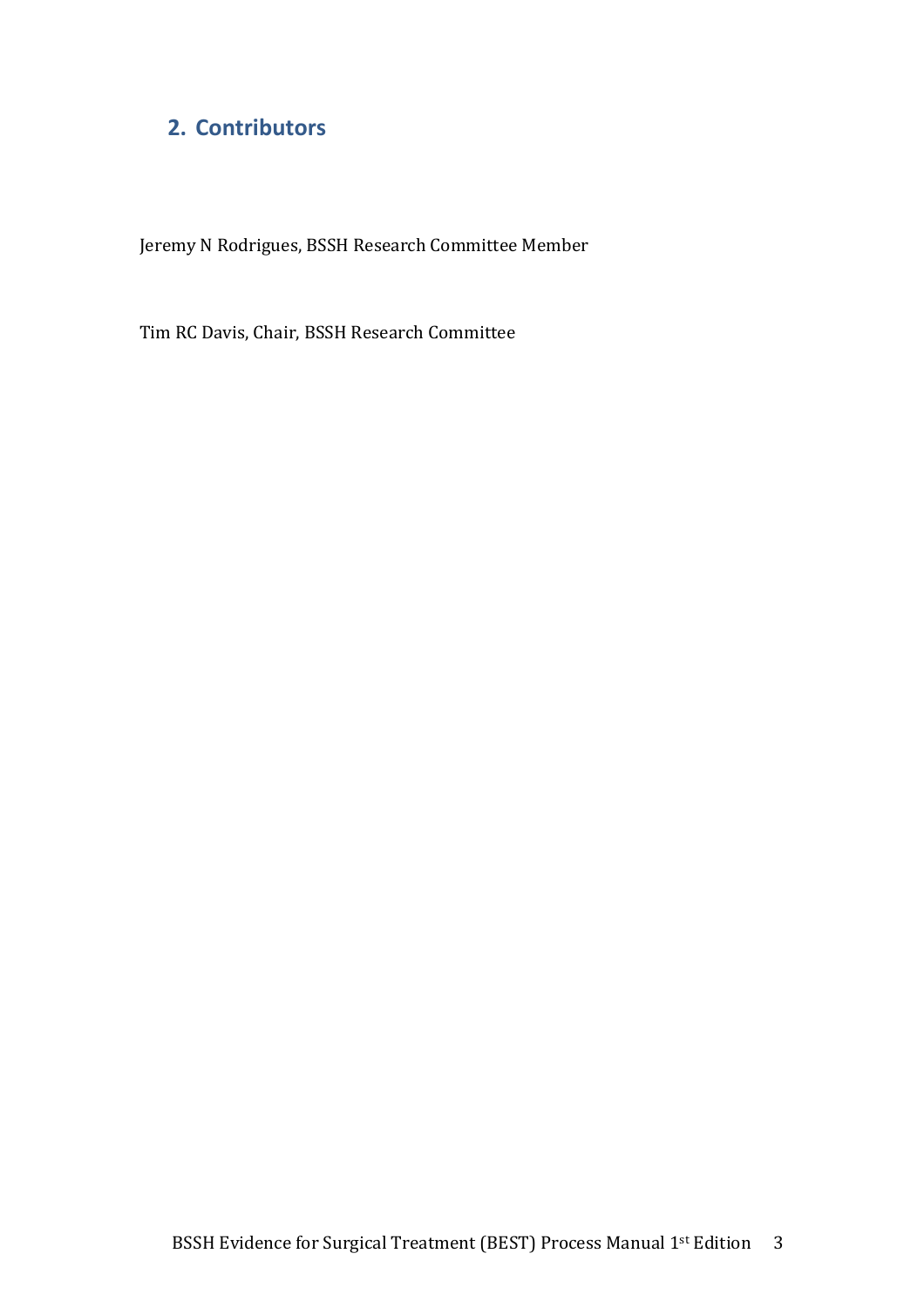# **3. Acronyms Used**

| <b>BSSH</b>     | British Society for Surgery of the Hand                        |
|-----------------|----------------------------------------------------------------|
| <b>BEST</b>     | British Society for Surgery of the Hand Evidence for Surgical  |
|                 | Treatment                                                      |
| <b>UK</b>       | United Kingdom                                                 |
| <b>NHS</b>      | National Health Service                                        |
| GP              | <b>General Practitioner</b>                                    |
| <b>AGREE II</b> | Appraisal of Guidelines, Research and Evaluation Instrument II |
| <b>NICE</b>     | National Institute for Health and Care Excellence              |
| GDG             | <b>Guidance Development Group</b>                              |
| <b>PICO</b>     | Patient, Intervention, Comparison, Outcome                     |
| <b>CENTRAL</b>  | Cochrane Central Register of Controlled Trials                 |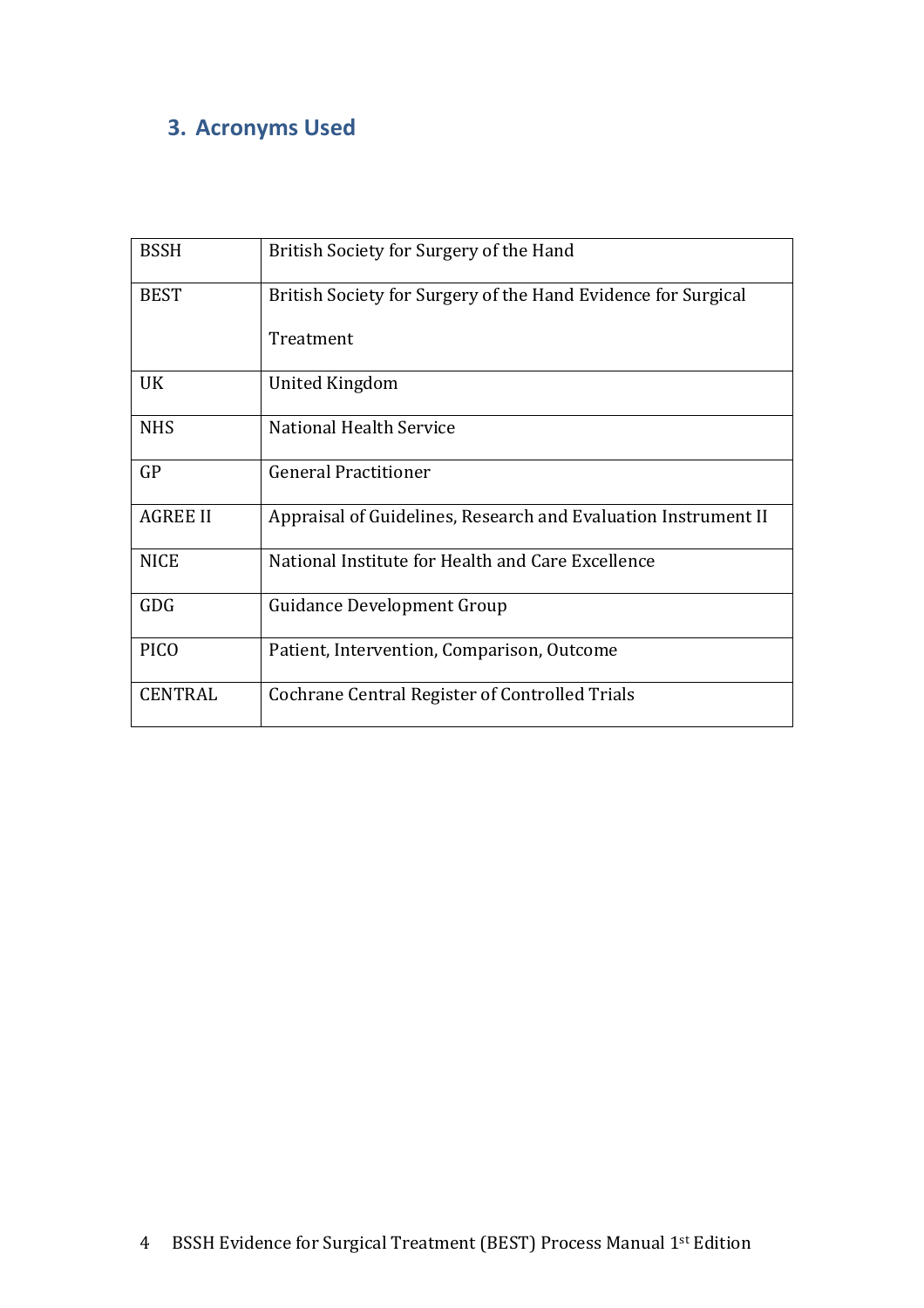# **4. Introduction & Purpose**

### **4.1. Background**

- 4.1.1. The British Society for Surgery of the Hand (BSSH) aims to produce guidance to standardise and optimise the treatment of common hand conditions by hand surgeons. The platform for delivering this is the BSSH Evidence for Surgical Treatment (BEST) document. This manual describes the standardised processes by which BEST documents are produced.
- 4.1.2. BEST documents will evaluate the evidence describing treatment options for hand conditions that might be delivered by hand surgeons. Where possible, care pathways and recommendations will be made using evidence. Other treatment modalities available for hand conditions, but not delivered by hand surgeons will be considered but will not be central to BEST documents. An example would be the use of radiotherapy in the prevention or treatment of Dupuytren's disease.
- 4.1.3. BEST documents are intended for use as an aid to clinical decisionmaking. Specific circumstances affecting individual cases may mean that deviation from BEST guidance is appropriate. Ultimately only that patient and the healthcare professionals providing his/her clinical care can reach this.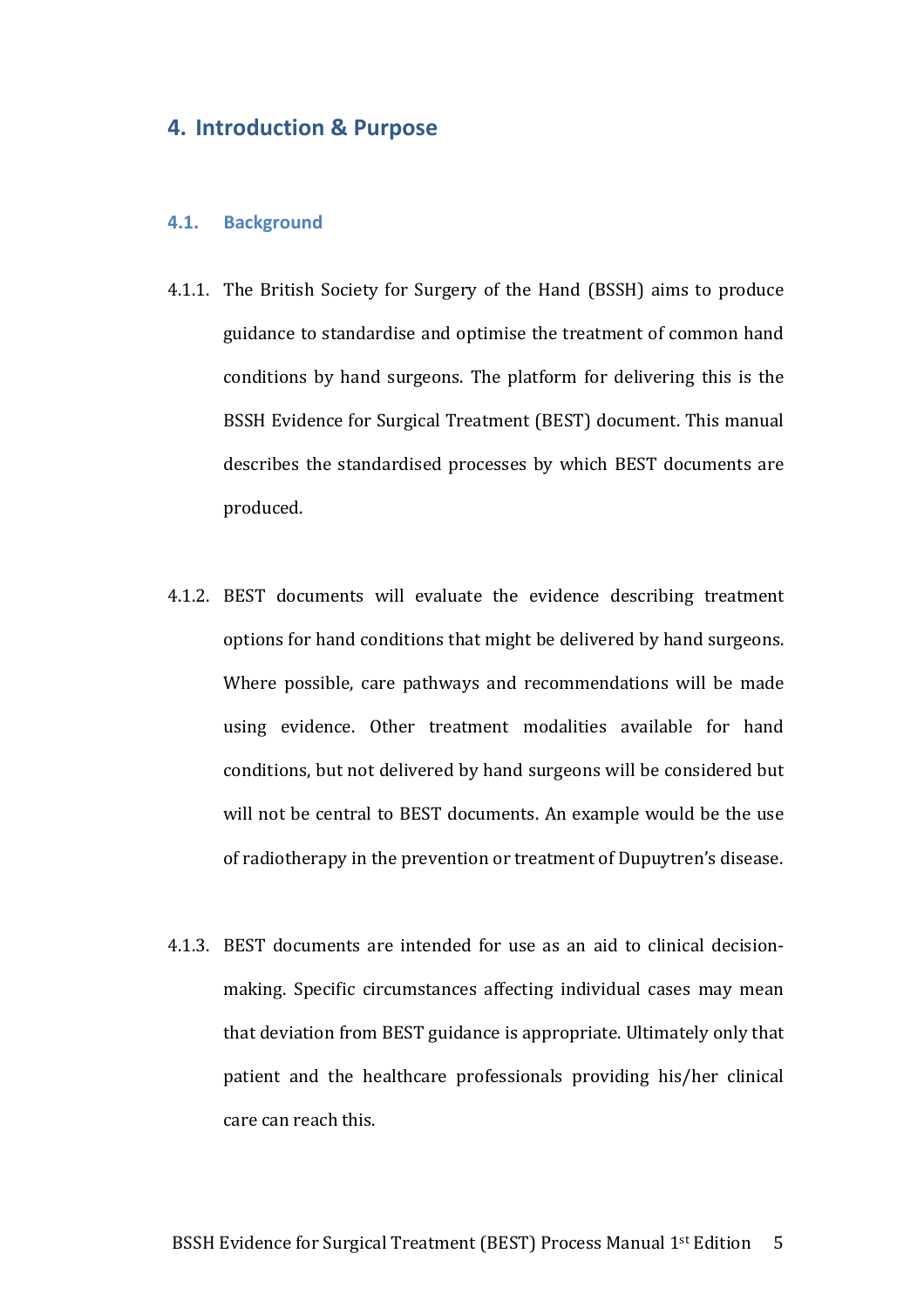- 4.1.4. Oversight responsibility for BEST documents remains with BSSH Council, supported by the BSSH Research Committee, as indicated in this process manual.
- 4.1.5. Members of the BSSH Research Committee are required to provide a current declaration of interests at all meetings of the committee.

#### **4.2. Scope, Aims & Objectives**

- 4.2.1. BEST will be produced for clinical guidance targeted for use in the United Kingdom (UK) National Health Service (NHS). Where appropriate, recommendations will be made with reference to this, with particular attention to how the implementation of recommendations can be facilitated.
- 4.2.2. The anticipated users of the main BEST document are UK healthcare professionals and patients. The former include hand surgeons, other orthopaedic and plastic surgeons, general practitioners (GPs), hand therapists, nursing staff and clinical commissioning groups [see Appendix 1, AGREE II item 6].
- 4.2.3. The anticipated users for quick guide implementation aids (comprising single A4 sheet summaries of guidance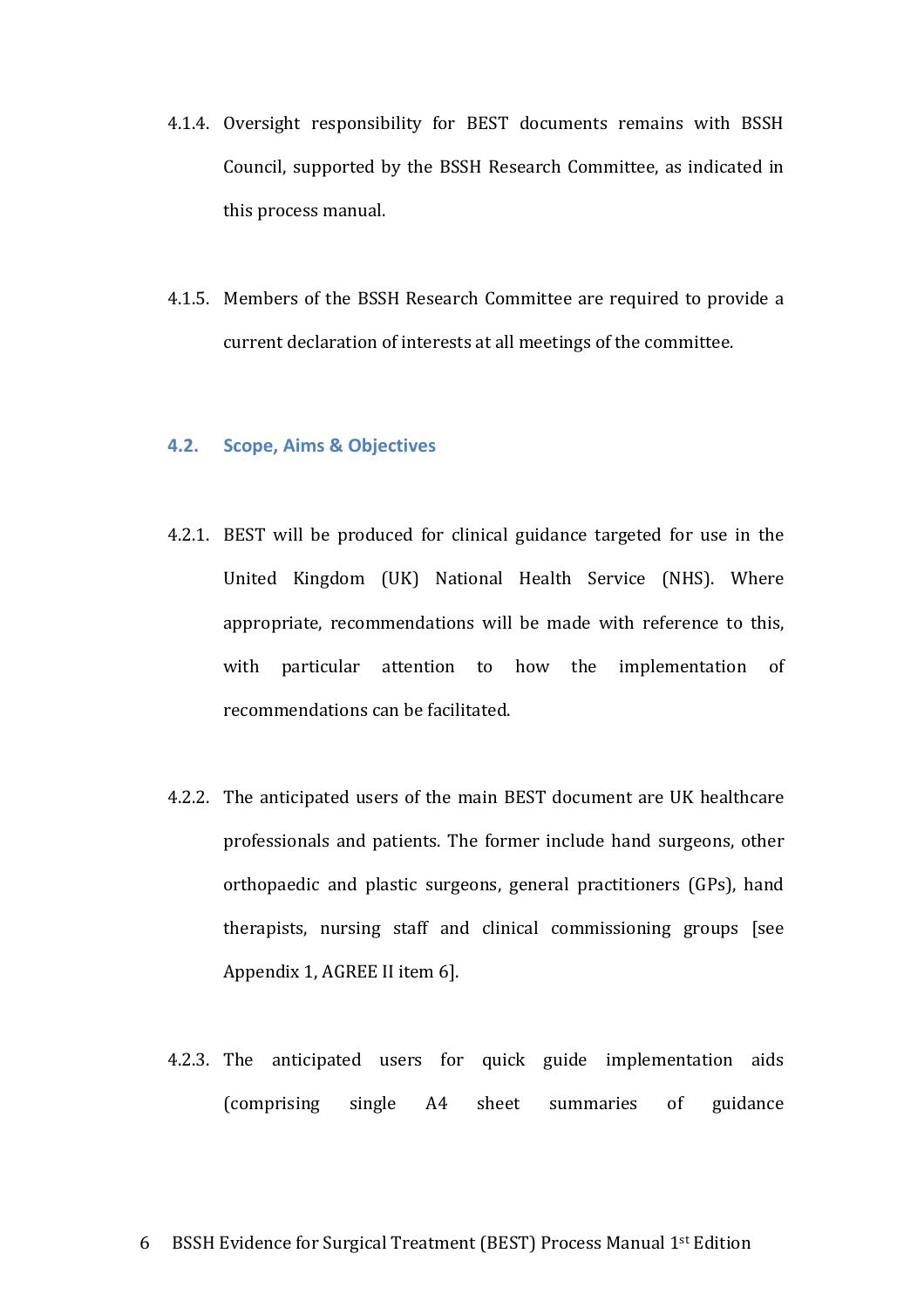recommendations) include all the above, as well as NHS patients, their relatives and carers, and members of the UK public.

- 4.2.4. It is accepted that healthcare professionals working outside the UK NHS may also use high quality clinical guidance based on systematic review of evidence.
- 4.2.5. The questions that BEST documents may attempt to answer are:
- Which patients should be referred to hand surgeons?
- Which treatments are superior to other treatments?
- Which treatments are more cost-effective than other treatments?
- What treatments should be offered to patients?
- At what clinical stage should different treatments be offered to patients?
- What outcomes can be expected from particular treatments?
- What future research might be beneficial in clarifying optimal treatment?
- 4.2.6. Not all topics will have sufficient evidence available to answer all of these questions. Acknowledgement of limitations of the existing evidence will be made when appropriate [see Appendix 1, AGREE II item 9]. However, identification of future research needs as part of the guidance development process will encourage the appropriate development of the evidence base.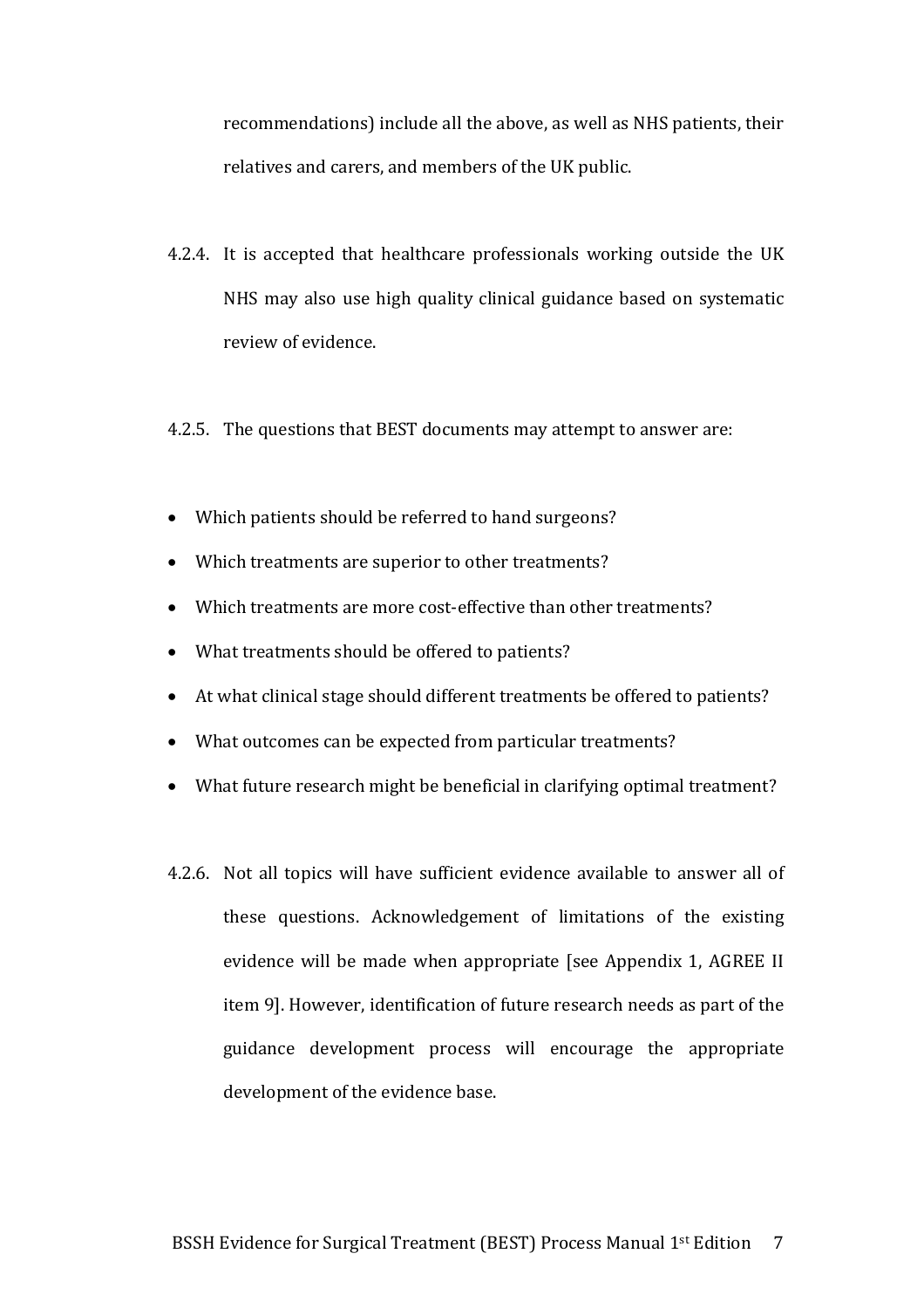#### **4.3. Principles underpinning BEST document development**

- 4.3.1. The processes employed by BSSH for BEST document development are based on the criteria specified in the Appraisal of Guidelines, Research and Evaluation (AGREE II) instrument [\(1\)](#page-51-0) [see Appendix 1], and the application of this instrument in the National Institute for Health and Care Excellence (NICE) Accreditation process [\(2\)](#page-51-1). The AGREE II instrument comprises 23 individual items. The particular AGREE II items that the processes specified in this manual address are referenced throughout.
- 4.3.2. All funding for the routine development of BEST documents will be provided by BSSH. If a guidance document is developed in collaboration with another organisation, then division of the cost of development between BSSH and the collaborating body will be established at the outset of the development process. No other external funding will be routinely sought or accepted for the development or implementation of BEST Guidance document and funding will not be conditional on editorial input. Instead, it will be based on estimated costing of the work streams required, which will be provided by the GDG. A summary of the BSSH's financial information will be displayed on the BEST webpage within the public domain of the BSSH website. [see Appendix 1, AGREE II item 22].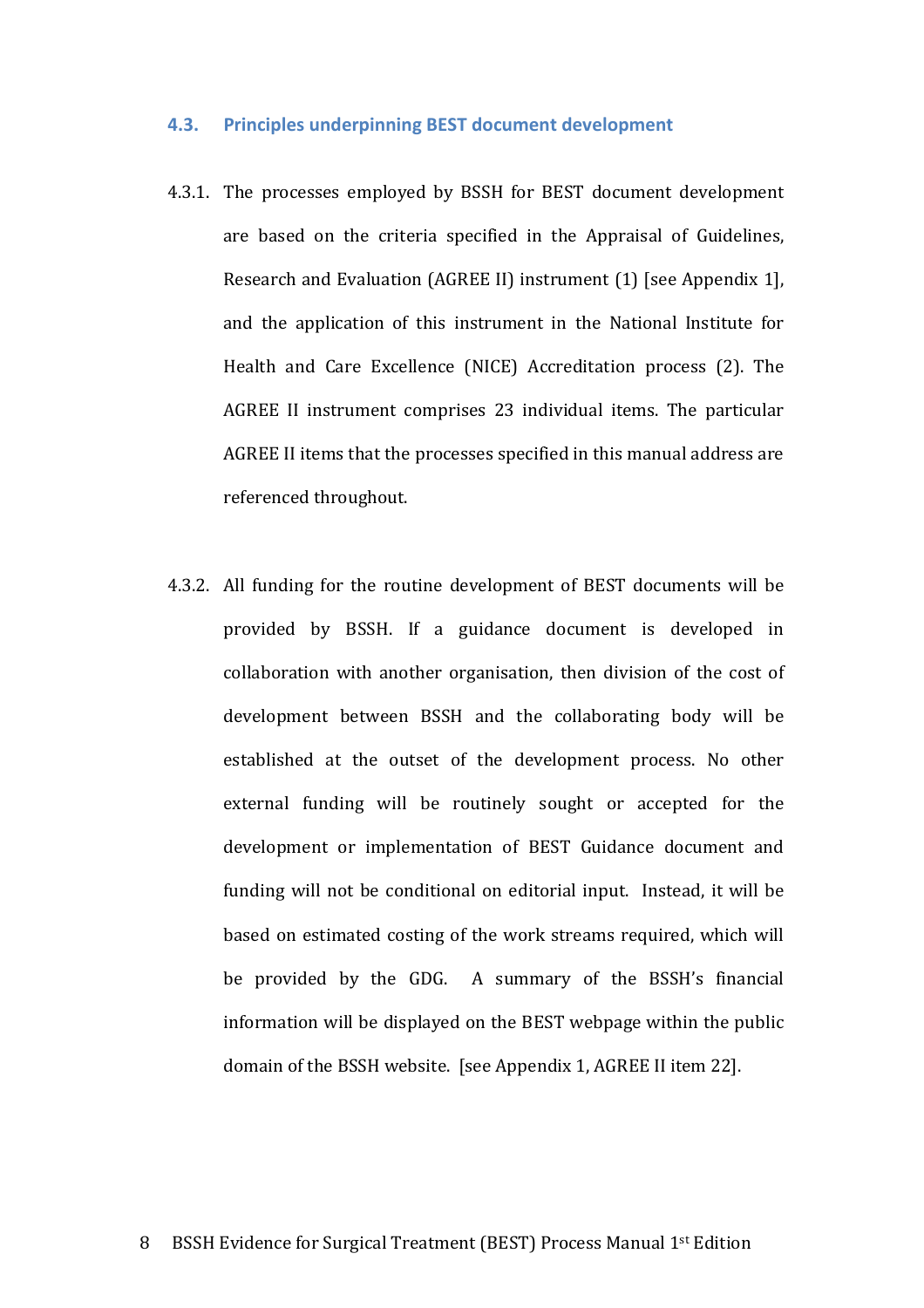4.3.3. Occasionally, the systematic review conducted as part of the BEST document development process will be performed as part of additional research work, e.g. towards a higher research degree by a member of the Guidance Development Group. If that person is supported financially, e.g. by research grants, then all sources of finance will be declared in their Declaration of Interests [see Appendix 2]. If the funding body that has provided the financial support is considered to have potentially influenced the design, conduct or outcome of the systematic review, then this systematic review will be discarded and a new systematic review designed and implemented for the BEST document development. The impact of the potential influence of the funding body on the prospective GDG member will be assessed in the same manner as other conflicts of interest, as described in paragraph 5.5.8.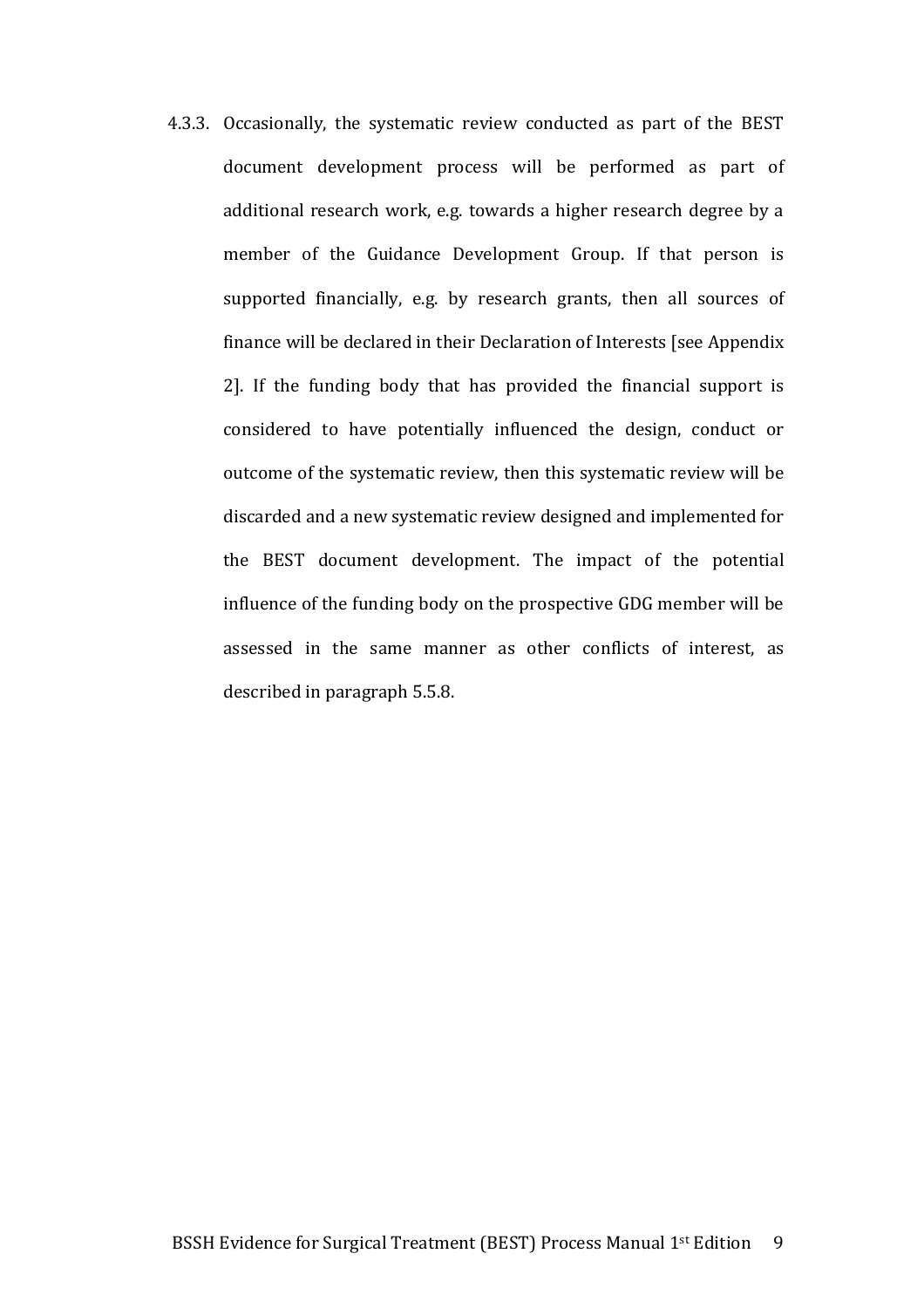# **5. BEST Guidance Development Process**

## **5.1. Topic Identification & Selection**

- 5.1.1. BSSH Research Committee is responsible for approving topics for the development of BEST guidance. All topics will be approved prior to initiating the development process.
- 5.1.2. Topics may be referred to the Research Committee for consideration for BEST guidance development by different routes. These include:
- referral by BSSH members, including Research Committee members
- referral by other specialty associations or professional bodies
- referral by members of the public
- 5.1.3. All referrals made to the Research Committee from outwith the Research Committee will involve completion of Appendix 3 by the referring individual or organisation. This will not be required for referrals from within the Research Committee, where such discussions will be contained within the minutes for Committee meetings.
- 5.1.4. For externally referred topics, the topic will be circulated to all members of BSSH's Research Committee. Research Committee members will complete an Evaluation form [see Appendix 4]. A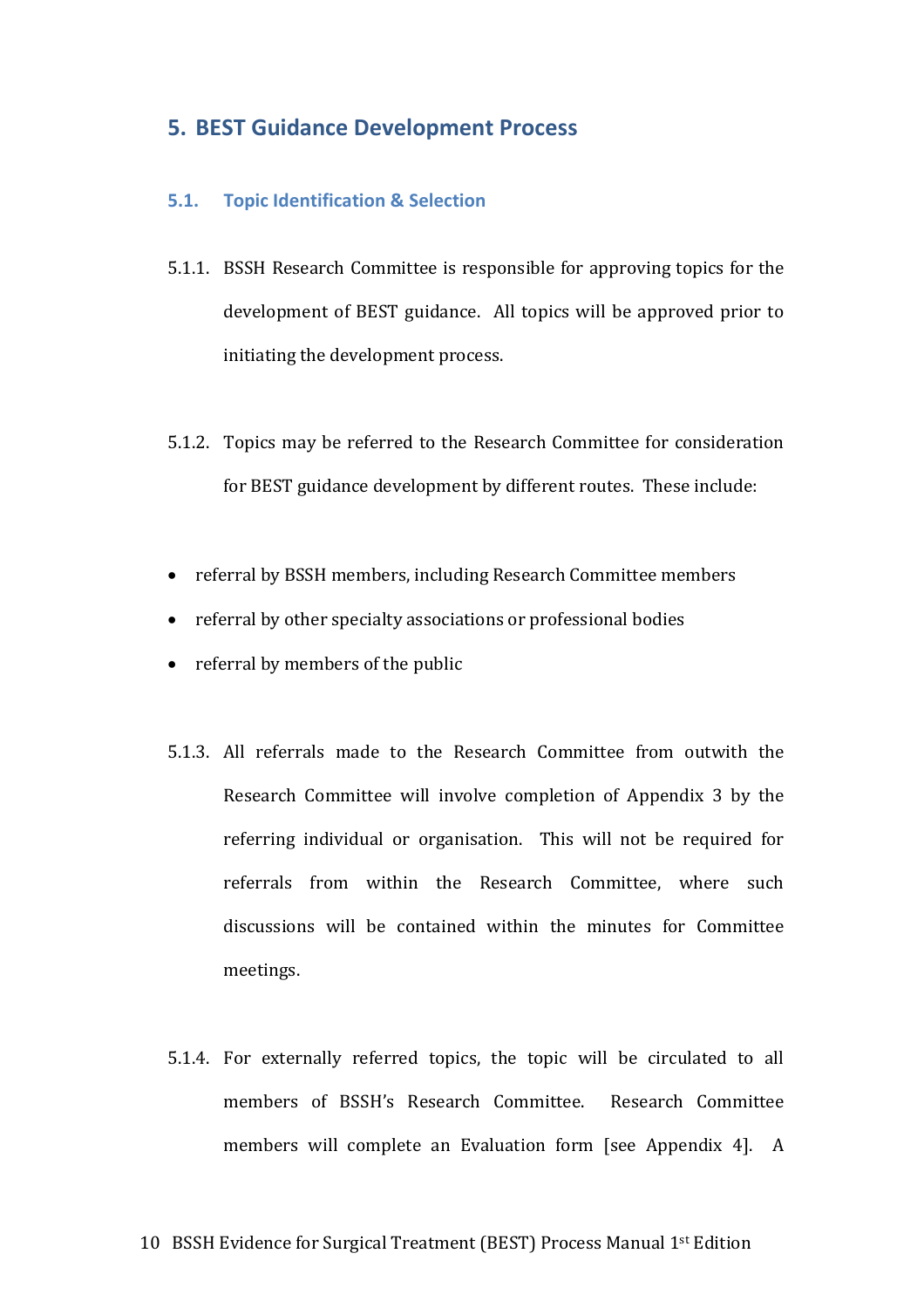minimum of one completed Evaluation form will be received. The Chair of BSSH's Research Committee will collate the Evaluation forms and complete the appropriate section based on the majority opinion of the Committee. The Evaluation decision will be ratified by a majority vote of the Research Committee members.

- 5.1.5. Once a topic for the development of a BEST guidance document is approved, a Guidance Development Group (GDG) lead will be identified. If a member of the Research Committee volunteers, they will be considered for the role. Otherwise, a call will be made to BSSH full members to volunteer to lead the GDG. Volunteers from outwith the Research Committee will answer the questions in Appendix 5 so that the committee has the information required to consider their application.
- 5.1.6. Applications to lead the Guidance Development Group will be considered by BSSH Research Committee members. The Research Committee Chair, supported by a majority vote of the Committee if required, will select the prospective GDG lead. The Chair of the Research Committee will request that the prospective GDG lead complete a statement of Declaration of Interests [see Appendix 2]. The Research Committee Chair will present the prospective candidate and any conflicts of interest for review by BSSH Council. BSSH Council will approve the appointment of the GDG lead. Following this, the GDG lead will be invited to produce a BEST Development Proposal. The GDG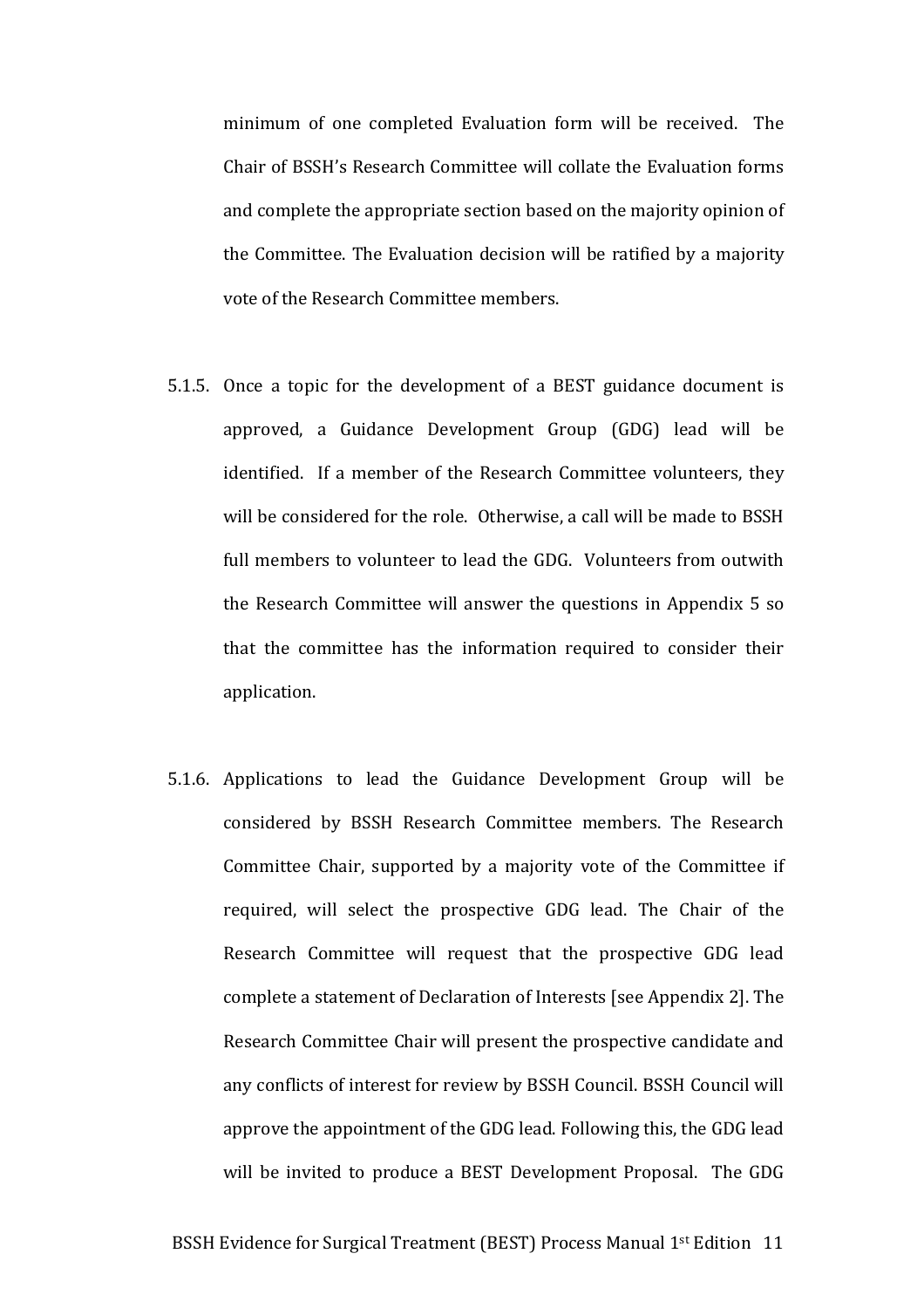lead will complete an up-to-date Declaration of Interests prior to the publication of the document, and this will be reviewed by the Chair of the Research Committee.

- 5.1.7. Up-to-date paperwork will be stored by BSSH until the BEST document is revised (typically 5 years after publication) [see Appendix 1, AGREE II item 23].
- **5.2. Guidance Development Group (GDG) Lead Role**
- 5.2.1. The GDG lead will be responsible for:
- 1. Taking receipt of topic selection from BSSH Council
- 2. Assembling a GDG for the production of the BEST document on a particular topic
- 3. Producing a BEST Development Proposal
- 4. Ensuring the timely delivery of the stages of BEST document production
- 5. Providing written progress updates to the Research Committee on a quarterly basis
- 5.2.2. It is anticipated that a BSSH member will only act as GDG lead for one BEST document development process at a time. However, the GDG lead may also contribute to other BEST document development processes as a GDG Member at the same time, should they choose to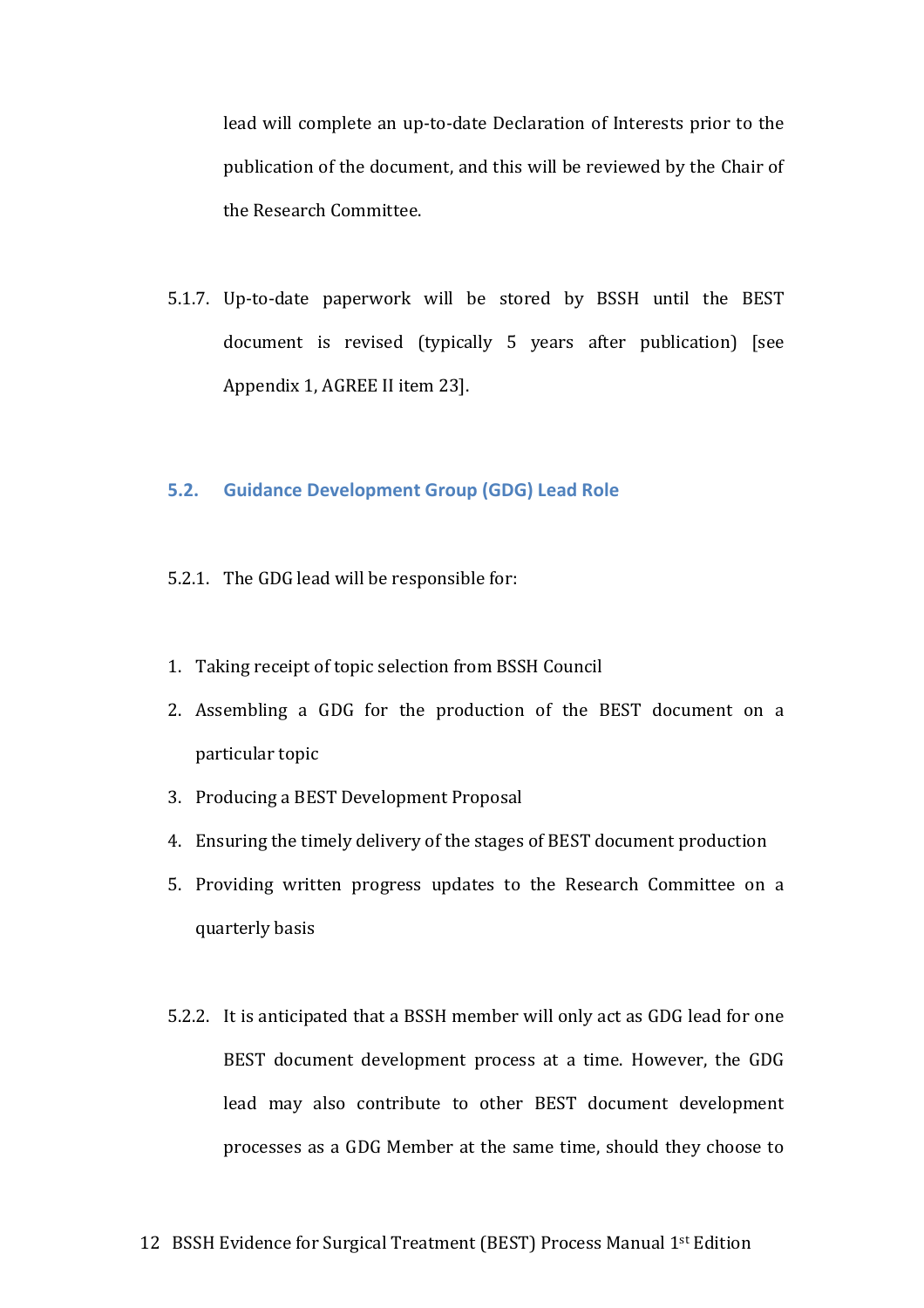do so without compromising their commitment to each individual project. Once a GDG lead has completed the development of a BEST document, they may then serve as GDG lead for the development of another document covering a different topic should they choose to volunteer to do so, and be appointed by BSSH Council.

## **5.3. BEST Development Proposal**

5.3.1. The selected GDG lead will submit a proposal for the development of a BEST document on the selected topic to BSSH Research Committee.

5.3.2. The BEST Development Proposal may include details such as:

- Provisional aims and objectives of the BEST document
- Provisional target population for the BEST document
- Relevant stakeholder groups (see 5.4.) to the particular topic
- List potential GDG members and completed Application form [Appendix 5] for them if the GDG lead believes that further examination of their suitability is required by the Research Committee
- A personal specification (comprising essential and desirable skills) for lay/patient members of the particular GDG
- Further GDG member positions for which the GDG lead has been unable to identify suitable candidates
- Estimated timeframe for the delivery of the final BEST document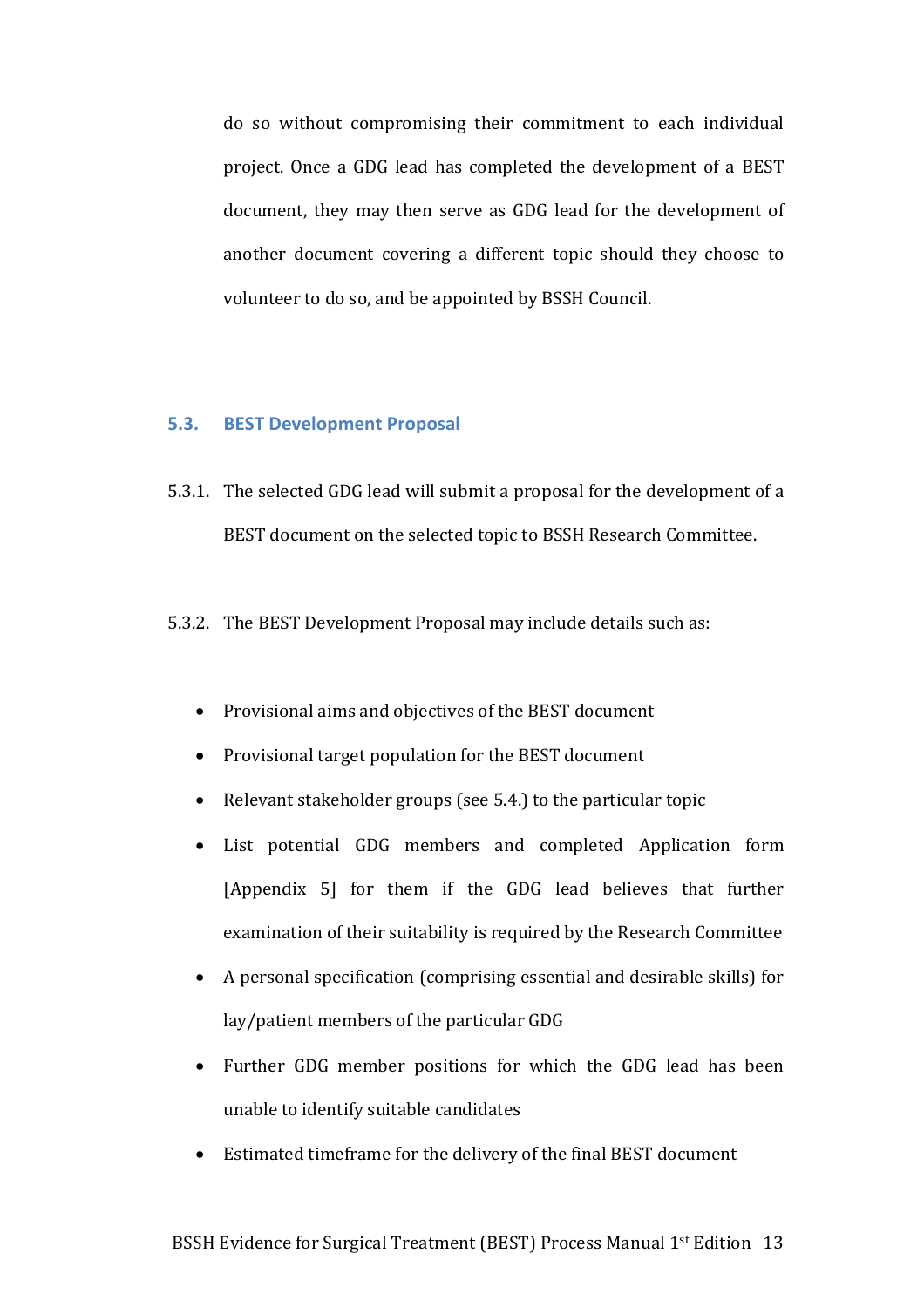- Estimation of anticipated costs of development, including
	- GDG meeting and transport expenses
	- Literature search and access costs
	- **Illustration costs**
	- **Implementation costs**
- 5.3.3. The expected timeframe for the delivery of a completed draft of the BEST document for review is ideally within 3 years of the approval of GDG lead.
- 5.3.4. BSSH Research Committee will consider the BEST Development Proposal, and either request revision and or approve the Proposal. Once approved, the GDG lead will initiate the development of the BEST document proper.

# **5.4. Stakeholder Groups**

5.4.1. It is recognised that the implementation of a clinical guidance document will affect different groups from within the multidisciplinary team, and also patients. Any group likely to be significantly affected by the implementation of a guidance document will be considered for involvement as a stakeholder group. Consideration of stakeholder groups will take place for each BEST document development process [see Appendix 1, AGREE II item 4].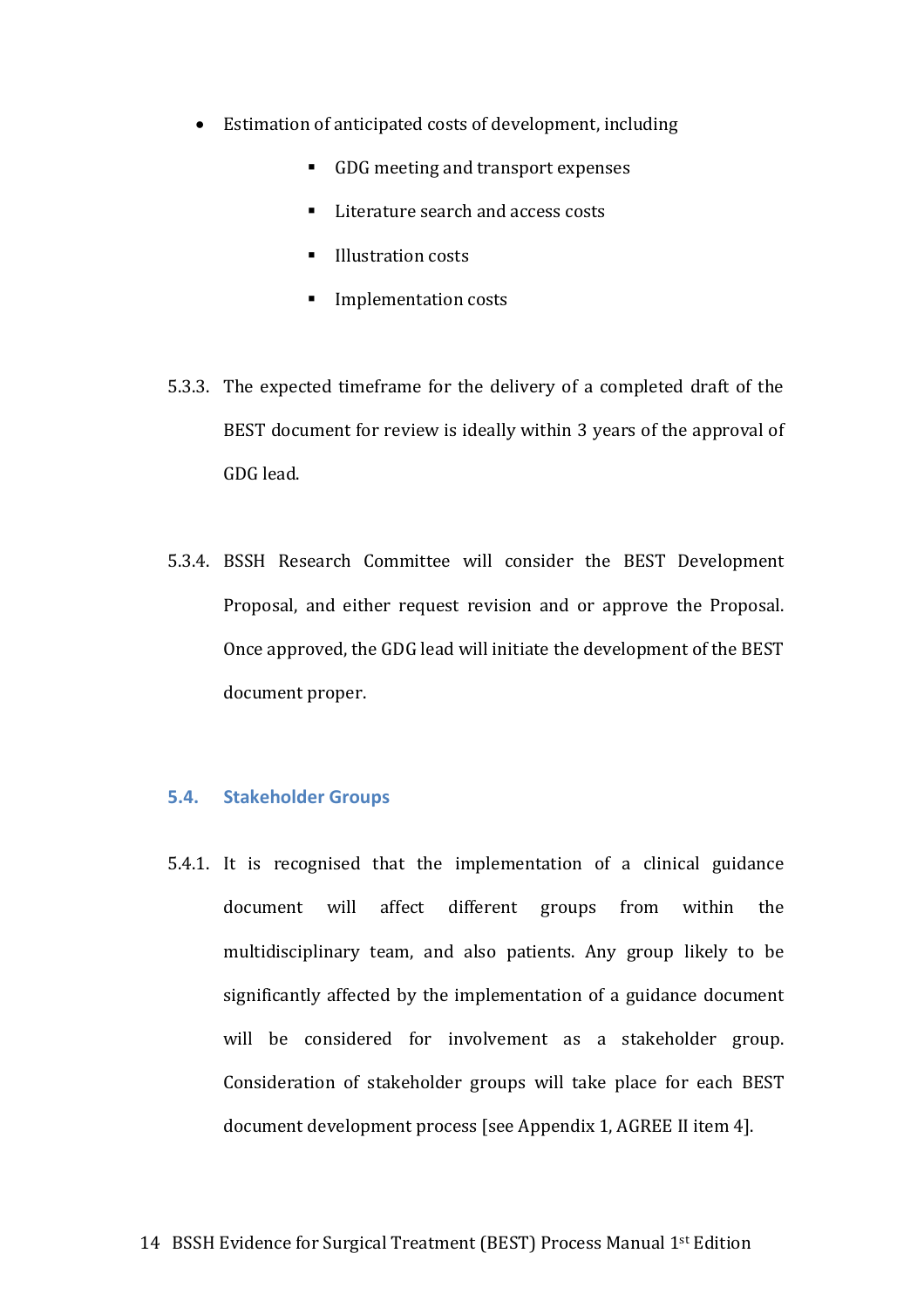- 5.4.2. Some groups are likely to be stakeholders for all topics that BEST documents might cover. These groups will be considered as 'core stakeholders'. They include hand surgeons (plastics and/or orthopaedics), surgical trainees, hand therapists, and patients. These core stakeholders will be represented on all BEST document GDGs.
- 5.4.3. Other 'special stakeholders', may be relevant to particular topics. Special stakeholders will be invited to participate in BEST GDGs on relevant topics.
- 5.4.4. Involvement of representatives from special stakeholder groups may involve participation as members of the GDG, or may involve invitation to peer review the draft guidance, or both.
- 5.4.5. The specific role of representatives of special stakeholder groups for a topic will be determined by the GDG lead. Their role will also include representing the views of commissioners of healthcare.
- 5.4.6. Organisations representing stakeholder groups will be invited to peer review draft BEST documents, irrespective of whether a representative of their organisation has been a member of the GDG or not, with a deadline for comments.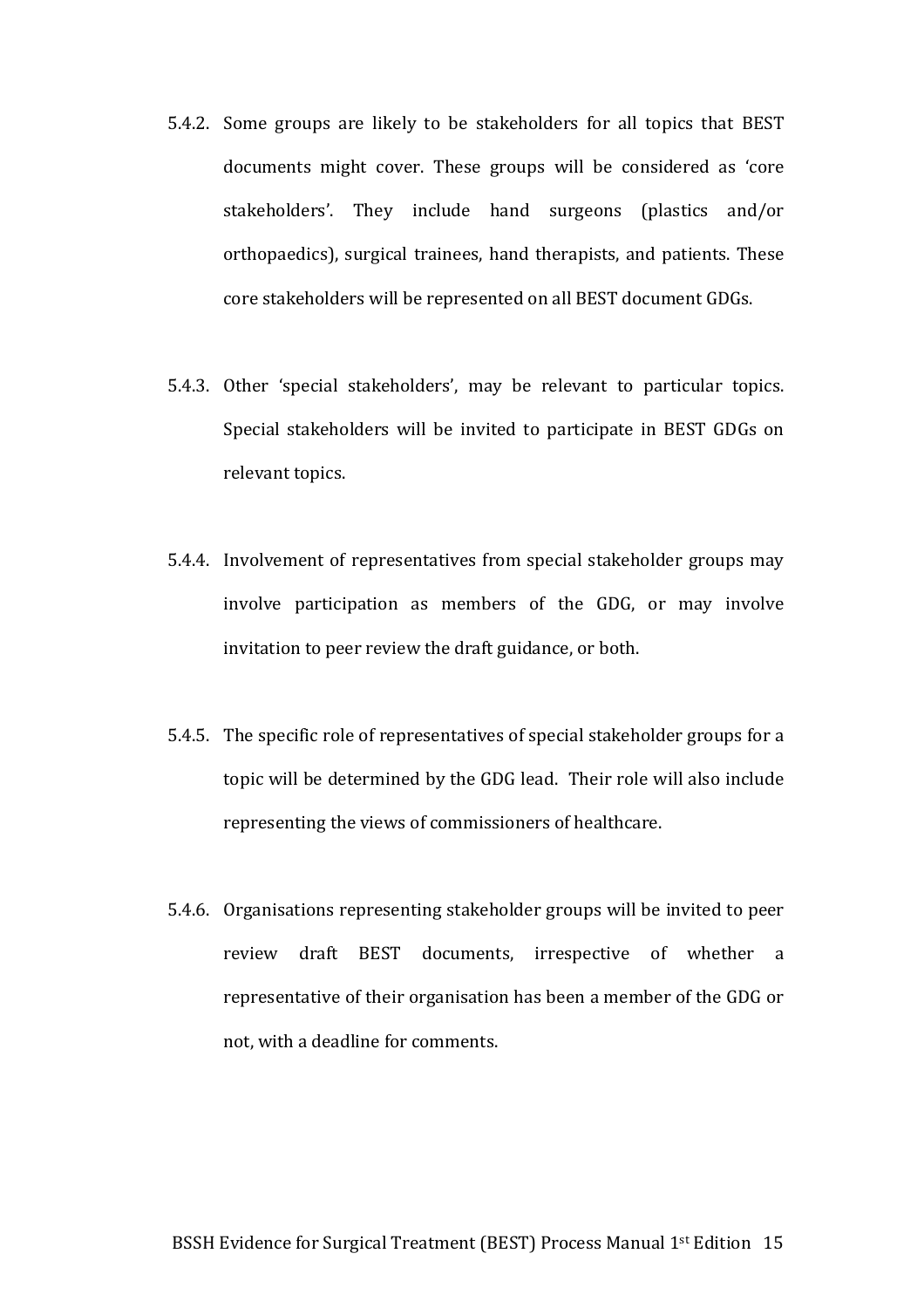5.4.7. Organisations representing stakeholder groups will be identified and contacted to confirm willingness to participate in BEST document development in the specified role.

# **5.5. GDG Member Recruitment**

- 5.5.1. GDG membership will comprise representatives from core stakeholder groups, and from special stakeholder groups, at the GDG lead's discretion.
- 5.5.2. All GDGs will have at least one lay and/or patient member [see Appendix 1, AGREE II item 5].
- 5.5.3. Lay/patient members of the GDG will be individuals who are currently undergoing, or have previously undergone, treatment of the clinical topic condition, or their carers or close family members. Lay/patient members will be recruited from different sources. There will be at least one lay/patient GDG member, though preferably two will be sought. The GDG Lead will identify volunteers. Ideally, these volunteers will not be current or previous patients treated by the GDG lead him- or herself, nor should they be current or previous patients of other GDG members. In the rare event that no suitable candidates can be identified by the GDG lead or other GDG members, assistance will be requested from The Royal College of Surgeons' Patient Liaison Group. If this is not possible for a particular topic, then the GDG lead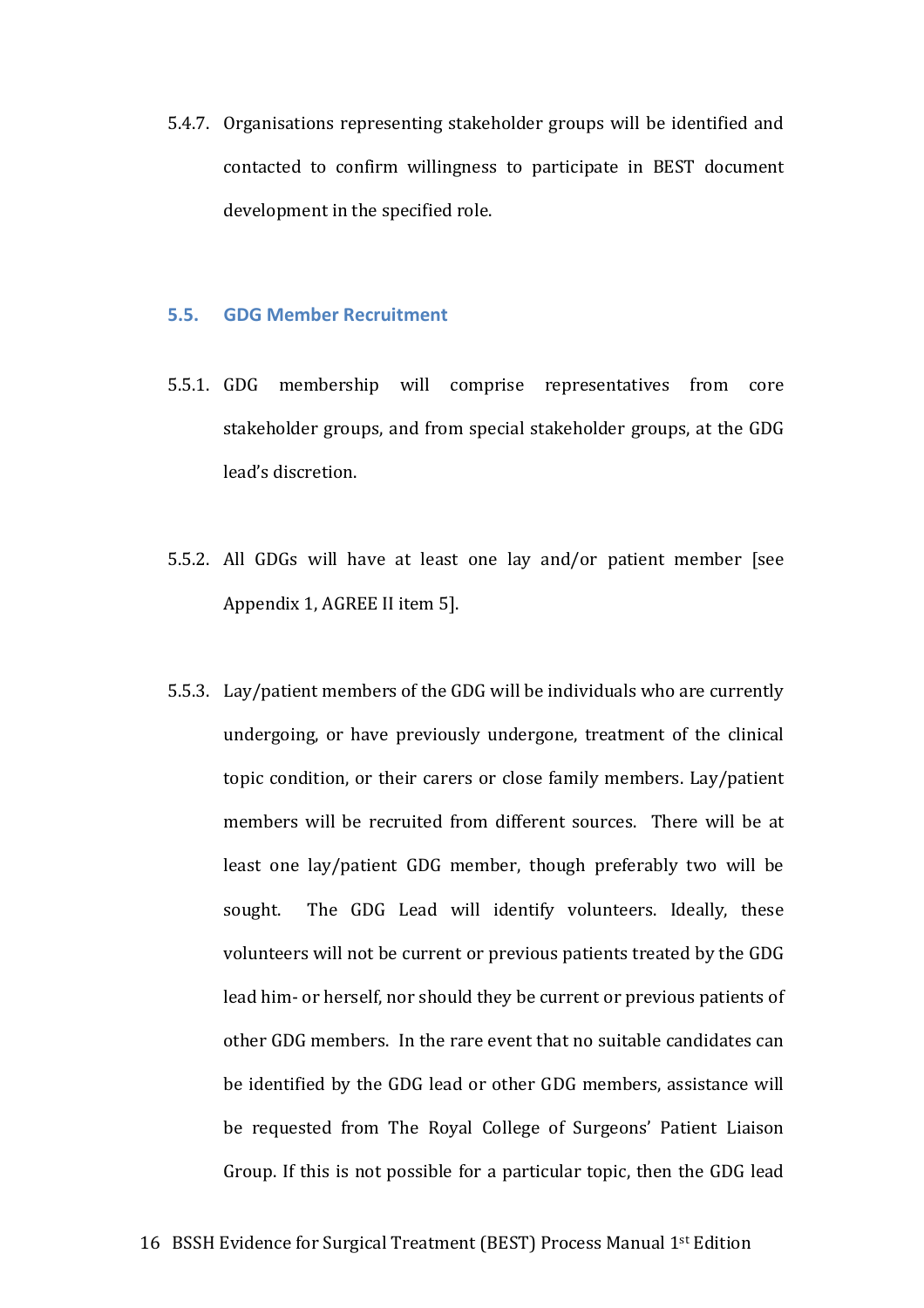will identify suitable lay GDG members by arranging open advertising in NHS clinic waiting areas placed in at least two different NHS Trust locations. These locations will not include places in which the GDG lead normally practices him/herself, to minimise bias in the recruitment process.

5.5.4. Prior to committing to the GDG, prospective lay/patient members should understand the specific roles that they will be expected to fulfil within the GDG. Whilst lay/patient members will not be able to, or be expected to, represent all viewpoints held by the general public, they should endeavour to reflect upon opinions and priorities of patients in general, to the best of their ability. The specific skills required for a lay/patient member of a particular GDG will be determined by the GDG lead, and will be documented in a personal specification comprising essential and desirable criteria. Support to develop lay/patient members' understanding will be arranged in a bespoke fashion to meet the needs of the individual and the contribution required of them. This may involve discussion with bodies such as the Royal College of Surgeons' Patient Liaison Group. Additionally, copies of supporting documentation, such as this Process Manual, will be made available to all members. Specific focus on the roles of lay/patient members will be incorporated into GDG member training (see 5.6.). All prospective lay/patient members will be encouraged to access the training materials freely available from The Cochrane Collaboration: http://training.cochrane.org/consumers.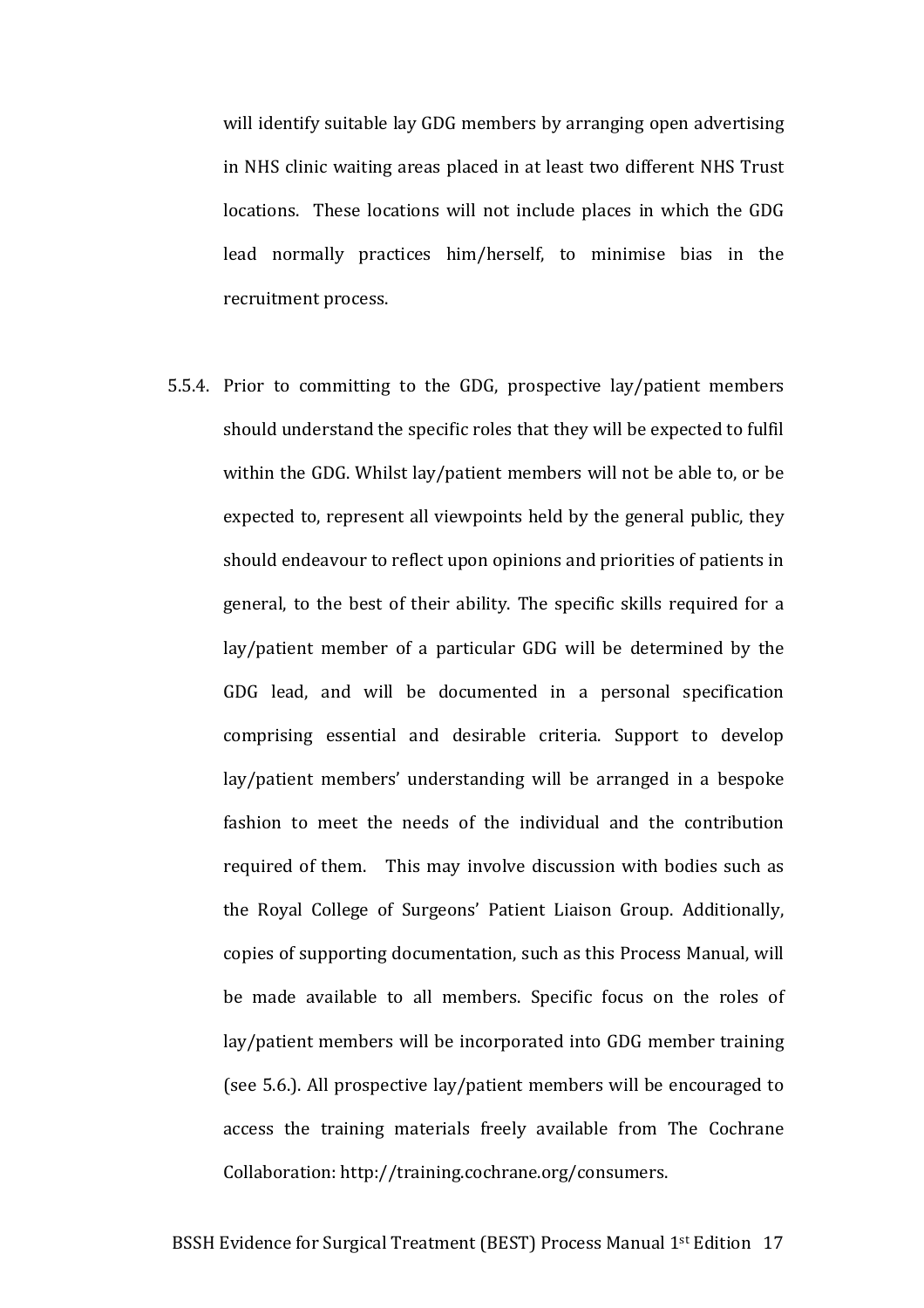- 5.5.5. Systematic review methodologists and statisticians may be included in the GDG at the discretion of the GDG lead, depending on the expertise of the other GDG members with respect to systematic review and meta-analysis. Where this support will incur a cost, BSSH Council should approve the expense prior to the engagement of the statistician, and ideally these costs will have been identified as part of the BEST Development Proposal.
- 5.5.6. The GDG lead will identify prospective GDG members where possible. If this is not possible (e.g. if the GDG lead does not have suitable contacts within particular stakeholder groups), this will have been identified in the BEST Development Proposal, allowing the Research Committee to assist in identifying suitable candidates.
- 5.5.7. Prospective members will be issued a formal invitation by the GDG lead explaining the topic of the guidance, Conflict of Interests policy, and Expenses policy.
- 5.5.8. All GDG members will complete and sign a paper copy of the Declaration of Interests statement (see Appendix 2). This will be reviewed by the GDG lead, and if required, be referred to the Research Committee for further review when a potential conflict of interests is present and a clear plan of action cannot be formulated by the GDG lead. If necessary, this will then be referred to BSSH Council by the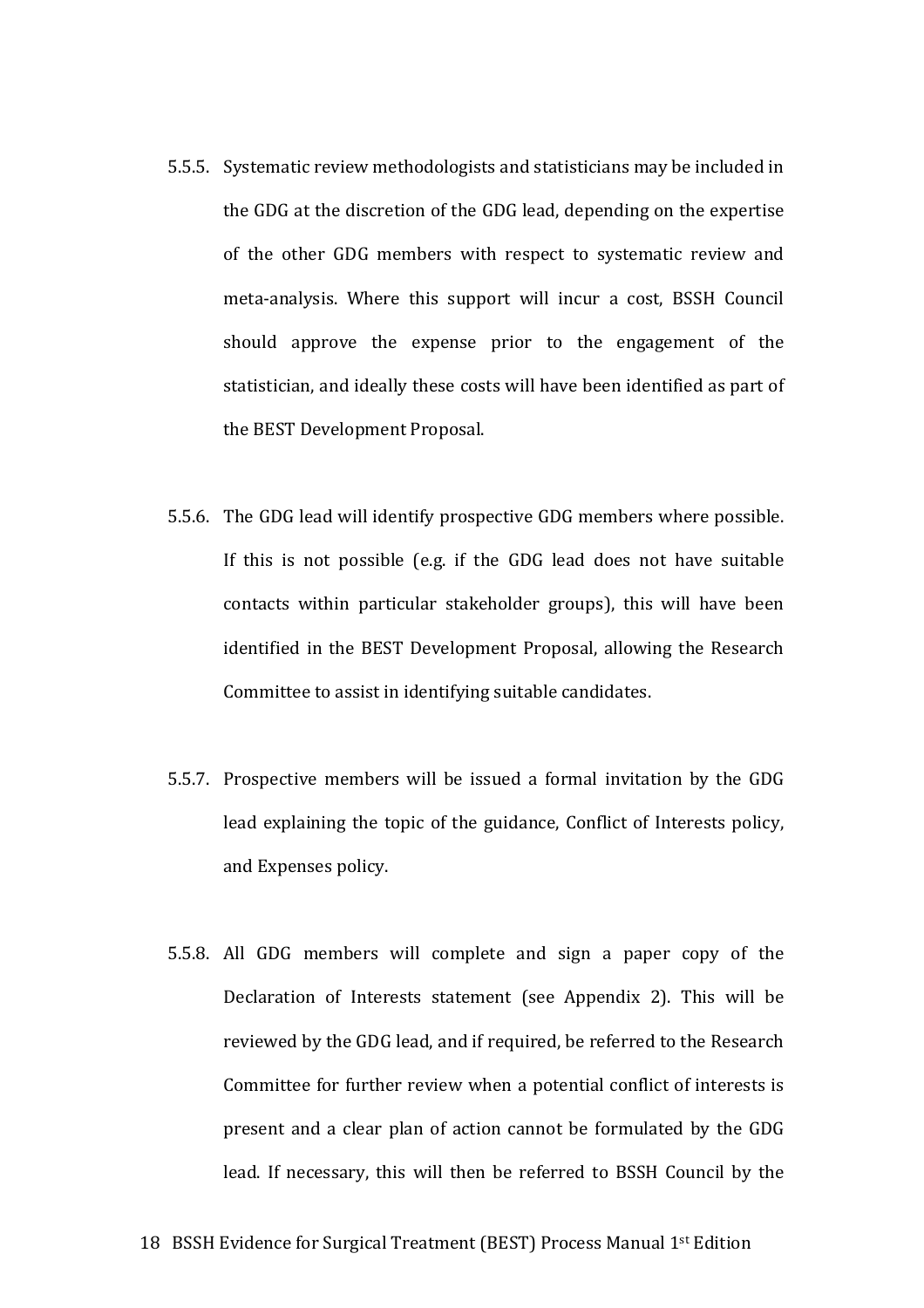Chair of the Research Committee. If no referral is made, then the GDG Lead will assume responsibility for the outcome of the Declarations of Interest [see Appendix 1, AGREE II item 23].

- 5.5.9. A conflict of interests that might prevent a prospective GDG member from being able to appraise the evidence relevant to the topic in an objective manner may result in prospective member being excluded from taking up a position within the GDG. For example, a prospective member who has received, or continues to receive, consultancy fees or royalties from a company producing a technology relevant to the topic may be excluded from becoming a GDG member, if it is believed that this conflict would unduly influence the individual's contributions to the project.
- 5.5.10. Prior to publishing the document, all GDG members and document authors will complete up-to-date Declarations of Interest covering the whole period of work on the document. Copies of these final Declaration of Interests statements will be stored by BSSH administrative services based at The Royal College of Surgeons of England, London, until the BEST document is revised (typically 5 years after publication). Copies of the documents will be made available upon written request to the BSSH.
- 5.5.11. Confirmed members of the GDG will proceed to Training.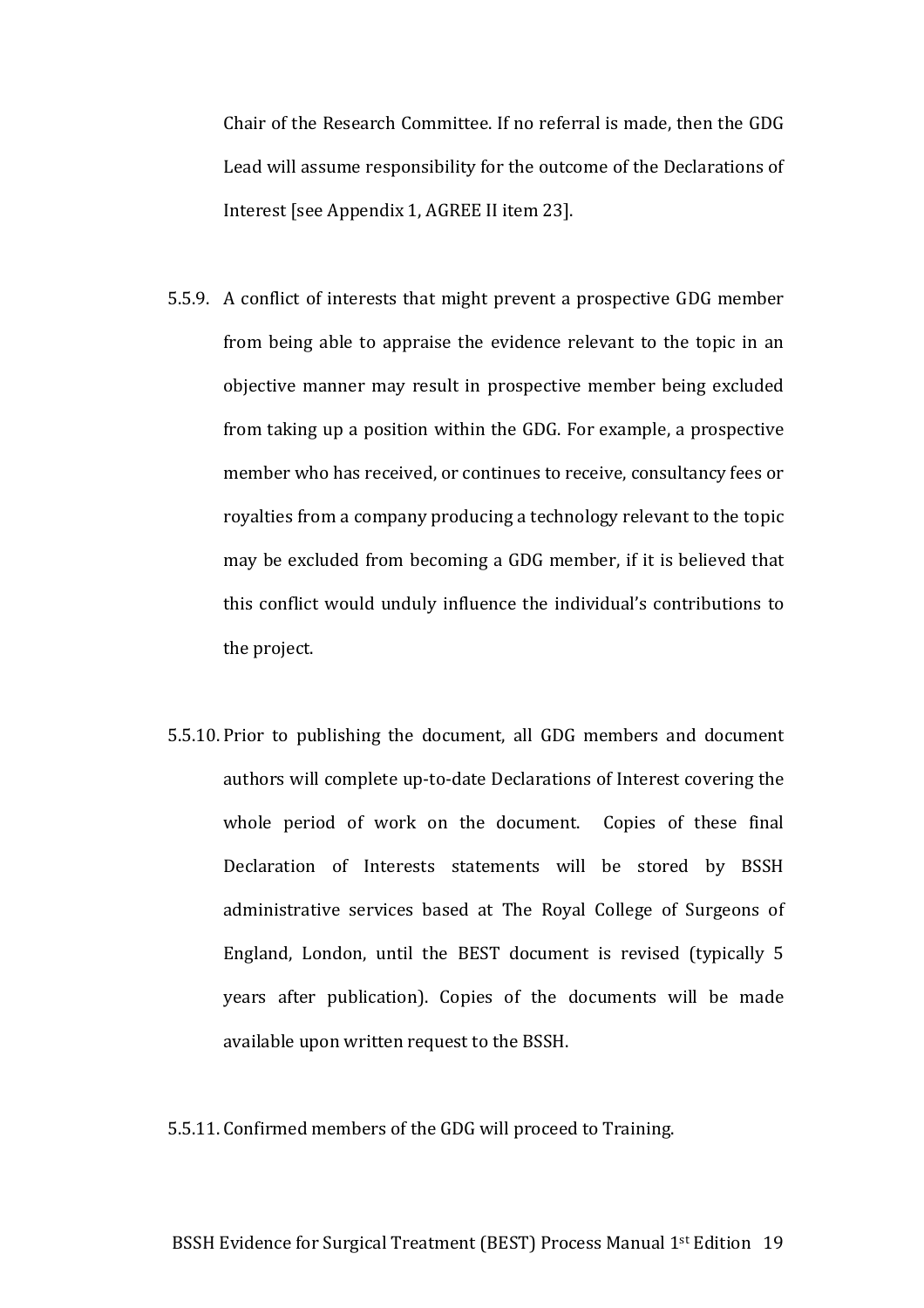#### **5.6. GDG Member Training & Introductory Sessions**

- 5.6.1. If GDG members express a desire for training, introductory sessions will be arranged by the GDG lead or the Research Committee.
- 5.6.2. Introductory sessions will be lead by the Chairman of the BSSH Research Committee, or a nominated deputy with appropriate knowledge and expertise.
- 5.6.3. Prior to any introductory sessions, GDG members will be directed to access to this Process Manual, Accreditation pages of NICE's website, NHS Evidence, and the AGREE II Instrument.
- 5.6.4. Once any introductory sessions have been completed to the satisfaction of all parties concerned, then the GDG will effectively begin to work on the project. Meetings will be arranged either face-toface, or by other means, at the discretion of the GDG lead, in response to the needs of the project and the GDG members. The above materials will be reviewed and the GDG Lead will discuss the BEST Development Proposal. GDG members will be given the opportunity to ensure that they understand the processes for BEST document development, and the principles underpinning them.
- 5.6.5. The GDG Lead will confirm the authors of the final BEST document prior to completion of the project. All GDG members will be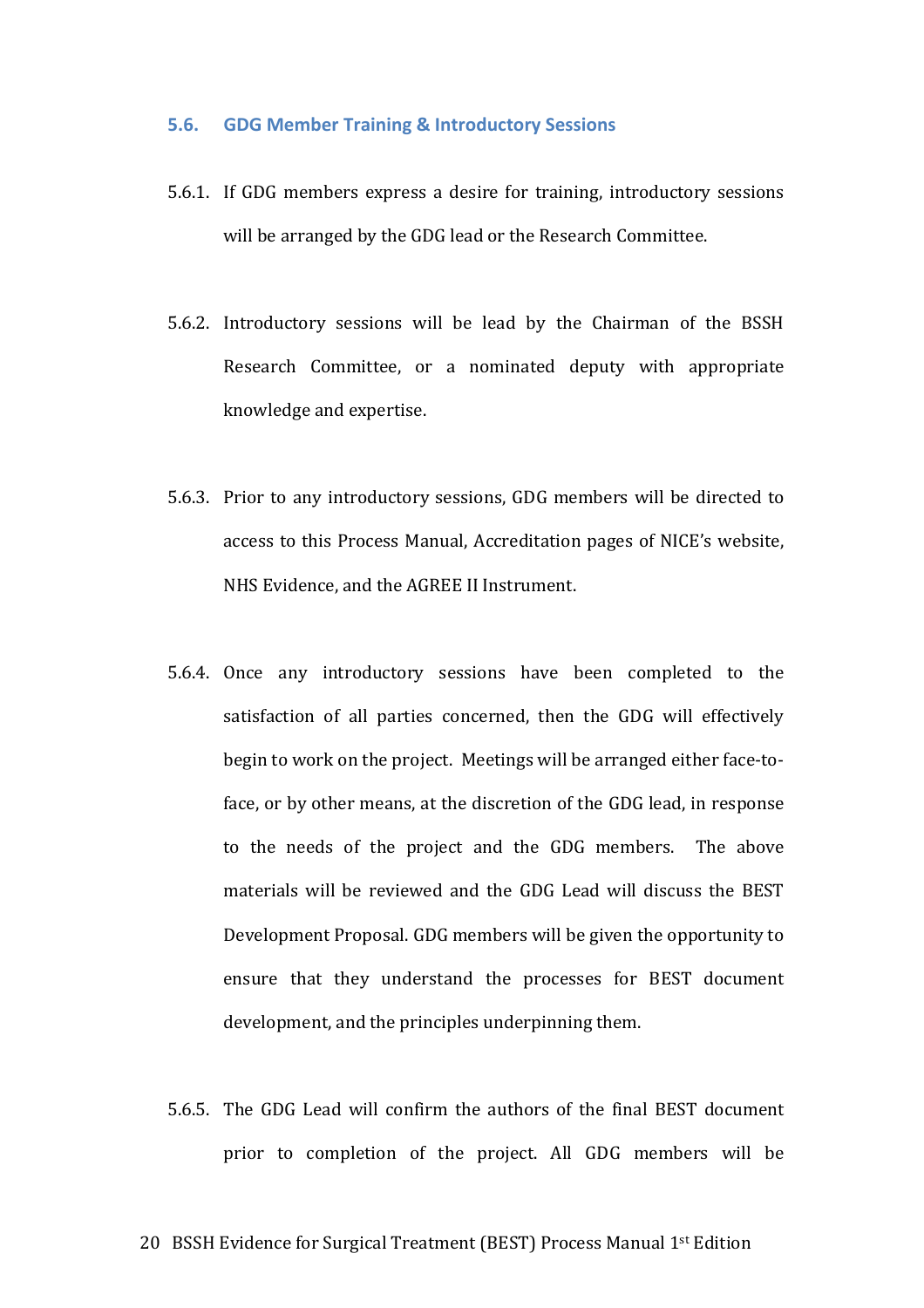acknowledged by name in the document introduction. However, not, all GDG members will necessarily contribute to the writing of the document and thus may not be named authors of the document. All GDG members (and their occupations and conflicts of interest) will be listed in the BEST document (see 5.10.4.). This will include lay/patient members. Where individuals have been unable to participate in the project, or to complete their contributions in an accurate and timely manner, the GDG lead may elect to request that they step down from the group. If they have not contributed to the process adequately or to the final product, they will not be named as an author or contributor.

- 5.6.6. If during the guideline development process, it is identified that input from specific individuals out with the GDG will be beneficial in authoring the guideline document, then such individuals can be included as guideline authors at the GDG lead's discretion. The specific role of authors who are not GDG member will be described in the guideline document and they will complete a Declaration of Interests form (Appendix 2). Others who contribute to the guideline may be acknowledged separately from the authors, at the GDG lead's discretion.
- 5.6.7. The scope, aims, objectives and target population set out in the BEST Development Proposal will be discussed by the GDG. This will conclude in the generation of specific and detailed lists of the objectives for the final BEST document, in the form of the particular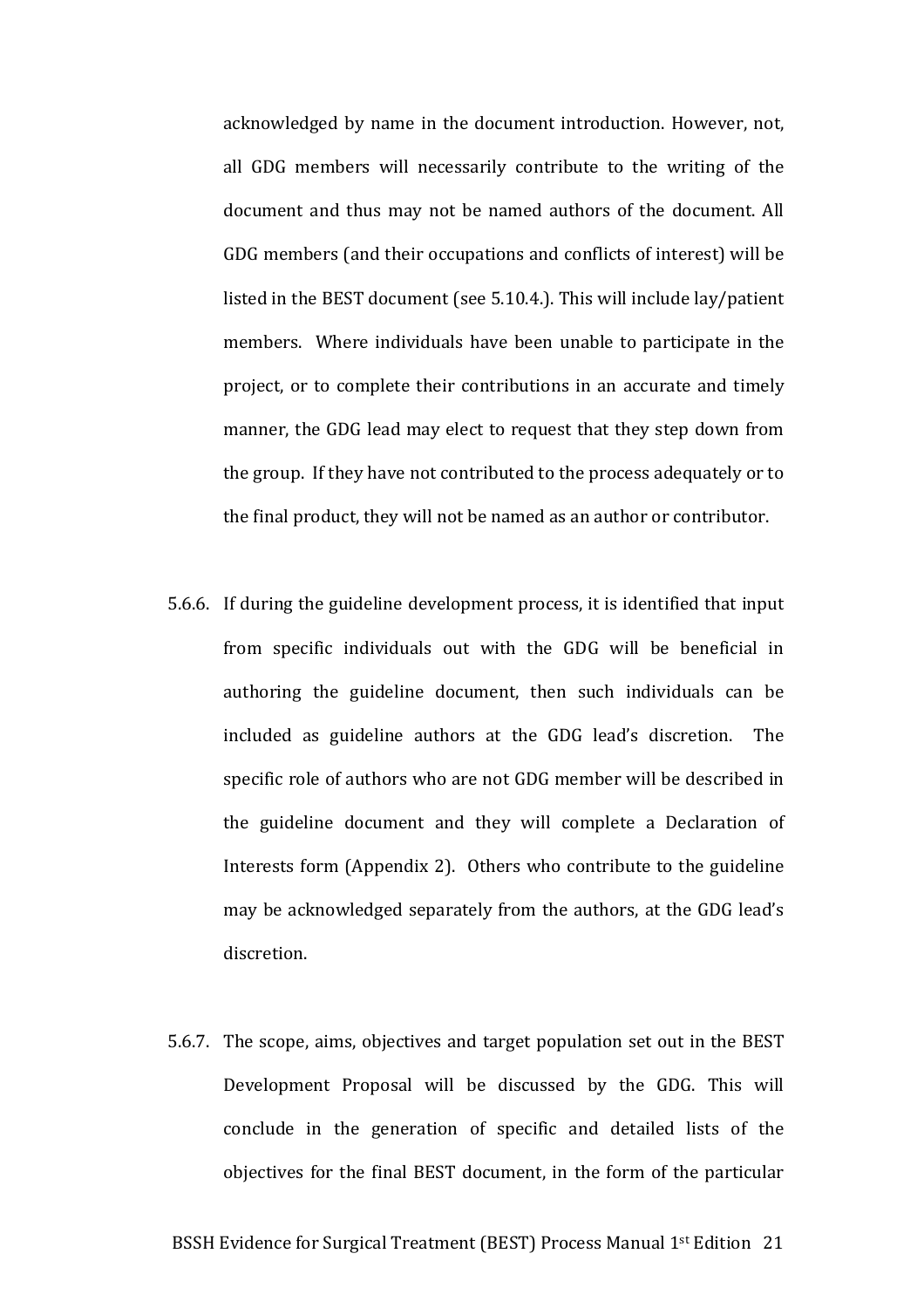clinical questions that the guidance will set out to answer, and the population groups that they apply to. Exclusions will be established and clearly listed [see Appendix 1, AGREE II items 1,2,3].

- 5.6.8. Target population selection and exclusions may apply to patients of particular age groups, e.g. children, or particular focus may need to be applied to specific socioeconomic groups, e.g. manual workers, or patients of specific ethnic origins of relevance to the topic [see Appendix 1, AGREE II item 3]. When exclusions are made, the reason for doing so will be documented.
- 5.6.9. The GDG Lead will allocate specific roles for individual GDG members. This will include performing the literature searching, and extracting appropriate study data.
- 5.6.10. All GDG members, including lay/patient members, will complete a declaration of adequacy of training (Appendix 6). These will be collated by the GDG lead who then arrange further training for individual GDG members as required. Depending on the GDG members and the tasks allocated, this may be completed prior to introductory sessions, prior to starting the project, or after being allocated tasks that the member is comfortable to complete.

#### **5.7. Systematic Review Strategy**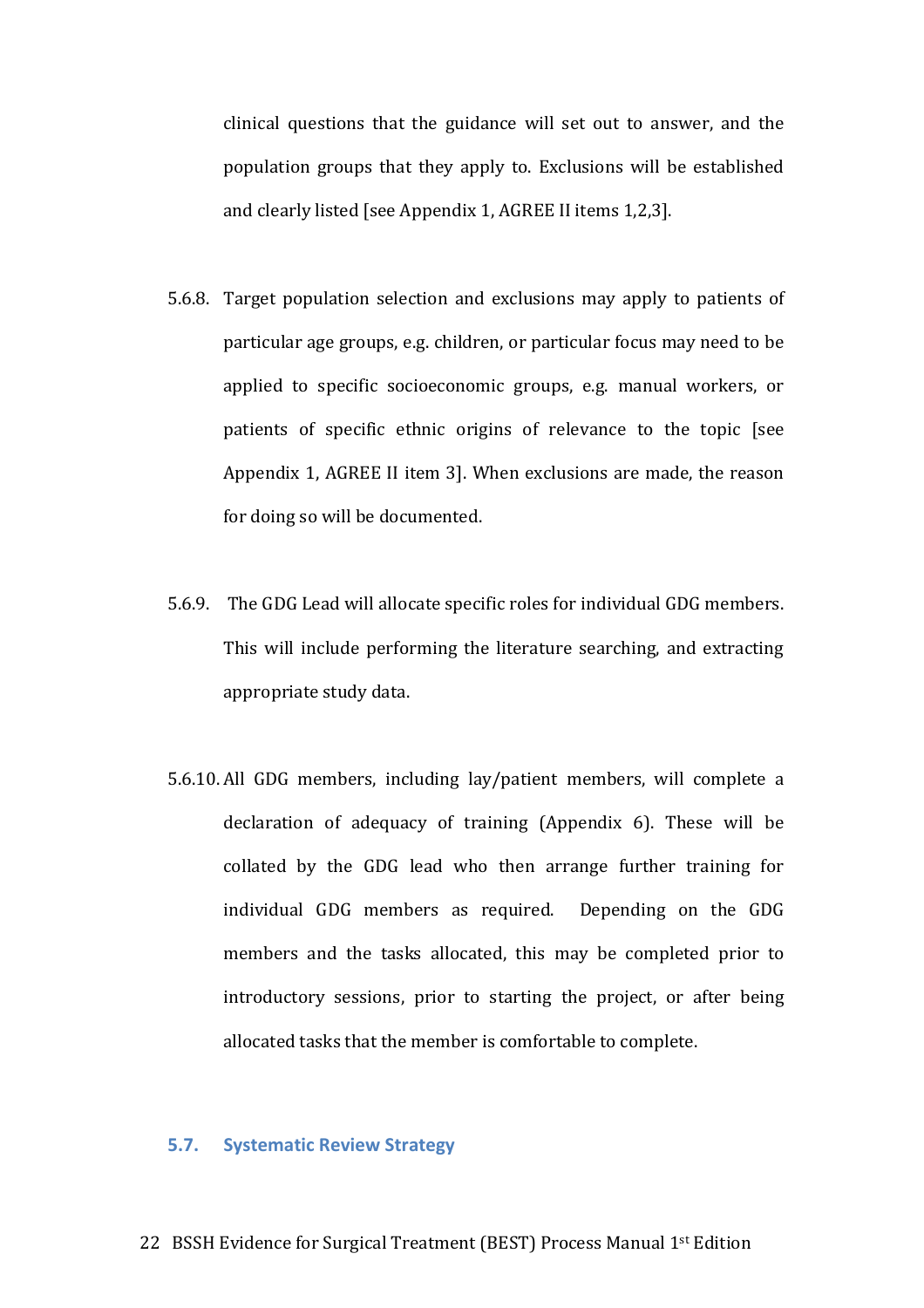- 5.7.1. The identification of suitable studies to inform the development of BEST documents will involve a formal systematic review of the evidence, the methodology of which will be clearly documented in the final document [see Appendix 1, AGREE II items 7,8].
- 5.7.2. Developing BEST documents for specific topics will require particular search strategies. Responsibility for the design of an appropriate search strategy remains with the GDG Lead. However, several principles will be adhered to for all BEST documents.
- 5.7.3. The PICO (Patient, Intervention, Comparison, Outcome) formula is a widely used tool to guide the formulation of appropriate clinical questions. This approach is encouraged when developing questions to be answered by BEST documents. A concise list of questions to be answered in the BEST document will be generated using this technique and approved by the GDG Lead.
- 5.7.4. A search strategy will be developed using the guidance described in The Cochrane Handbook for Systematic Reviews of Interventions [\(3\)](#page-51-2). The search strategy employed will be documented in the BEST document.
- 5.7.5. Search strategies will be designed to identify the highest quality evidence available for the topic. This might include meta-analysis,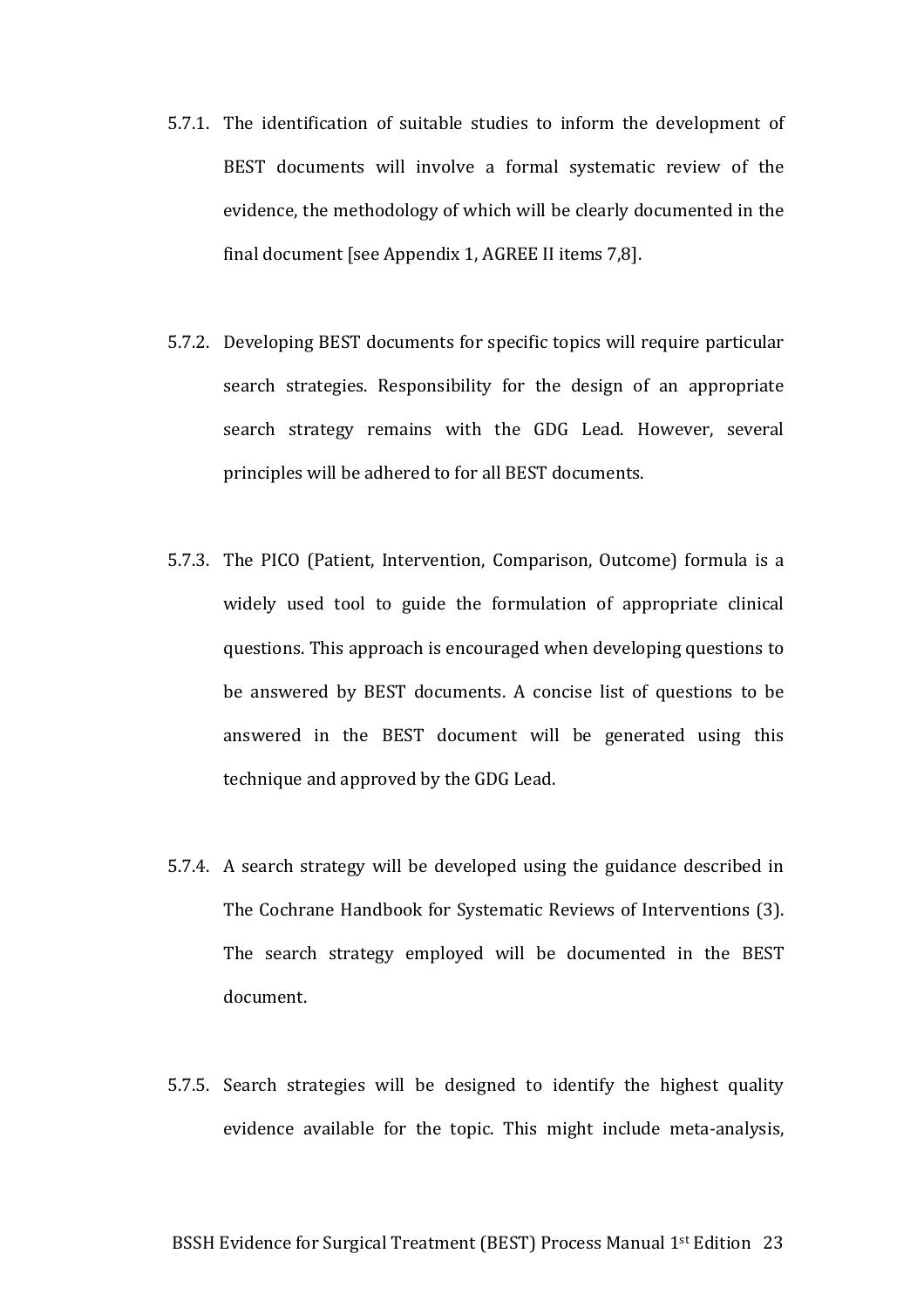systematic review, randomised controlled trials and/or observational studies.

5.7.6. The following databases will be searched, as a minimum:

- The Cochrane Library
- Cochrane Central Register of Controlled Trials (CENTRAL)
- OvidMEDLINE (1948 current date)
- EMBASE (1980 current date)

(All of these resources can be accessed by NHS employees through the NHS Evidence website.)

- 5.7.7. Additional resources may also be searched, at the discretion of the GDG lead. If other resources are used, this will be recorded in the document. Grey literature searching is encouraged, and searches for grey literature should be stated as such. Grey literature for BEST documents may include national audits and similar data sources. When such sources are used, their methodological quality will be appraised, and whether their findings have been subjected to a peer review or other quality assurance process will be appraised.
- 5.7.8. Wherever possible, GDG members will perform searches and obtain relevant papers, using NHS Evidence, or access to resources from their own affiliated institutions, within the limitations of copyright law.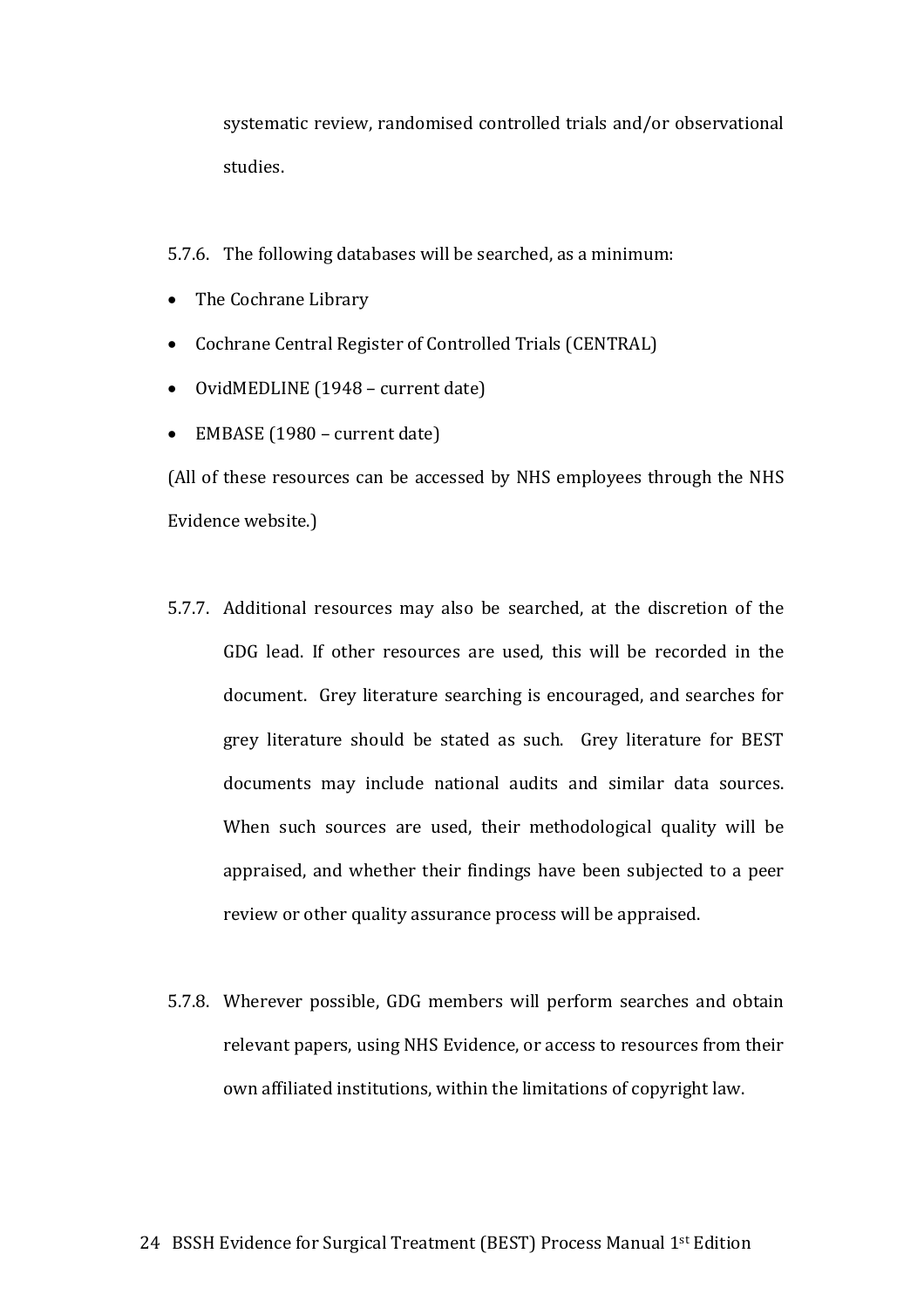- 5.7.9. Where GDG members are not able to perform aspects of the literature searches themselves, the issue should be referred to the Research Committee via the GDG Lead.
- 5.7.10. Search strategies, and resources used will be recorded in the BEST document.
- 5.7.11. The search results will be de-duplicated. Each reference's abstract will be screened for relevance based upon specific documented inclusion/exclusion criteria established by the GDG Lead [see Appendix 1, AGREE II item 8]. These criteria will be particular to the individual BEST document, and the clinical question that it aims to address.
- 5.7.12. Two separate GDG members will screen all abstracts independently, with details kept of which references are included and which are excluded. Where inconsistencies between the screening members arise, or where there is uncertainty regarding inclusion/exclusion of a reference, it will be referred to the GDG Lead for a third and final opinion.
- 5.7.13. Articles with abstracts in languages other than English will be considered when an English translation of the abstract can be obtained.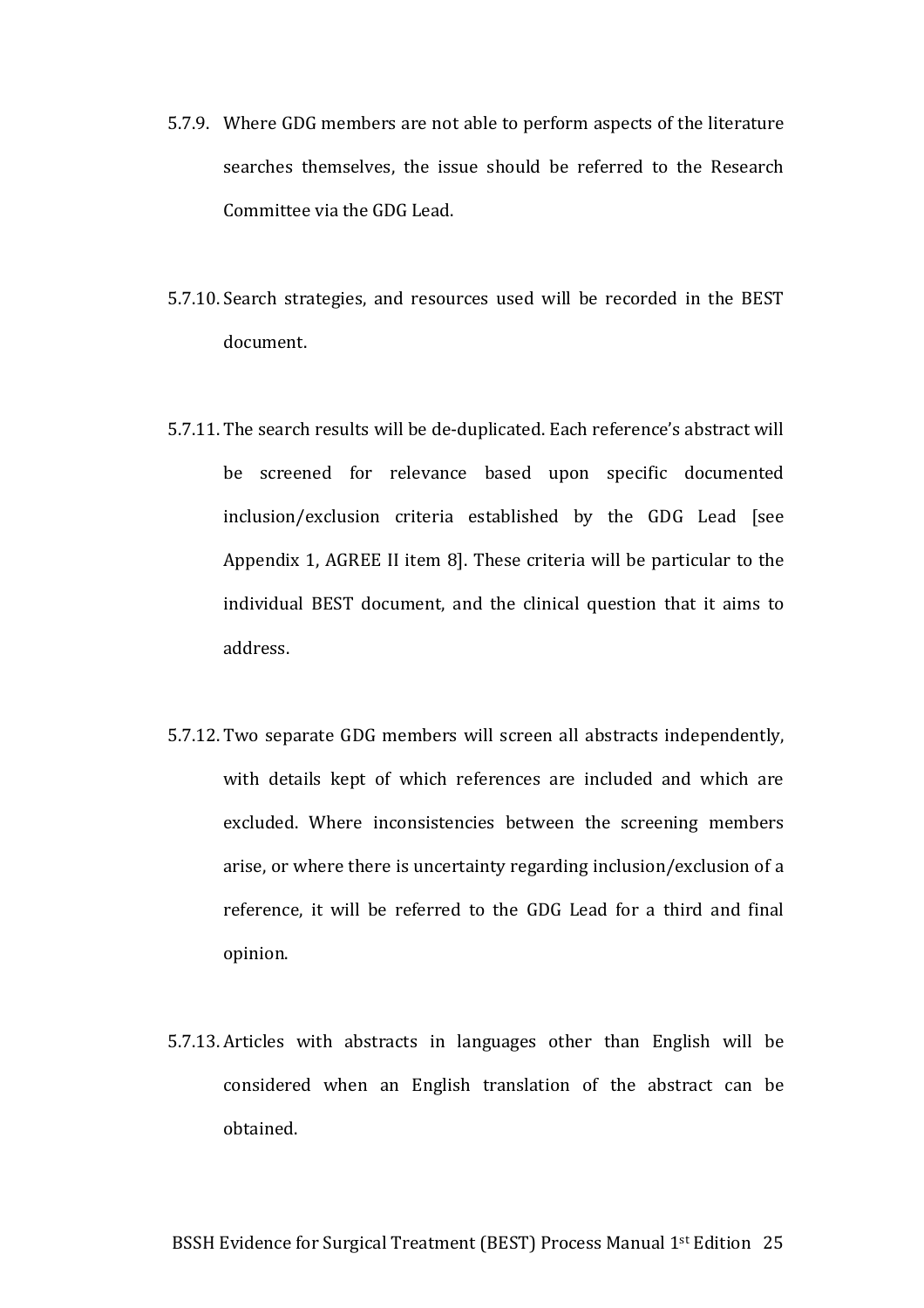5.7.14. If references cannot be obtained through the resources specified in 5.7.8, this will be referred to BSSH administrative staff to identify alternatives sources of the article.

## **5.8. Evidence Synthesis**

- 5.8.1. Evidence will be appraised and recommendations assigned an evidence level following The Scottish Intercollegiate Guidelines Network's (SIGN) system, as described in SIGN 50: A Guideline Developer's Handbook [\(4\)](#page-51-3) or preferably using GRADE [\(5\)](#page-51-4) [see Appendix 1, AGREE II item 9]. One of these systems should be chosen and used throughout the document.
- 5.8.2. In keeping with guidance, the evidence level assigned represents the quality of the studies rather than the importance of its recommendation.
- 5.8.3. Appraisal of evidence in studies will be performed in keeping with SIGN's or GRADE's recommendations [\(4\)](#page-51-3). All recommendations in the final BEST document should incorporate a statement referring to the quality of the evidence on which they are made.
- 5.8.4. Where existing clinical guidance from other providers is identified, only guidance produced through a NICE Accredited process will be used to inform BEST document development. It is anticipated that there will be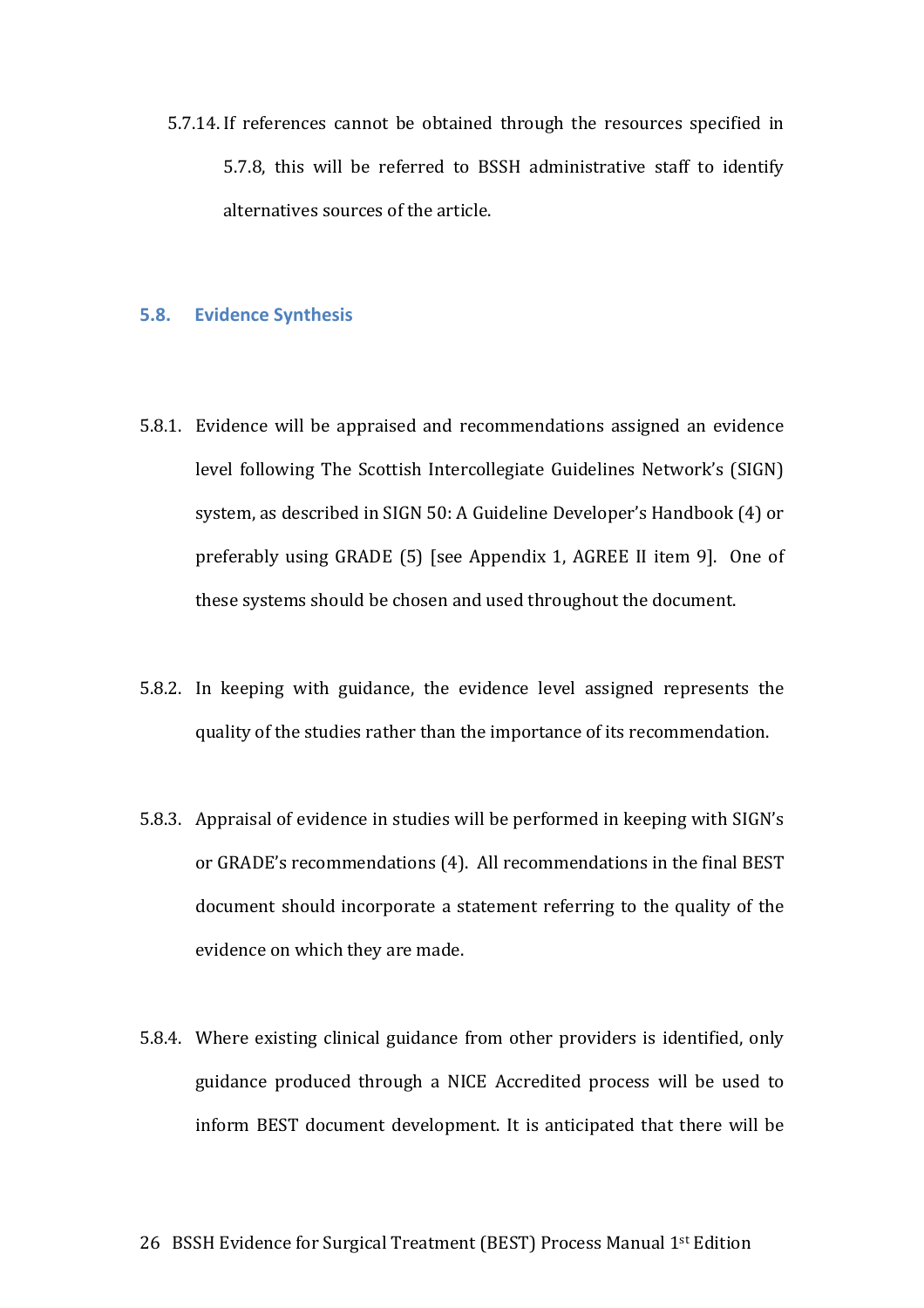little guidance from other producers of relevance to the niche area of hand surgery.

5.8.5. If appropriate, evidence tables comprising details of studies relevant to the questions formulated by the GDG (see 5.7.3.) will be produced in keeping with SIGN or GRADE guidance [\(4\)](#page-51-3). These will incorporate e.g. evidence of adverse effects, risks and side effects in addition to benefits, such that a balanced interpretation of the evidence is possible when formulating recommendations [see Appendix 1, AGREE II item 11].

# **5.9. Recommendation Formulation**

5.9.1. All GDG members will review evidence tables, to allow recommendation synthesis by informal consensus at a face-to-face meeting or virtual meeting using telecommunications, as assessed by the GDG lead [see Appendix 1, AGREE I item 10]. Additionally, the strength of the recommendation will be graded depending upon the volume, quality and applicability of the evidence underpinning it, using the guidance provided by SIGN for this process [\(4\)](#page-51-3) [see Appendix 1, AGREE II item 12]. When consensus of GDG members cannot be reached at a face-to-face/virtual meeting, an anonymous vote will be triggered by the GDG lead during the meeting. Where this fails to achieve a majority vote, the GDG lead will have the casting vote.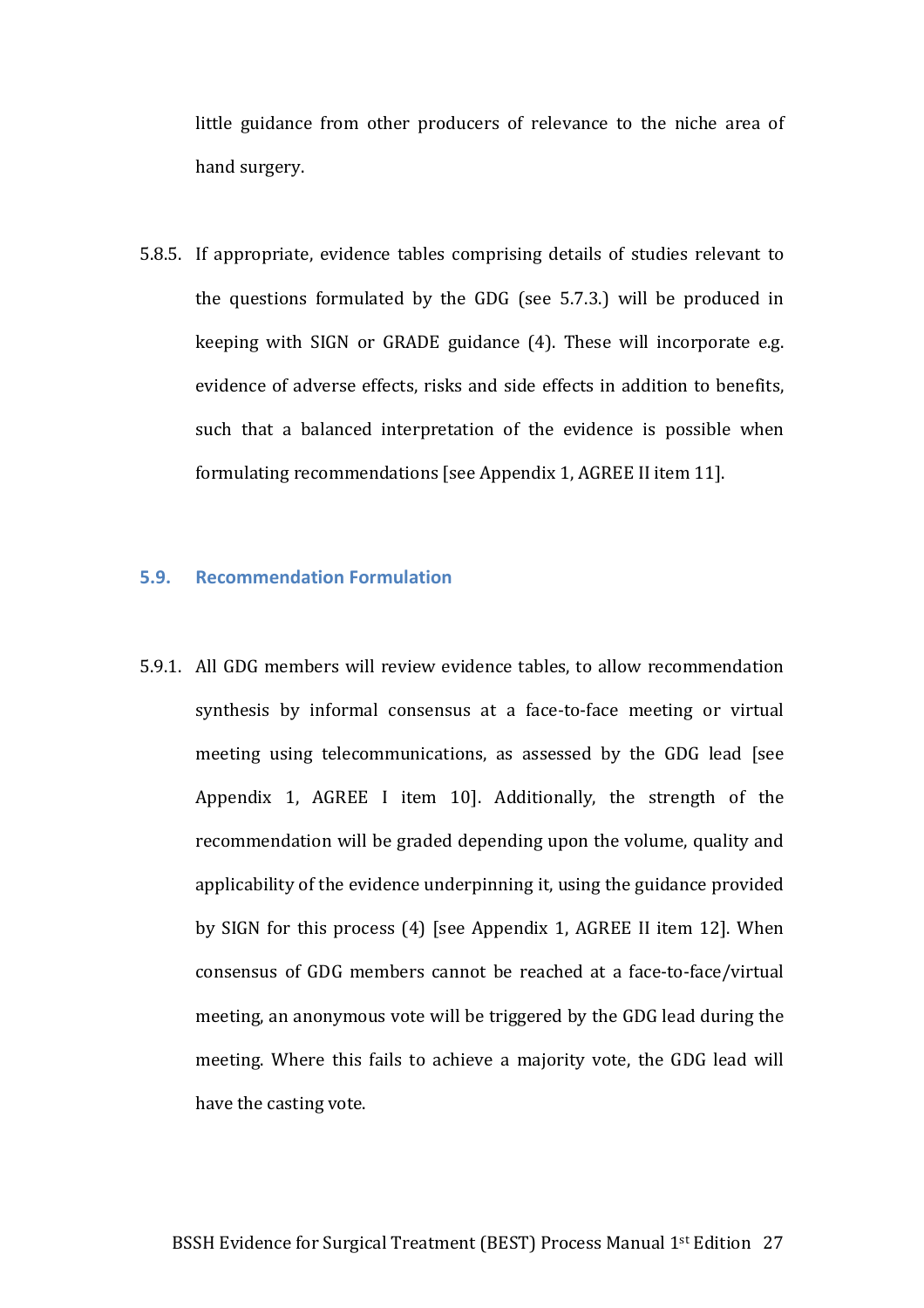- 5.9.2. Recommendations will be made within the body of the document following the evidence table of relevance, so that links between the evidence and the recommendation can be easily and clearly identified [see Appendix 1, AGREE II item12].
- 5.9.3. When consensus is not reached, or where the evidence is deemed lacking, Delphi consensus will be considered to formulate the recommendation. In doing so, the viewpoints of all stakeholder group representatives will be weighted equally. When recommendations are reached in this manner due to a paucity of evidence, this will be clearly acknowledged in the BEST document, in addition to being reflected in the grading of the strength of the recommendation [see Appendix 1, AGREE II item 9].
- 5.9.4. 'Good Practice Point' recommendations may be made for important points that all GDG members agree contribute to high quality care, in keeping with guidance provided by SIGN [\(4\)](#page-51-3). These points will be clearly identifiable as separate entities from evidence-based recommendations. Good practice points will not be subject to grading, unlike evidence-based recommendations.
- 5.9.5. Good practice points may provide advice to clarify practicalities of implementing evidence-based recommendation [see Appendix 1, AGREE II item 19].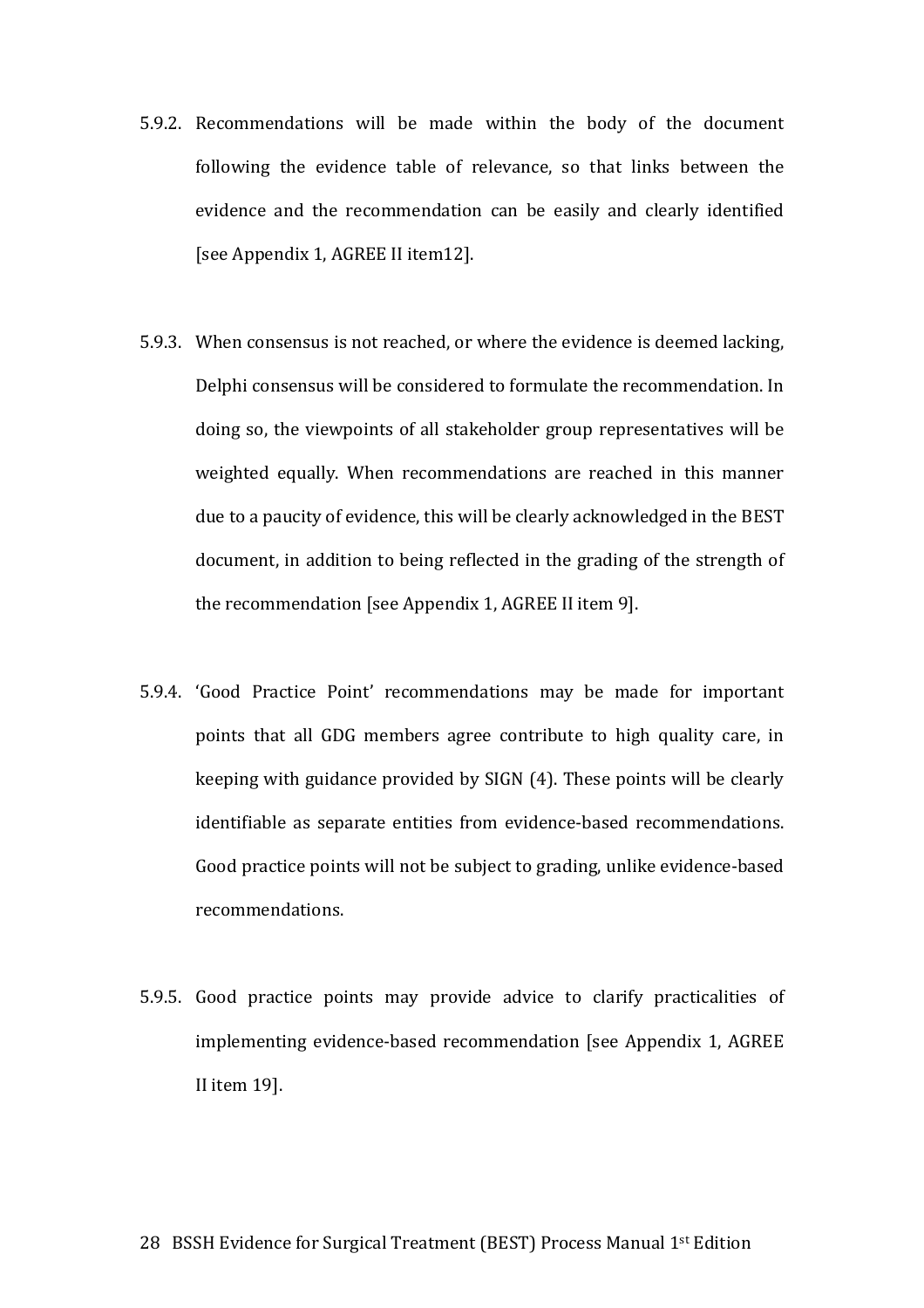- 5.9.6. The wording of recommendations will be considered and agreed upon by GDG members, to ensure clarity, specificity and to avoid ambiguity [see Appendix 1, AGREE II item 15].
- 5.9.7. The GDG will identify audit indicators from the recommendations and good practice points made, wherever possible. These will comprise aspects of practice that the GDG members consider to be unanimously important for the delivery of high quality clinical care. They will be listed in an appendix at the end of the BEST document [see Appendix 1, AGREE II item 21].
- 5.9.8. If possible, evidence describing cost-utility analyses will be included in the recommendation synthesis process, so that GDG members are aware of resource implications of the recommendations [see Appendix 1, AGREE II item 20]. However, it is acknowledged that limited high quality data describing cost-utility of hand surgery interventions is likely to be currently available.
- 5.9.9. In addition to recommendations regarding a treatment option, alternative treatment options will be discussed in the BEST document [see Appendix 1, AGREE II item 16]. Where the evidence describing alternative options has been investigated as part of the question (typically as the 'Comparison' in the PICO formula for the question, see 5.7.3.), this may be briefly discussed. Where the evidence describing alternative treatments has not been thoroughly and robustly identified as part of the systematic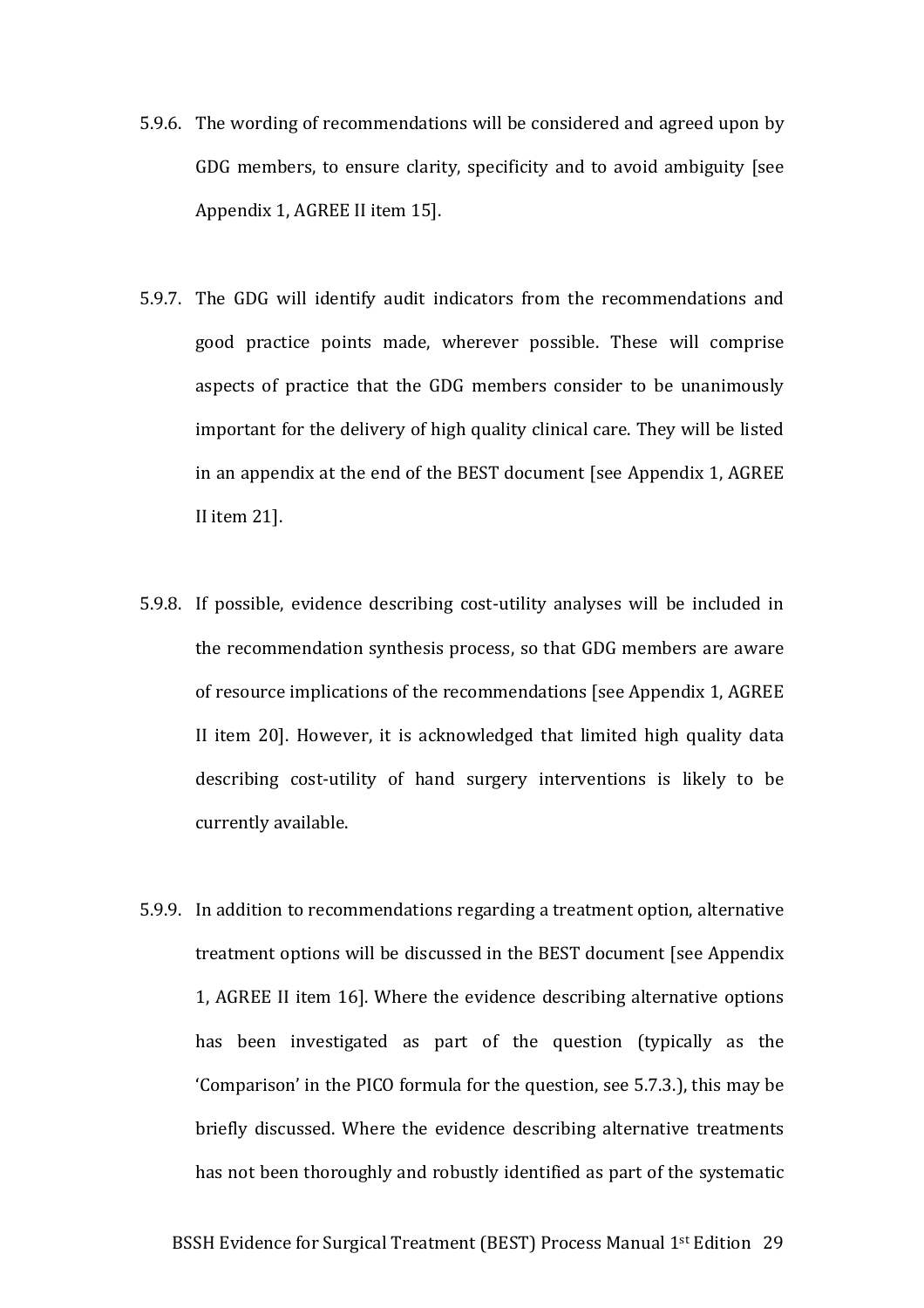review, this will be clearly acknowledged in the document and no recommendation made regarding alternative treatment options made within the document.

5.9.10. Once all recommendations have been made and graded, and good practice points identified, key recommendations to be highlighted will be identified by consensus of GDG members [see Appendix 1, AGREE II item 17].

# **5.10. Document Structure**

- 5.10.1. BEST documents will be laid out using a common structure to ensure clarity of presentation and standardisation.
- 5.10.2. Key recommendations will be highlighted separately from the body of text of the document [see Appendix 1, AGREE II item 17].
- 5.10.3. The level of evidence will be discussed alongside each key recommendation.
- 5.10.4. A quick guide implementation aid will also be produced as a support tool. This will include algorithms and be written in a bullet-point style.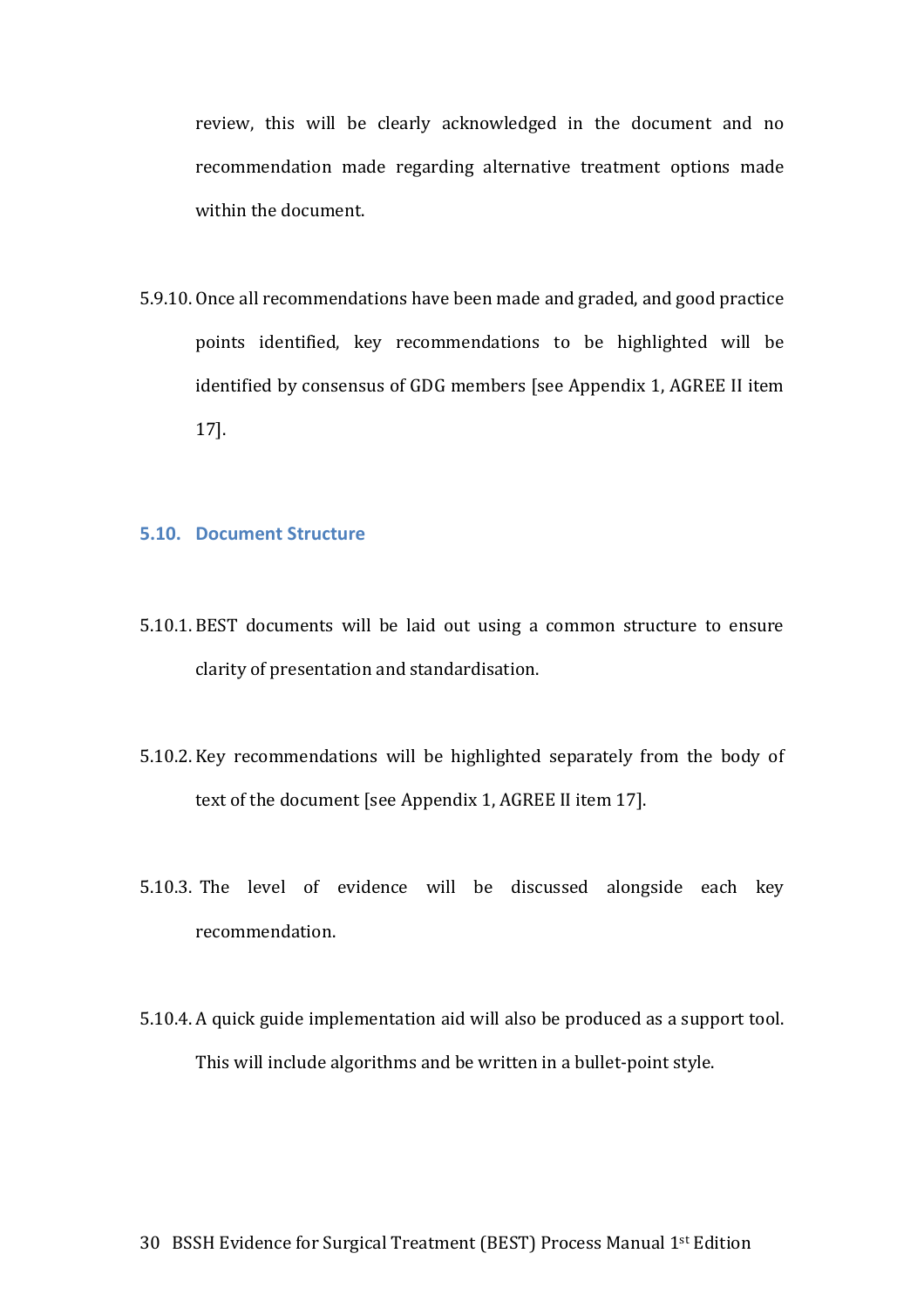5.10.5. Any potential bias in the recommendations, e.g. resulting from of interest will be discussed in the clinical practice recommendations section and the conflicts of interest section.

## **5.11. Internal/External Review Process**

- 5.11.1. Once the authors have completed and approved a draft of the BEST document, all GDG members will be invited to review this and provide comments.
- 5.11.2. If considered appropriate, the GDG members will compose a section describing anticipated facilitators and barriers to the implementation of the recommendations, and advice that might facilitate implementation based on the discussions held during recommendation synthesis [see Appendix 1, AGREE II item 18].
- 5.11.3. When all GDG members' comments have been addressed by the authors and the anticipated facilitators and barriers section has been added, the draft BEST document will be submitted to the Research Committee and BSSH Council for peer review from out with the GDG. Any GDG member who is also a member of the Research Committee or Council will abstain from this Research Committee review. BSSH Research Committee members and BSSH Council members are subjected to processes for the management of conflicts of interest. This involves providing a written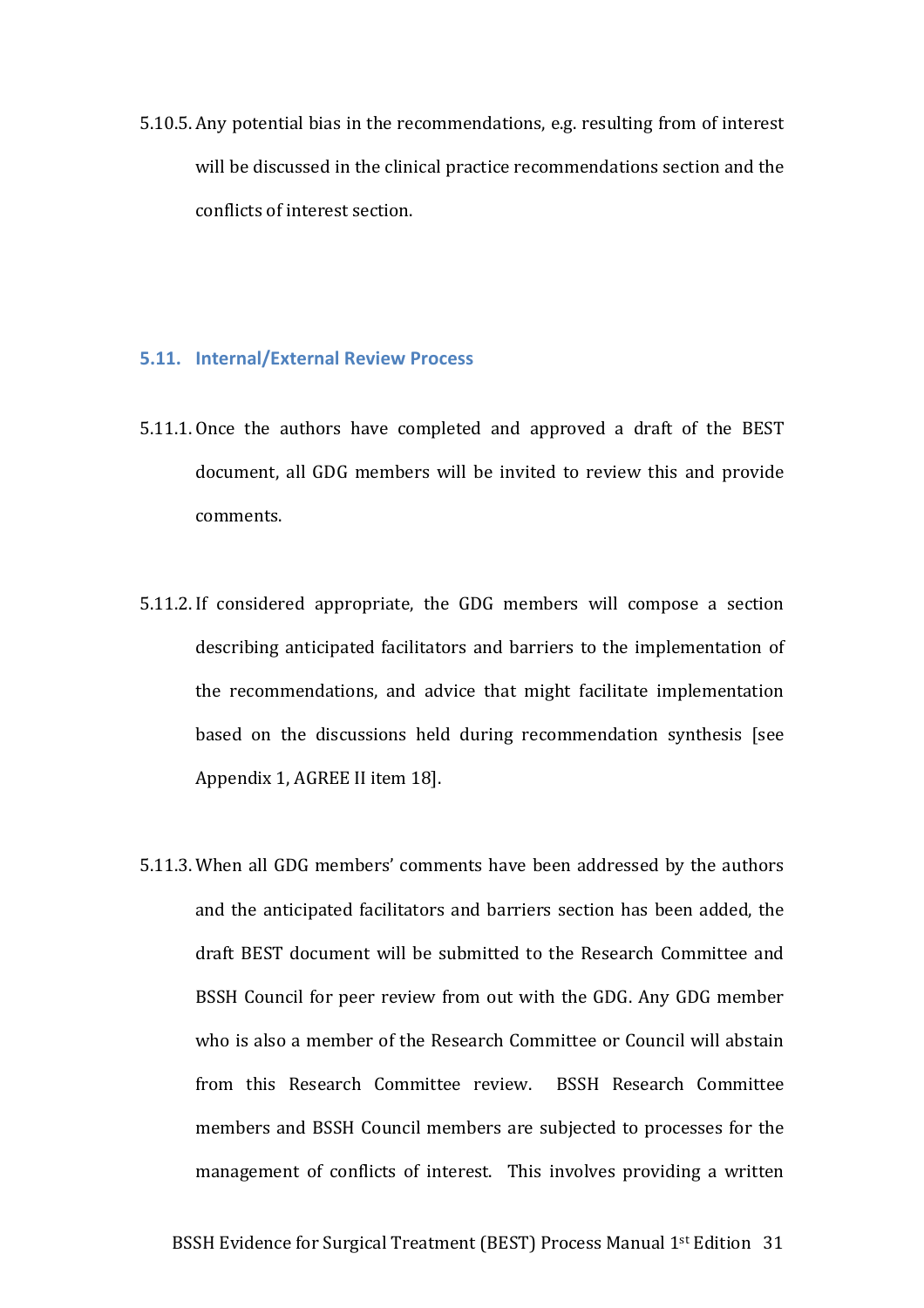declaration of conflicts of interest when joining the committee/council and providing verbal statements of conflicts of interest at the start of meetings of the committee/council. Any declared conflicts are then acted upon by the Chair of the Research Committee/President respectively, based on the specific nature of the conflict declared. For example, conflicted individuals may be asked to abstain from votes on relevant issues or from participating in specific activities where an undue risk of bias may be present. A summary of this process will be displayed on the BEST webpage within the public domain of the BSSH website. Members of either group with relevant conflicts of interest will have their involvement in the internal review managed by the respective lead of the group (Research Committee Chair or BSSH President).

- 5.11.4. After internal review comments made by the Research Committee and Council have been received, the guideline authors will consider comments and make adjustments to the draft if appropriate.
- 5.11.5. After internal review, the revised draft guidance will be sent for expert review to the organisations representing stakeholder groups, such as those who were contacted initially in the development process and consented to participate (see 5.4.7.) [see Appendix 1, AGREE II item 13]. Comments will be received on the form in Appendix 7.
- 5.11.6. The internally reviewed draft will also be posted on the BSSH website and to allow for public consultation. The public may submit comments by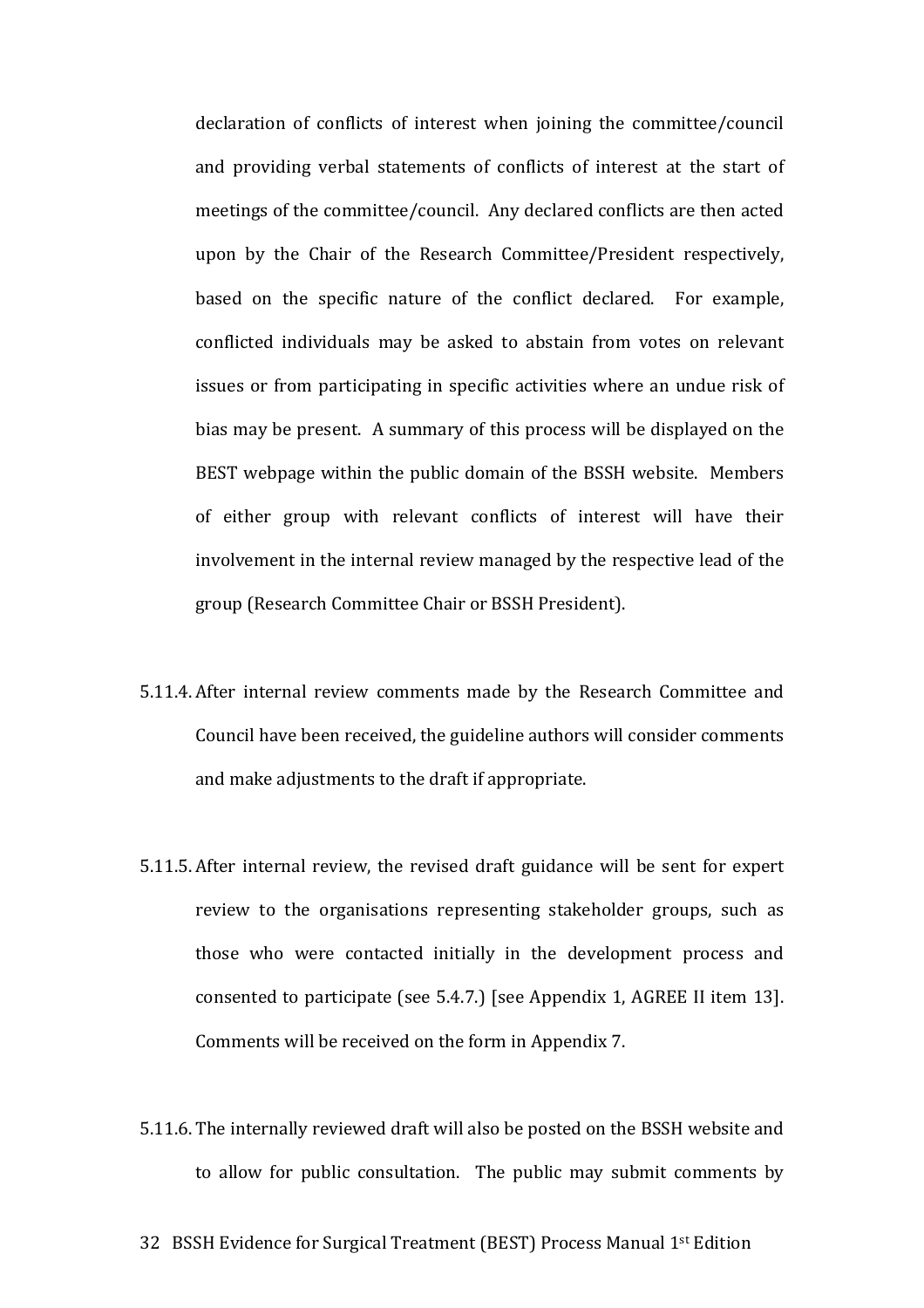email using the form in Appendix 7. For guideline topics for which no specific patient representative group can be identified as a stakeholder organisation for external review, public consultation will allow for the views of the public and patients to be further incorporated into the guideline.

- 5.11.7. Closing dates will be set for comments from Research Committee review, and from reviews external to BSSH (organisations representing stakeholder group reviews, and public consultation). The GDG lead will take receipt of feedback proformas and will revise the draft document with the author group to generate a proof BEST document.
- 5.11.8. The format on the document will be guided by the template in Appendix 8.
- 5.11.9. The final proof document will be submitted to BSSH Council. BSSH Council may request final revision of the proof BEST document, and resubmission.
- 5.11.10. Once BSSH Council grants final approval, the final BEST document will be published. Responsibility for proof reading the document prior to its publication at this stage remains with the named authors.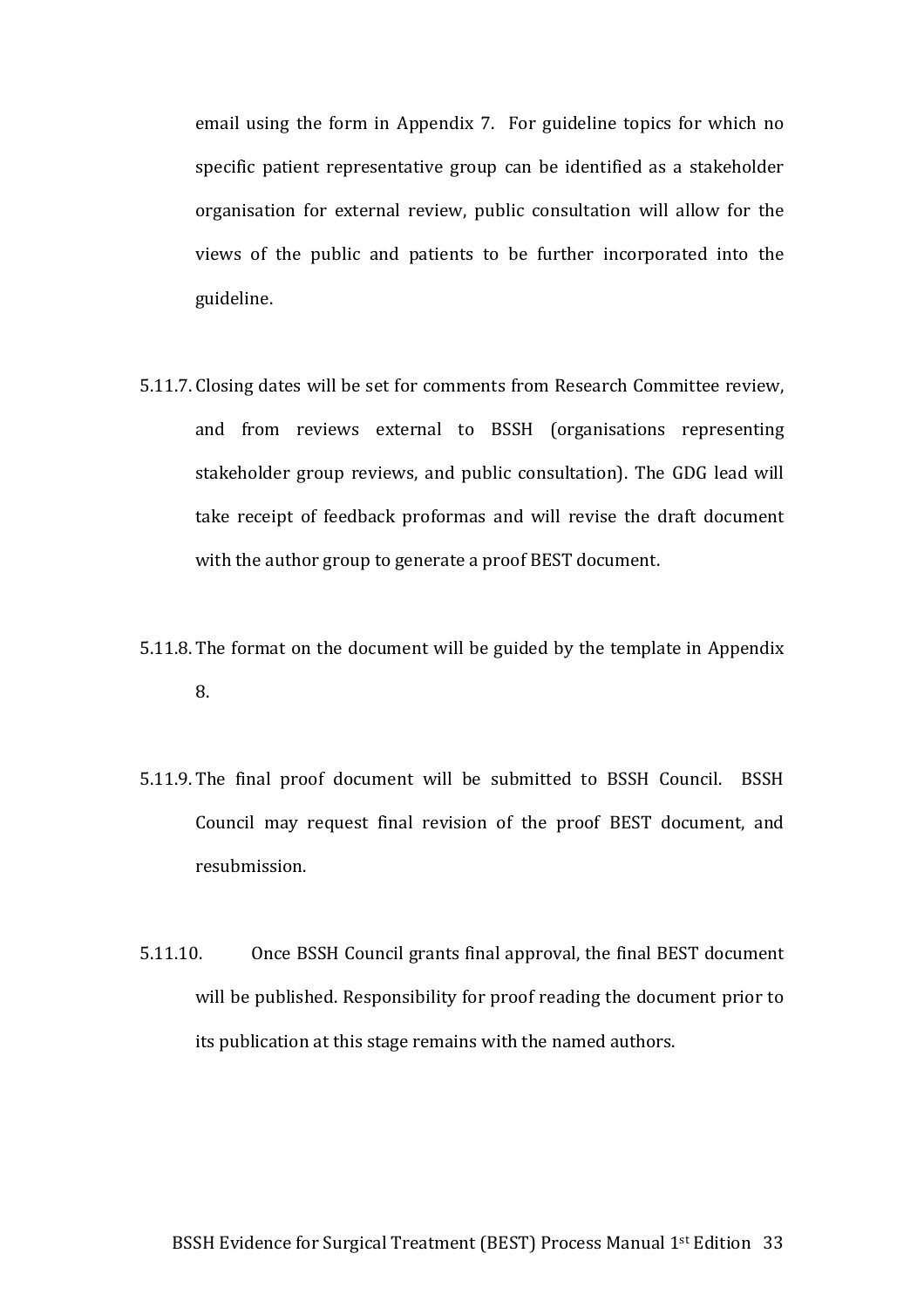### **5.12. Publication**

- 5.12.1. The published BEST document will be made available as a downloadable PDF file or similar from the BSSH website.
- 5.12.2. A copy of the published BEST document will be sent to all relevant organisations representing stakeholder groups, irrespective of whether they participated in the development of the document.

# **5.13. Support Tools & Aids to Implementation**

- 5.13.1. The published BEST document will be available free of charge through the BSSH's website (www.bssh.ac.uk).
- 5.13.2. Where possible and appropriate, the summary at the end of the BEST document will incorporate a treatment algorithm [see Appendix 1, AGREE II item 19].
- 5.13.3. If a treatment algorithm is developed, it will be included in a "Quick Reference Guide" as an appendix within the BEST document. The quick reference guide will comprise of a single page of A4 paper with the guideline title, algorithm and key recommendations, such that this could be printed out as a stand-alone item, e.g. to be fixed to the wall in clinic rooms, to support the use of the guideline.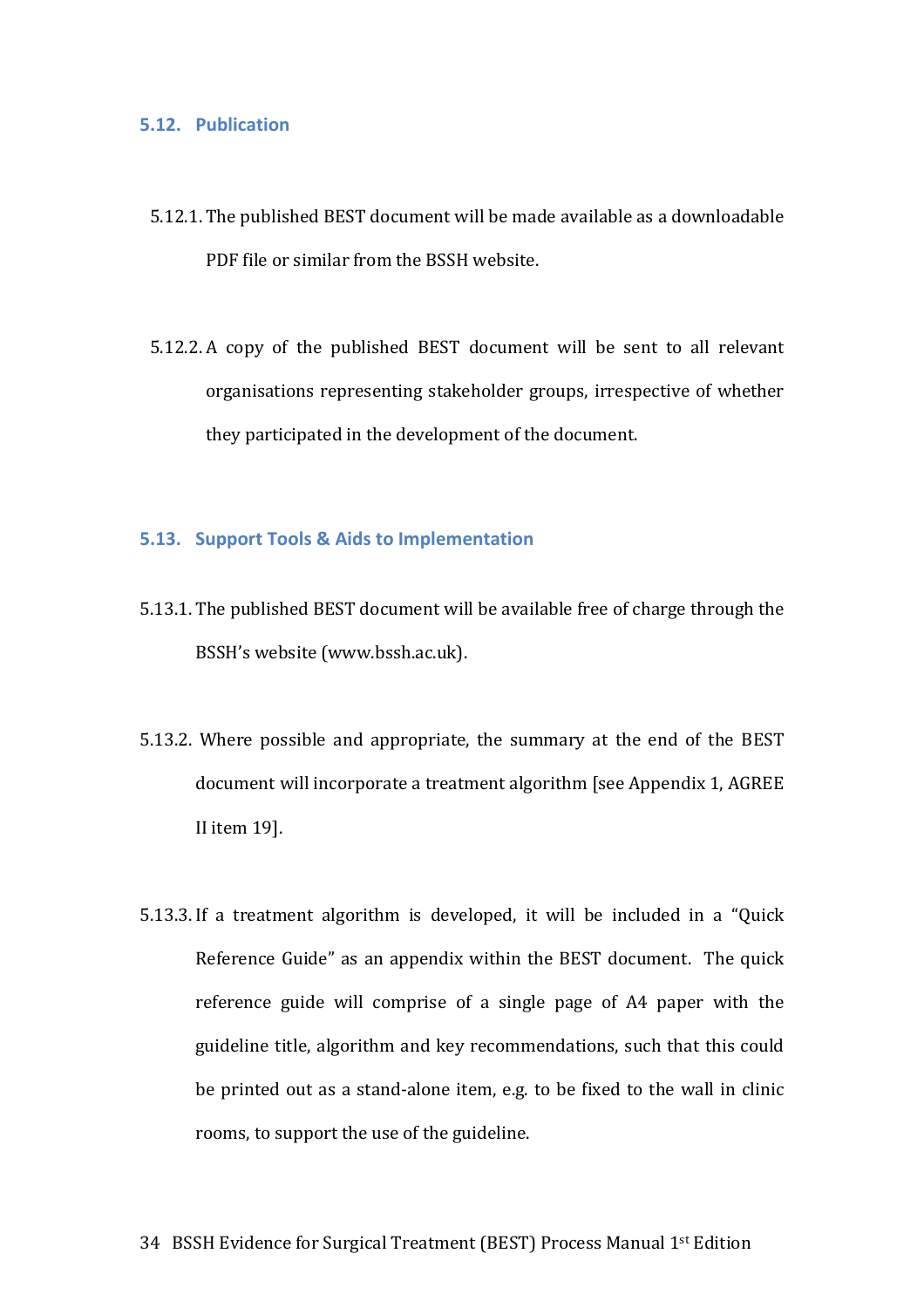5.13.4. The quick reference guide will be available free of charge from the BSSH website. This will be based on key recommendations and any algorithms produced.

# **5.14. Review and Update Process**

- 5.14.1. BEST documents will be valid for five years from the date of publication, at which point they will expire. A review of the BEST document will be triggered two years after the publication of the document, such that it is completed within the five-year lifespan of the original document [see Appendix 1, AGREE II item14].
- 5.14.2. The BEST document will display the publication date and expiry date.
- 5.14.3. BSSH Council may trigger a review process earlier than scheduled if alerted to a significant and practice-altering change in the evidence-base either by direct contact to the BSSH Council from a member of the clinical community, or through the surveillance process described in 5.14.3.
- 5.14.4. The review process will be conducted in a similar to the development of new BEST document.
- 5.14.5. If BSSH Council considers that changes in the evidence base are so significant as to render the existing BEST document unsafe, then the document will be withdrawn.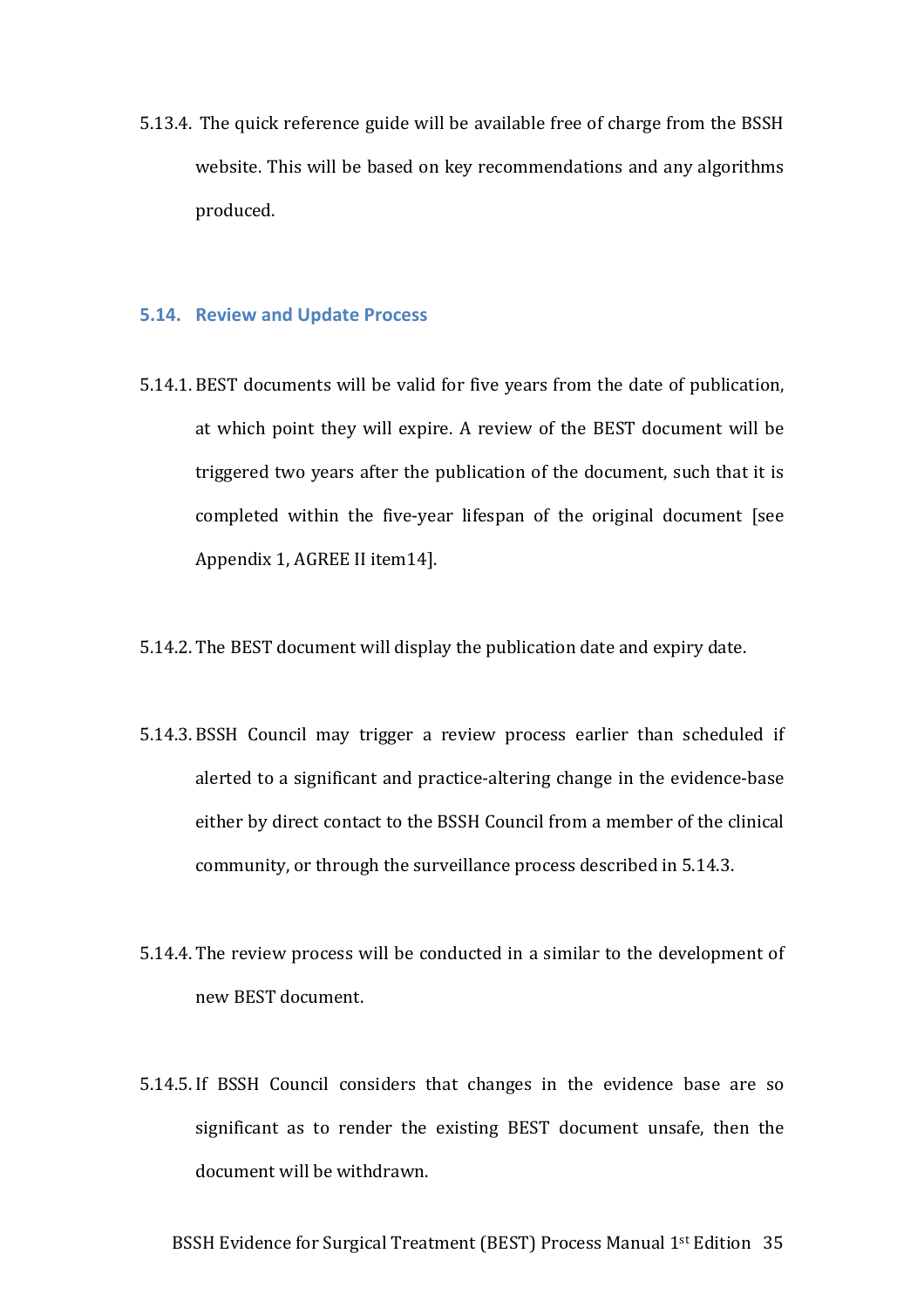- 5.14.6. Following the completion of the BEST document, the GDG lead will be asked to provide written comments on this process itself to the Chair of the Research Committee.
- 5.14.7. Administrative staff at the BSSH will store the written comments provided by all GDG leads. The Chair of the Research Committee will commission an update of the process manual if significant changes are suggested by a GDG lead, or after five years without review.
- 5.14.8. The BEST Process and Process Manual itself will be reviewed and if necessary revised every 3 years.

## **5.15. Monitoring the impact of guidance**

- 5.15.1. The number of downloads of the BEST document from the BSSH website will be analysed on a 6 monthly basis, to allow this to be discussed at The BSSH Research Committee meetings (which currently take place 6 monthly).
- 5.15.2. An electronic survey of BSSH members will be conducted 1 year after the publication of the BEST document to analyse uptake, implementation and to support strategies to improve implementation that will be considered at the BSSH Research Committee meeting following the completion of the survey.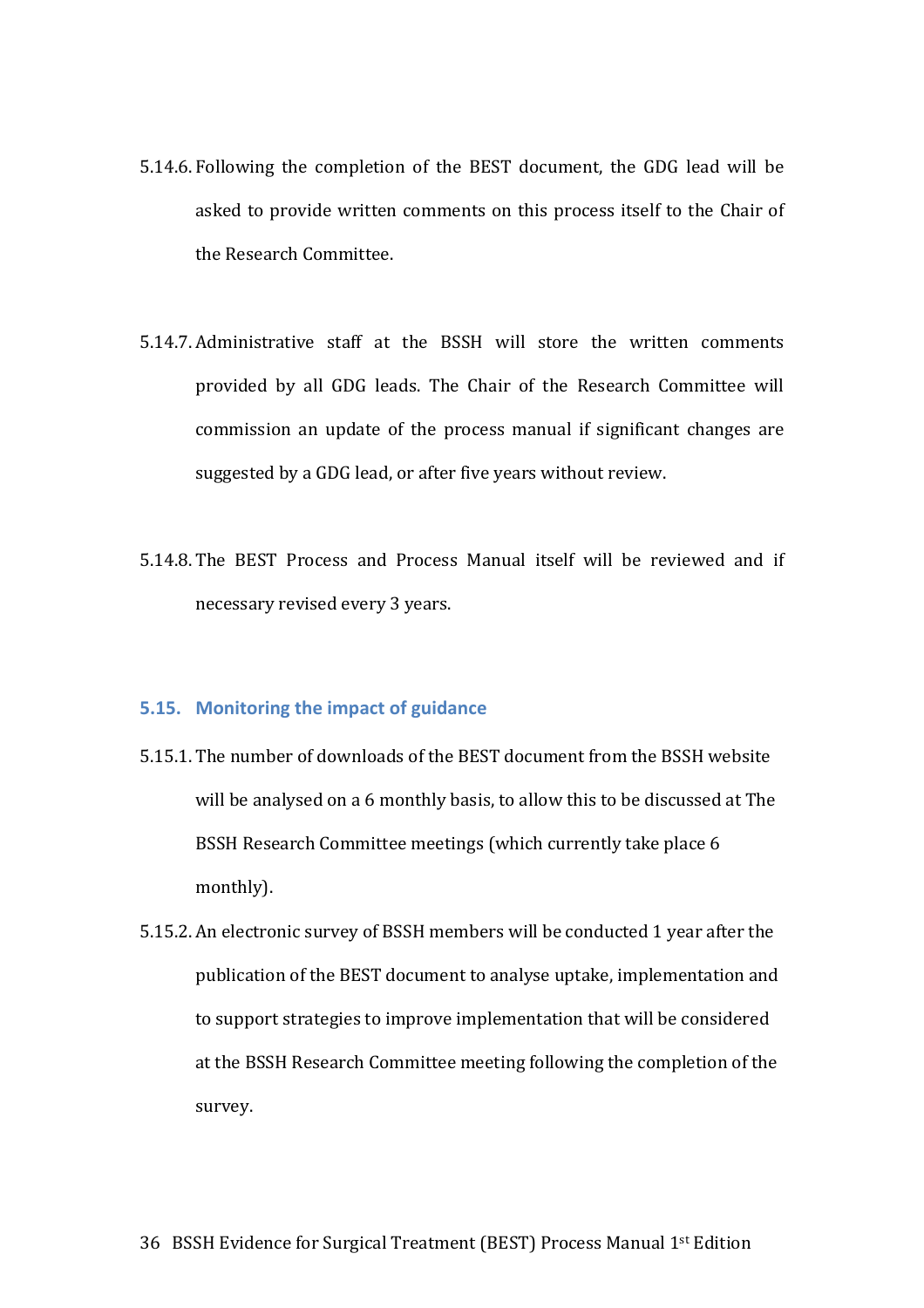BSSH Evidence for Surgical Treatment (BEST) Process Manual 1st Edition 37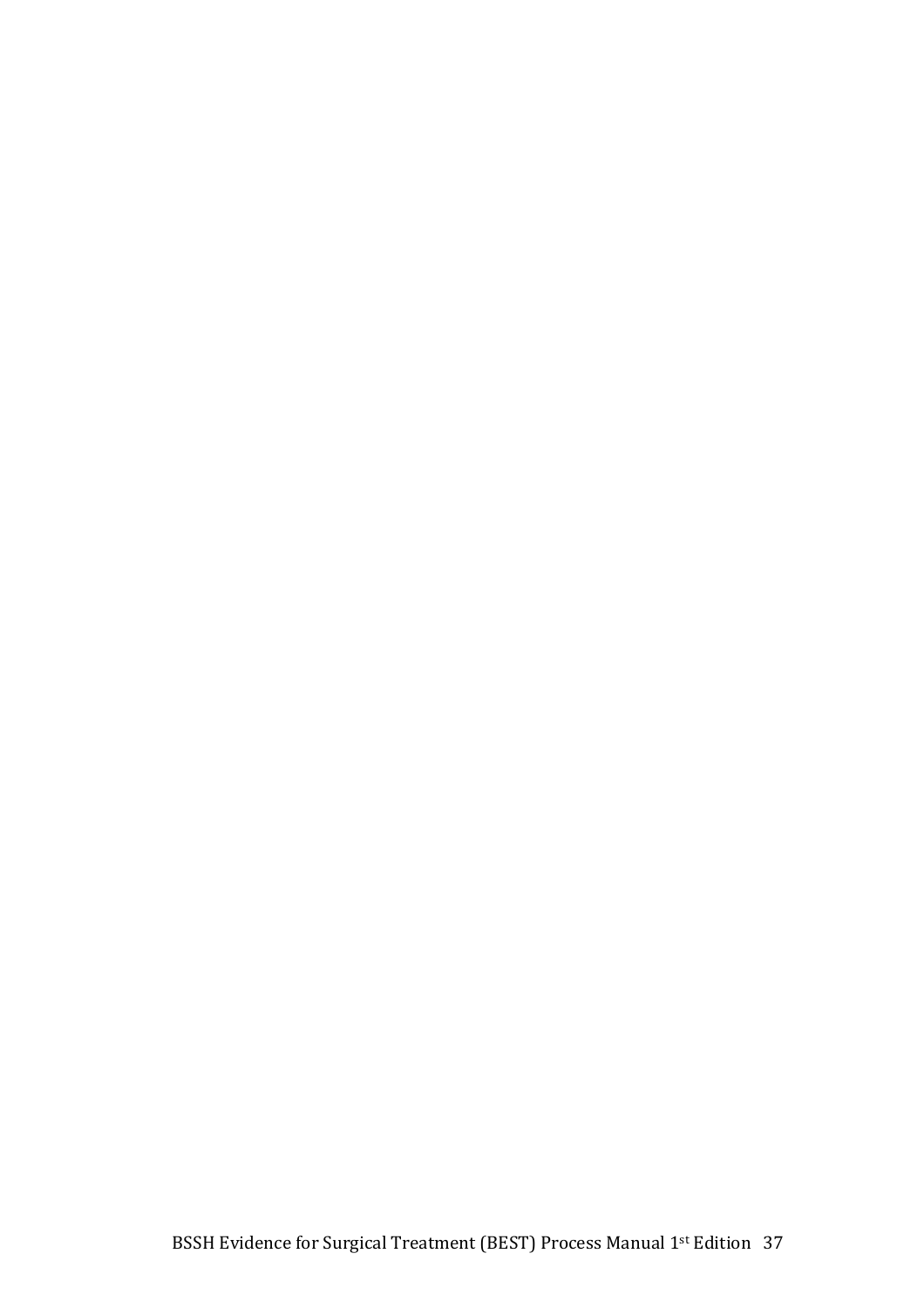# **Appendix 1: AGREE II Instrument**

This comprises 23 items separated into 6 domains [\(1\)](#page-51-0):

# **Domain 1: Scope and Purpose**

1. The overall objective(s) of the guideline is (are) specifically described.

2. The health question(s) covered by the guideline is (are) specifically described.

3. The population (patients, public, etc.) to whom the guideline is meant to apply is specifically described.

# **Domain 2: Stakeholder Involvement**

4. The guideline development group includes individuals from all relevant professional groups.

5. The views and preferences of the target population (patients, public, etc.) have been sought.

6. The target users of the guideline are clearly defined.

# **Domain 3: Rigour of Development**

7. Systematic methods were used to search for evidence.

8. The criteria for selecting the evidence are clearly described.

9. The strengths and limitations of the body of evidence are clearly described.

10. The methods for formulating the recommendations are clearly described.

38 BSSH Evidence for Surgical Treatment (BEST) Process Manual 1st Edition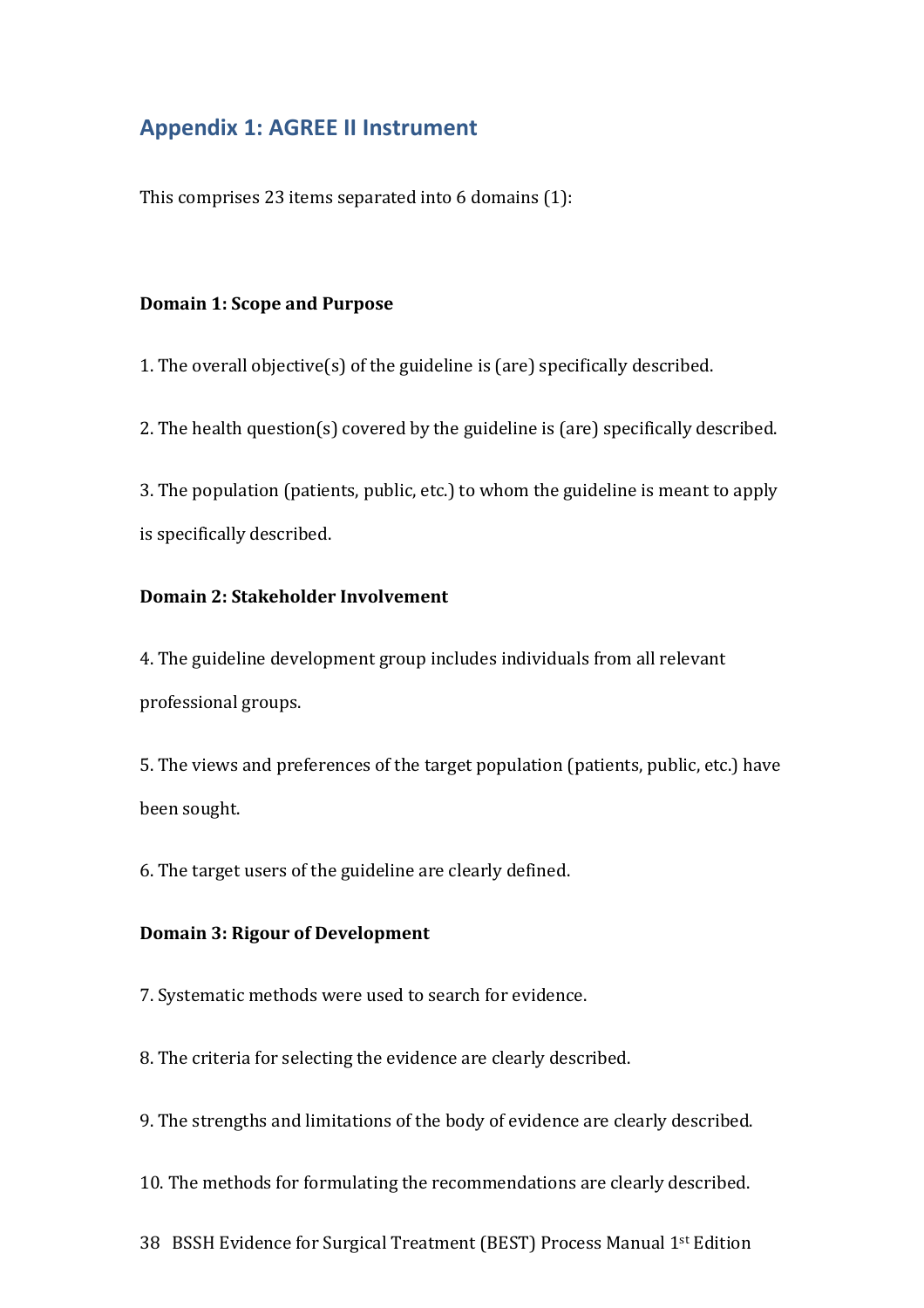11. The health benefits, side effects, and risks have been considered in formulating the recommendations.

12. There is an explicit link between the recommendations and the supporting evidence.

13. The guideline has been externally reviewed by experts prior to its publication.

14. A procedure for updating the guideline is provided.

# **Domain 4: Clarity of Presentation**

15. The recommendations are specific and unambiguous.

16. The different options for management of the condition or health issue are clearly presented.

17. Key recommendations are easily identifiable.

# **Domain 5: Applicability**

18. The guideline describes facilitators and barriers to its application.

19. The guideline provides advice and/or tools on how the recommendations can be put into practice.

20. The potential resource implications of applying the recommendations have been considered.

21. The guideline presents monitoring and/or auditing criteria.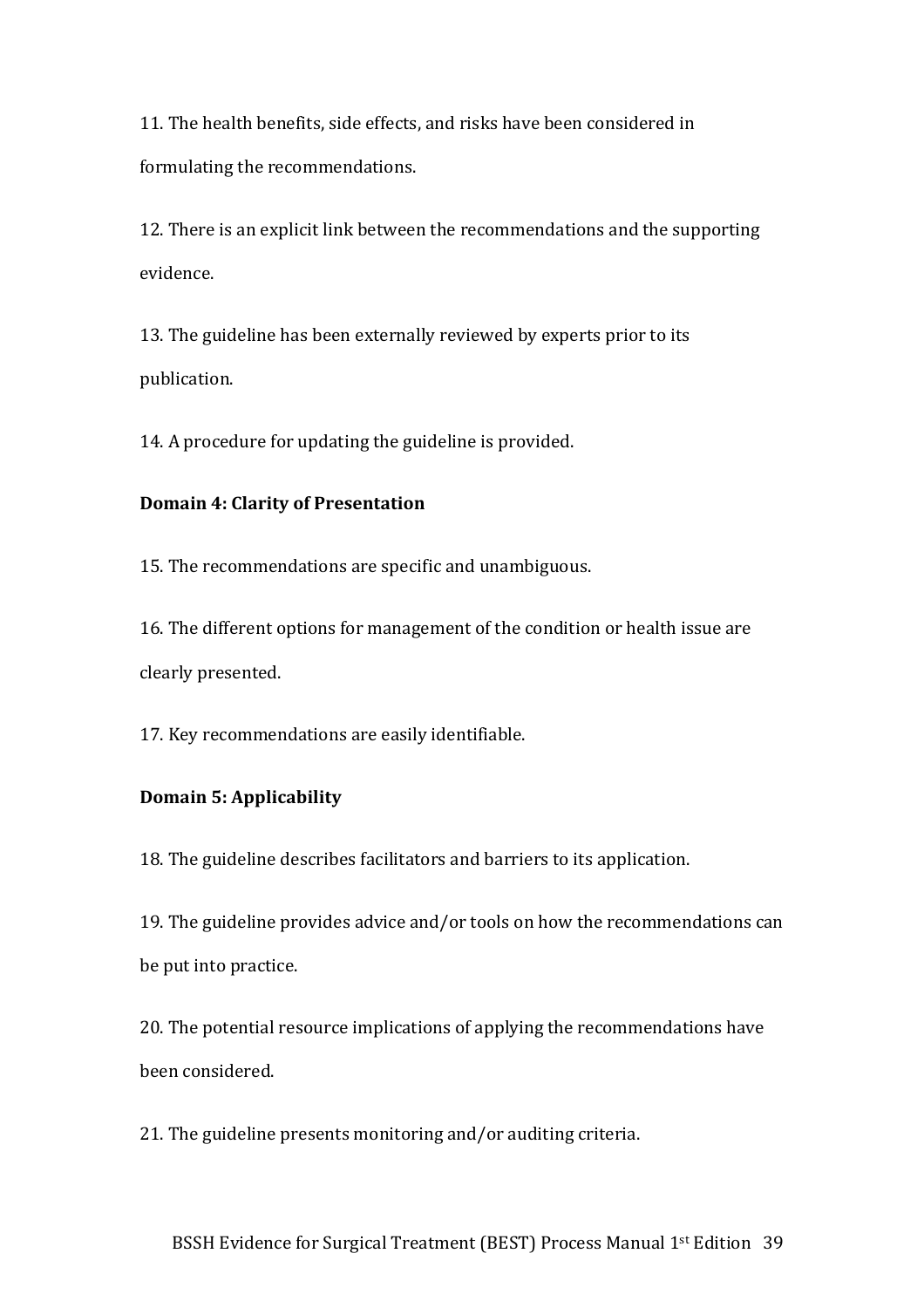# **Domain 6: Editorial Independence**

22. The views of the funding body have not influenced the content of the guideline.

23. Competing interests of guideline development group members have been recorded and addressed.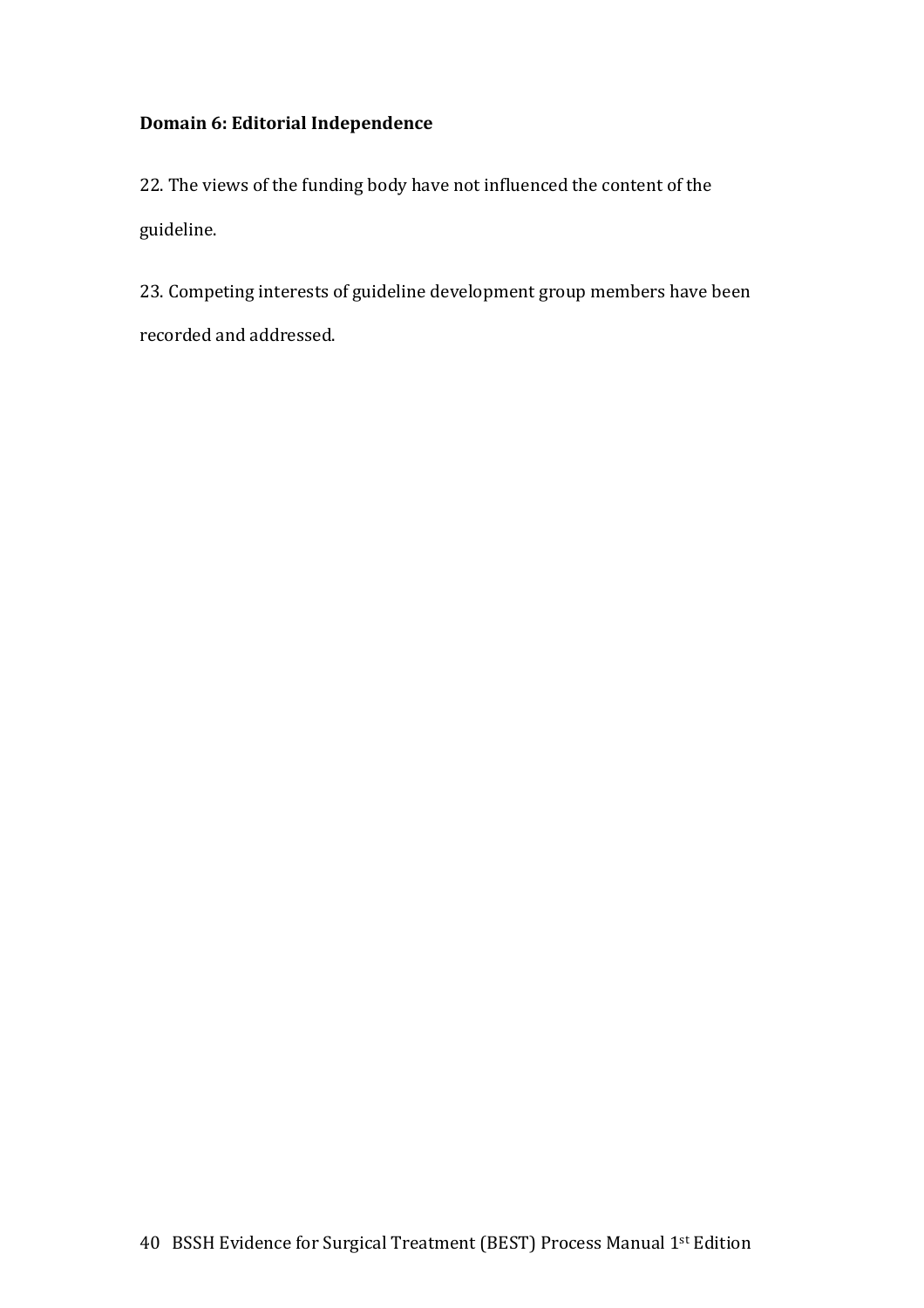# **Appendix 2: Declaration of Interests**

The Declaration of Interests is based on that described by The British Orthopaedic Association [\(6\)](#page-51-5):

I hereby declare the following interests in the healthcare industry within the three years prior to the date of signature:

#### 1. Personal Pecuniary Interest

*This includes direct financial benefit provided to the individual. This includes direct employment, honoraria and consultancy fees from relevant bodies. Personal pecuniary interests may require the individual to be excluded from participation in a Guidance Development Group completely, or may require them to be excluded from recommendation synthesis, when the recommendation concerned pertains to the source of the pecuniary interest.*

### **Description (if you have no interests in this category, state 'none')**

#### 2. Family Pecuniary Interest

*This includes direct financial benefit provided to relatives of the individual. This includes direct employment, honoraria and consultancy fees from relevant bodies. Personal pecuniary interests may require the individual to be excluded from participation in a Guidance Development Group completely, or may require them to be excluded from recommendation synthesis, when the recommendation concerned pertains to the source of the pecuniary interest. If deemed to be minor*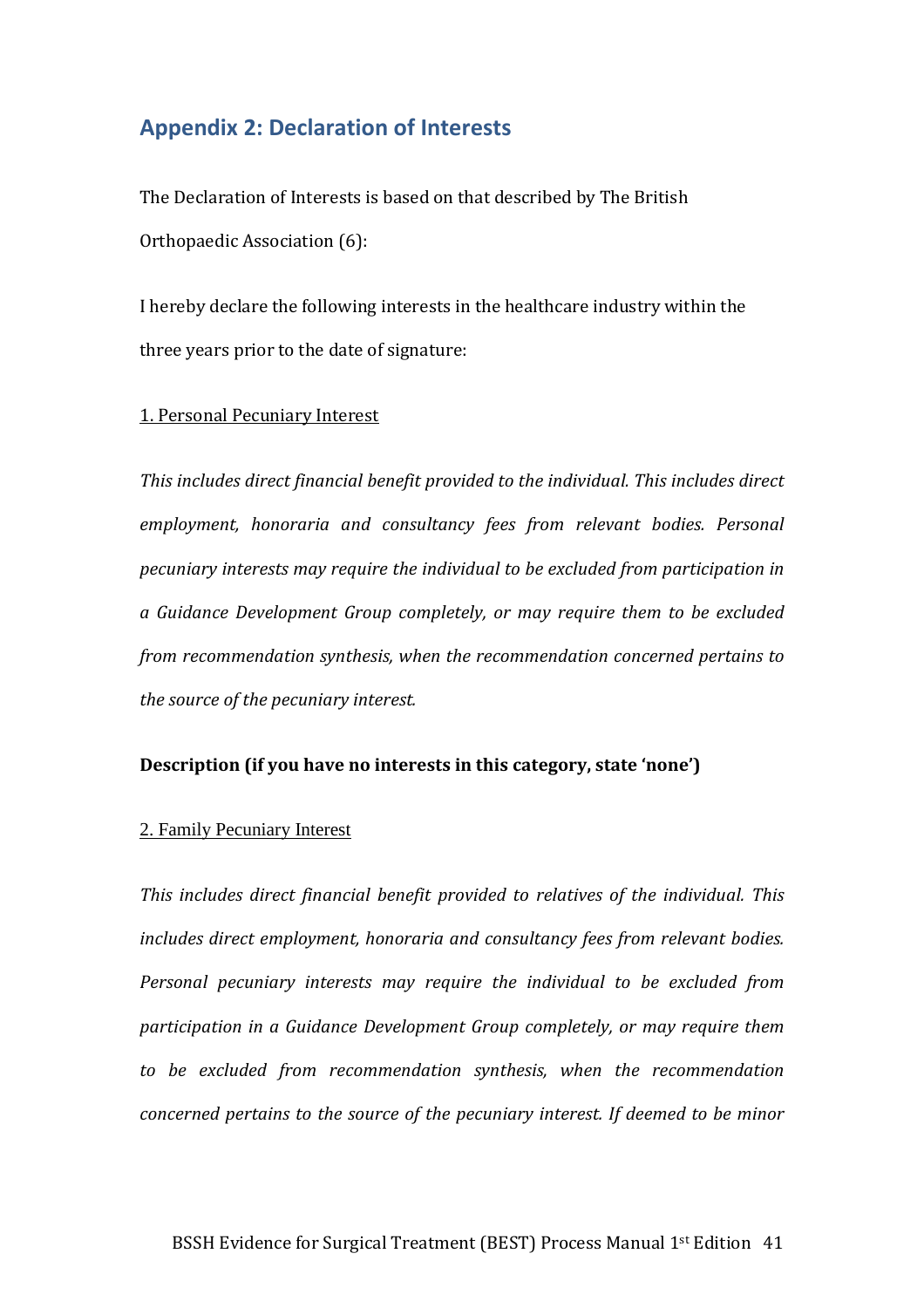*and not of influence, then interest will be noted in the BEST document, but may not require exclusion from participation.*

#### **Description (if you have no interests in this category, state 'none')**

#### 3. Non-personal Pecuniary Interest

*This includes indirect financial benefit to the individual or organisations that they are associated with. For example, the provision of research funding to the department in which the individual works, or the reimbursement of travel/subsistence expenses to the individual's department. Non-personal pecuniary interests may require the individual to be excluded from participation in a Guidance Development Group completely, or may require them to be excluded from recommendation synthesis, when the recommendation concerned pertains to the source of the pecuniary interest. If deemed to be minor and not of influence, then interest will be noted in the BEST document, but may not require exclusion from participation.* **Description (if you have no interests in this category, state 'none')**

#### **SIGNATURE & NAME:**  $\bullet$  **DATE:**  $\bullet$  **DATE:**  $\bullet$

**It is stressed that it is vital for the transparency and acceptability of the BEST document that all potential conflicts of interest are declared, even if considered minor. Decisions regarding conflicts of interest will be made in keeping with the protocols specified in the BEST Process Manual. Decisions made regarding conflicts of interests are final.**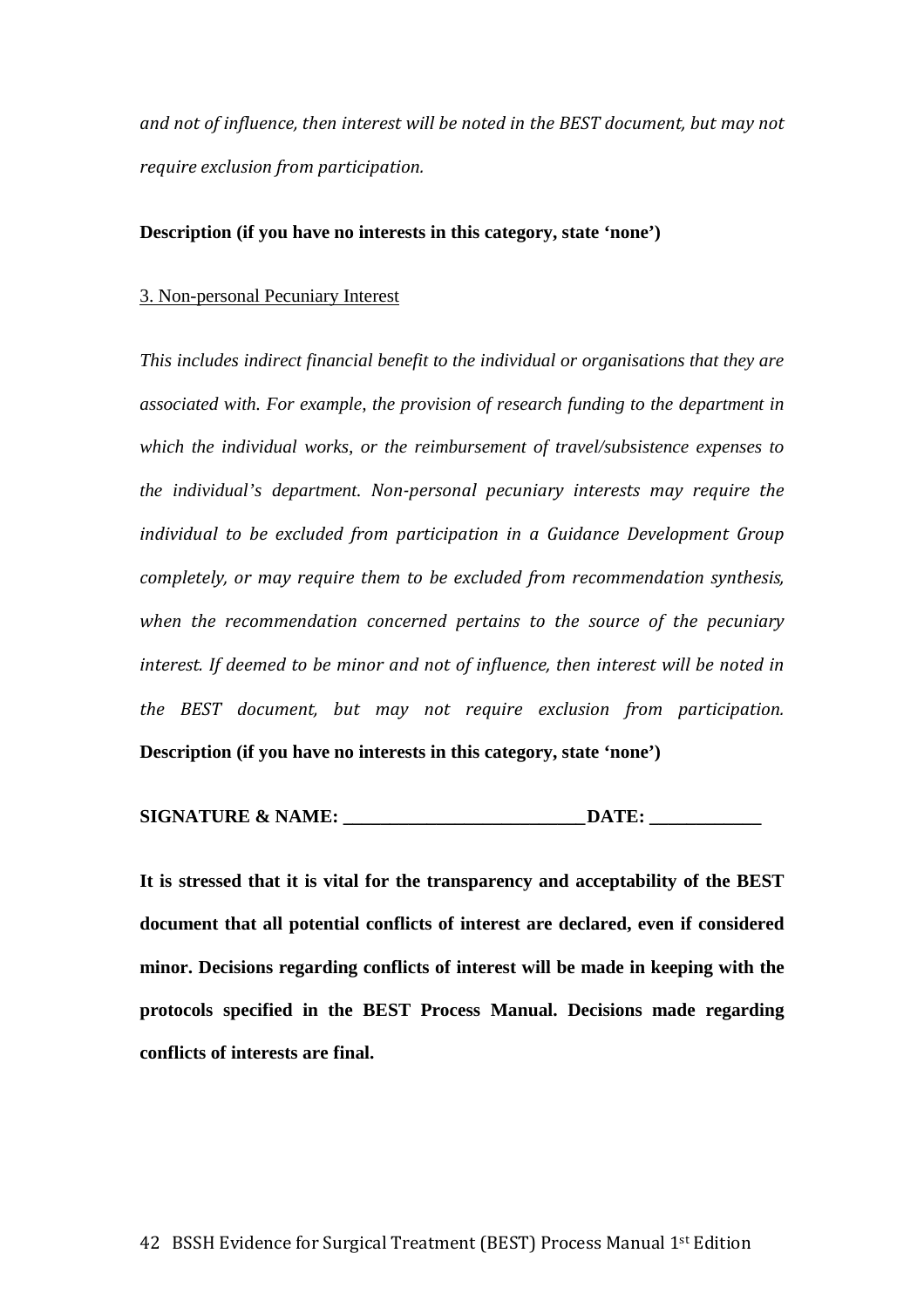# **Appendix 3: Topic Referral**

All referrals of topics must have the following questions answered by the referring individual or organisation:

- 1. What is the clinical topic to be addressed?
- 2. Who is the individual/organisation supporting the proposal?
- 3. Is there variation in clinical practice surrounding the condition within the NHS?
- 4. How might implementation of a clinical guideline improve patient outcomes in the NHS?
- 5. Which potential stakeholder groups may need to be included in guideline development?
- 6. Does existing clinical guidance exist describing this topic?
- 7. Is high quality evidence available describing the topic? (Particularly metaanalysis, systematic review, randomised controlled trials)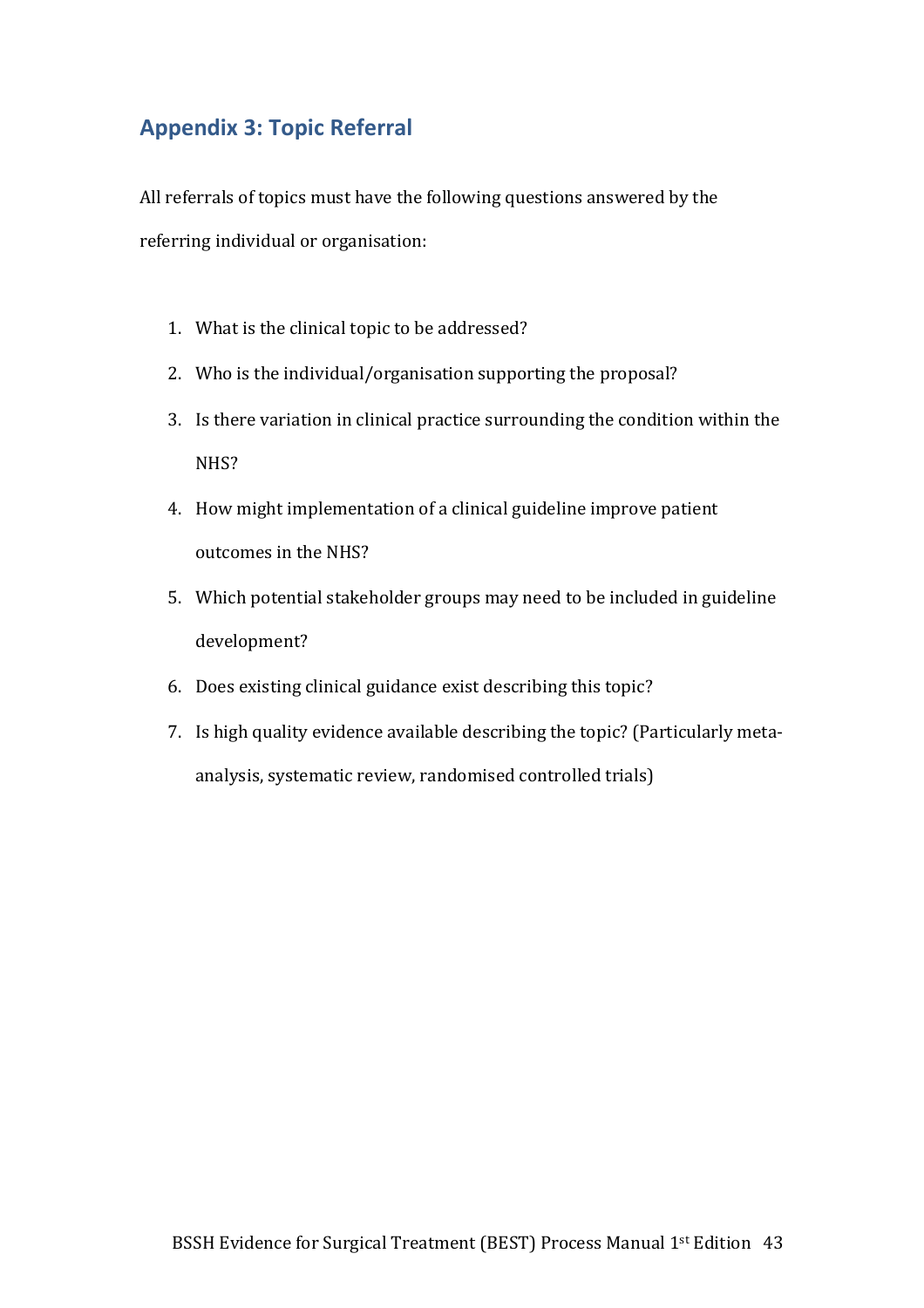# **Appendix 4: Research Committee Evaluation of Referred Topics**

- 1. Title of referred topic
- 2. Does clinical guidance exist for this topic? [Yes, No, Unsure]
- 3. If so, is adequate? (E.g. produced by a NICE Accredited developer)
- 4. Estimate of size of clinical need of topic: (prevalence, mortality, morbidity, cost of treatment) [Grade A-E, A being greatest need]

# **Research Committee Lead Section:**

- 1. Range of Estimates of clinical need from Committee members:
- 2. Research Committee Evaluation Decision:
	- a. Proceed to presentation to BSSH Council
	- b. Reject referral
- 3. Comments on decision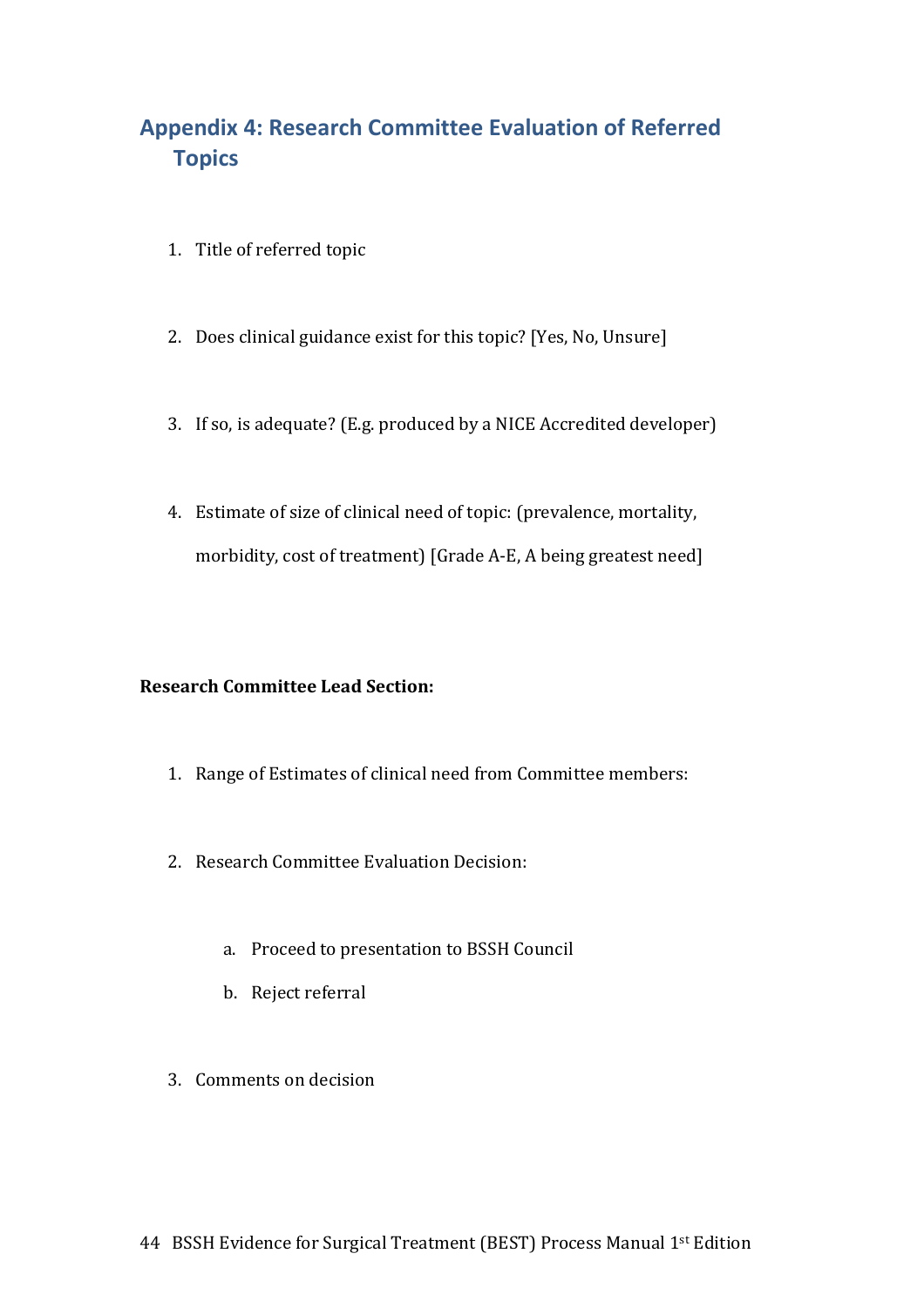# **Appendix 5: Volunteering to participate in a BEST Guidance Development Group**

- 1. Name
- 2. Current post
- 3. Brief explanation of previous experience of systematic review or guidance development
- 4. Brief explanation of clinical experience of topic
- 5. Confirmation of awareness of the requirements of participation in a Guidance Development Group, as detailed in The BEST Process Manual (including time commitment and Conflict of Interests policy)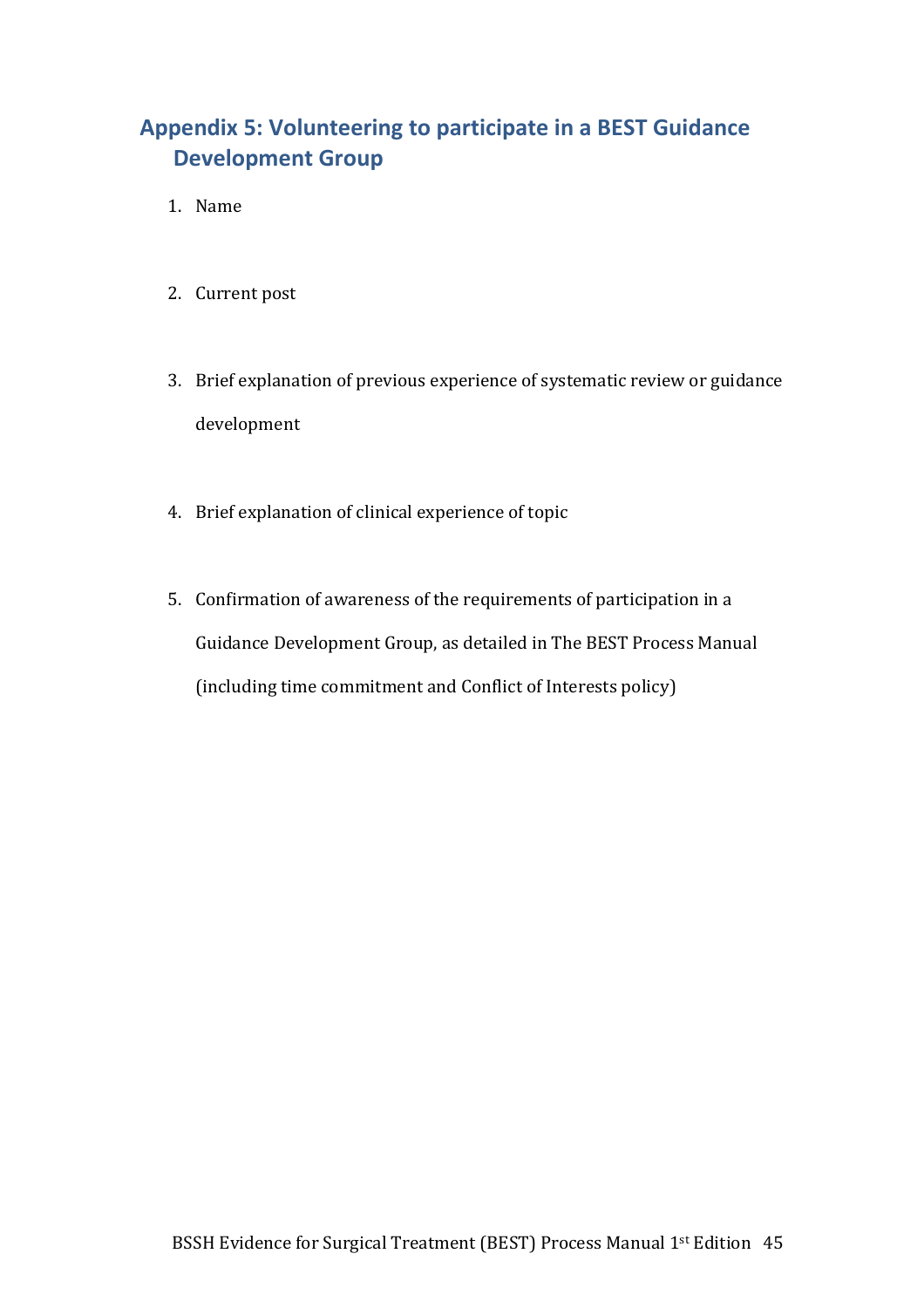# **Appendix 6: GDG member declaration of training adequacy**

All GDG members will complete this declaration upon completing the introductory sessions. Further training as required will be arranged by the GDG lead on an individualised basis.

**BEST Document Title:**

**GDG Member Name and occupation:**

**Introductory sessions attended (dates and locations):**

**Background materials accessed to date:**

**I am confident that I have adequate knowledge and understanding of the guidance development PROCESS to participate in the development of this BEST document:**

**YES** ☐ **NO** ☐

**I am confident that I have adequate knowledge of the CLINICAL TOPIC AND QUESTIONS TO BE ANSWERED to participate in the development of this BEST document:**

**\_\_\_\_\_\_\_\_\_\_\_\_\_\_\_\_\_\_\_\_\_\_\_\_\_\_\_\_\_\_\_\_\_\_\_\_\_\_\_\_\_\_\_\_\_\_\_\_\_\_\_\_\_\_\_\_\_\_\_\_\_\_\_\_\_\_\_\_\_\_\_\_\_\_\_\_\_\_\_\_\_\_\_\_\_\_\_\_\_\_\_\_\_**

**YES** ☐ **NO** ☐

**Name & Signature of GDG member:** Date:

**TO BE COMPLETED BY GDG LEAD:**

**Further training required for this GDG member:**

**Plan of action:**

**Name & Signature of GDG lead: Date: Date: Date:**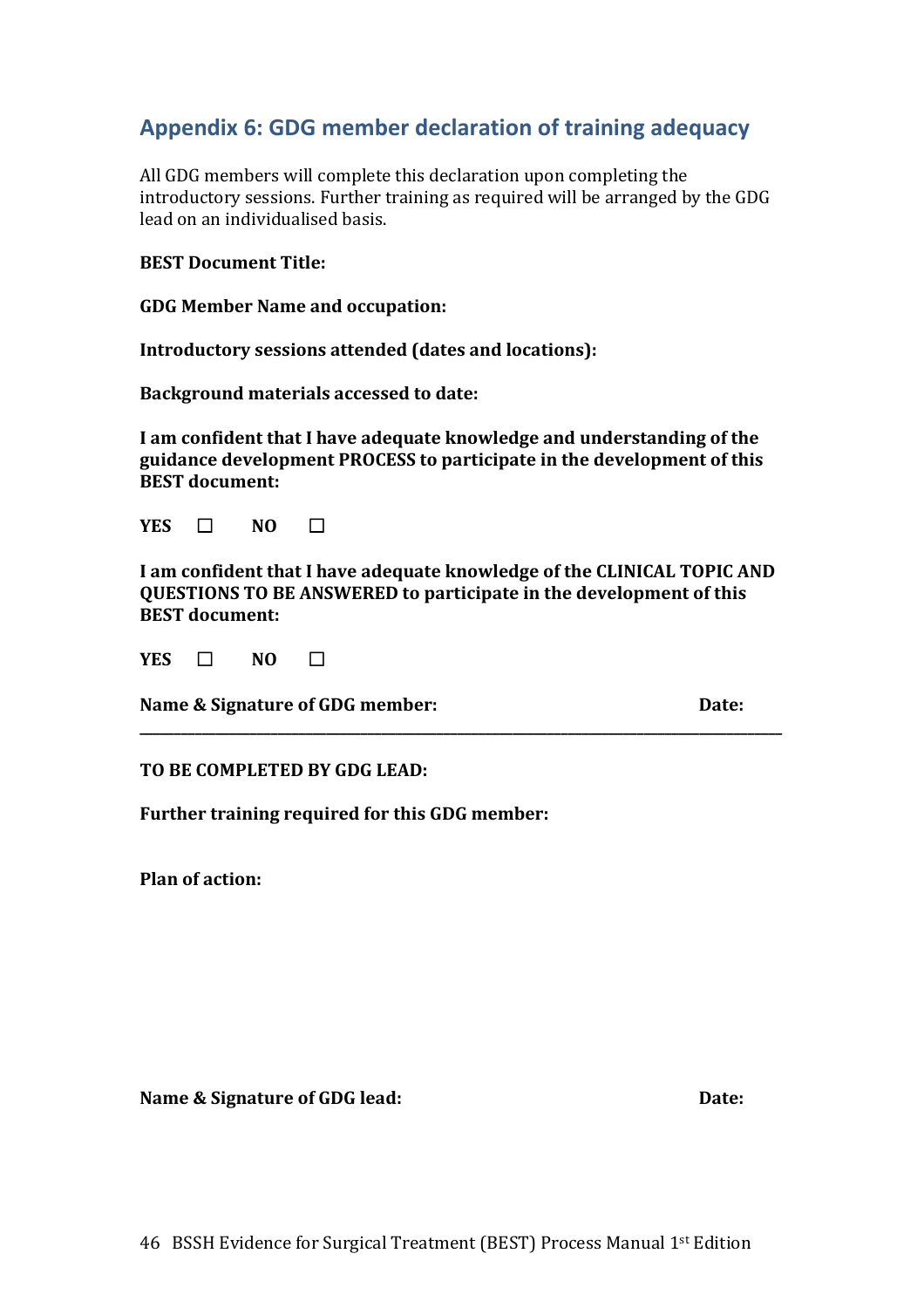# **Appendix 7: Feedback proforma for draft guidance review**

The British Society for Surgery of the Hand is grateful for all comments received pertaining to BSSH Evidence for Surgical Treatment (BEST) Clinical Guidance. Please provide comments using this proforma.

# **Title of BEST document reviewed:**

**Date comments made:**

**Name of individual/organisation providing feedback:**

**Does the individual/organisation (or its members) providing comments have any potential conflict of interests relating to the content of this document?:**

*(This may include, for example, potential financial benefit/loss personally, or to close family members or organisations resulting from recommendations made in the document, or being affected personally by the recommendations of the document, or having close family, friends or organisation members who might be affected by the recommendations of the document)*

# **Please provide details of potential conflicts of interests:**

*(IF THIS SECTION IS NOT COMPLETED, OR IS INCOMPLETELY COMPLETED, ALL COMMENTS PROVIDED BY THIS INDIVIDUAL/ORGANISATION WILL BE DISREGARDED. All comments will be interpreted in light of potential conflicts of interest)*

**\_\_\_\_\_\_\_\_\_\_\_\_\_\_\_\_\_\_\_\_\_\_\_\_\_\_\_\_\_\_\_\_\_\_\_\_\_\_\_\_\_\_\_\_\_\_\_\_\_\_\_\_\_\_\_\_\_\_\_\_\_\_\_\_\_\_\_\_\_\_\_\_\_\_\_\_\_\_\_\_\_\_\_\_\_\_\_\_\_\_\_\_\_**

**Comments on processes used to generate recommendations:**

**Comments on recommendations:**

# **TO BE COMPLETED BY BSSH:**

**Date of receipt of comments:**

**Guidance Development Group Lead Response to comments:**

**Action by GDG Lead resulting from comments:**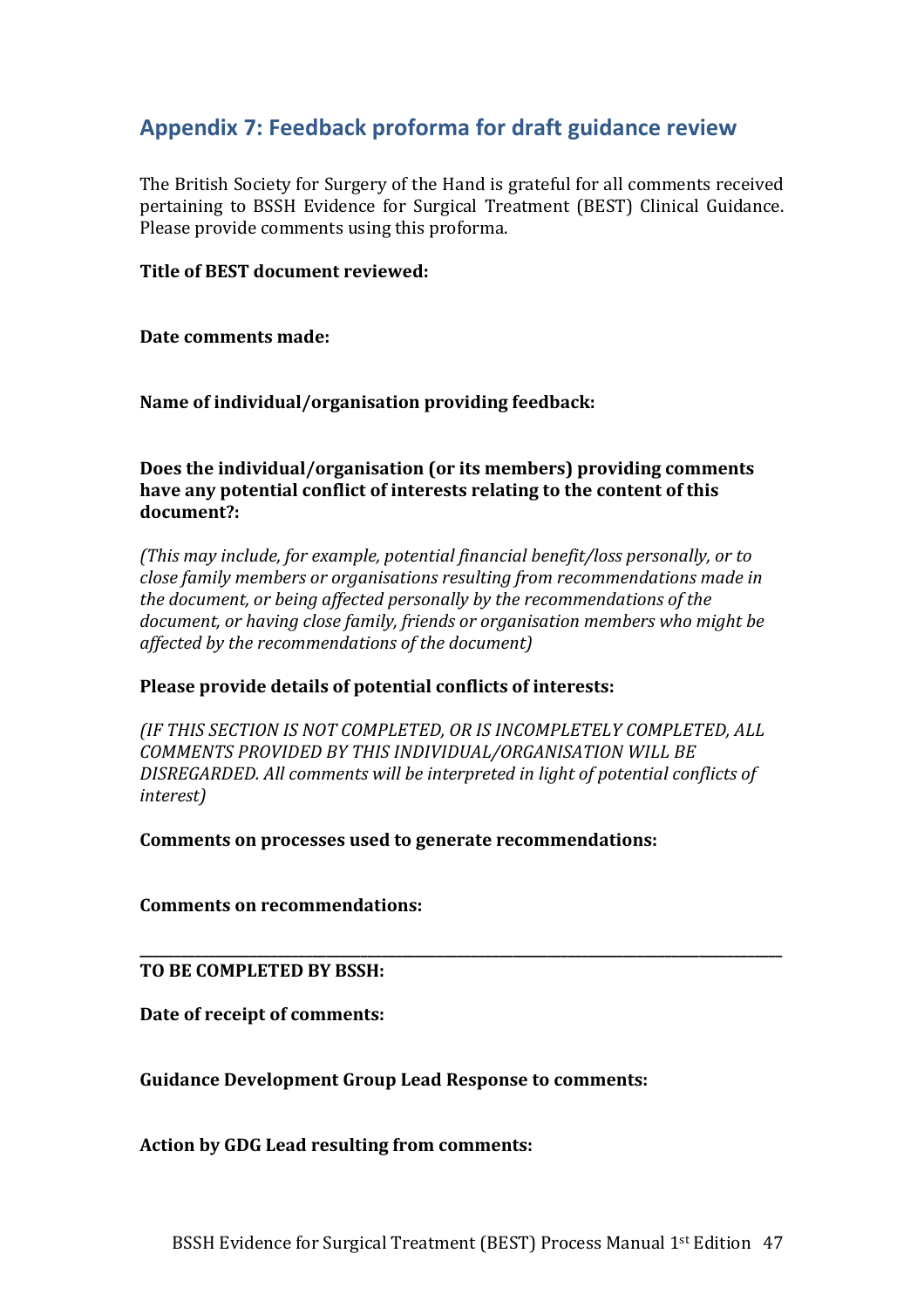# **Appendix 8: BEST Document Template**

British Society for Surgery of the Hand Evidence for Surgical Treatment (BEST)

Topic: *Enter title*

Date of publication: *(to be entered by BSSH Research Committee Lead)*

Date of anticipated review: *(date of publication + 5 years)*

Authors:

*Authors of document, not necessarily all GDG members*

Guideline Development Group:

*Names, job title and roles/stakeholder group represented for all GDG members including authors and other members*

Funding sources used: *If any*

Collaborating organisations: *Those who contributed to guideline development (not external review), if any*

Conflicts of interest: *GDG members' and Authors' conflicts of interest*

Disclaimer:

e.g.

This document reflects a consensus view of the British Society for Surgery of the Hand Research Committee and Council, based on a systematic and transparent review of evidence. All users of this document must ensure that they consider the entirety of the document when using it, that the recommendations within this guideline are not mandatory, and that clinical judgement and that patientcentred decision making for all individual patients is the highest priority. Users are reminded of their individual duties and responsibilities, professional or otherwise, to use this guideline responsibly and that no content within this guideline overrides these duties and responsibilities.

Process:

e.g.

This document has been produced by systematic reviews, with the interpretation and development of recommendations achieved by consensus of the GDG members.

Overall objective:

Anticipated users:

Target Population:

Questions discussed in this BEST: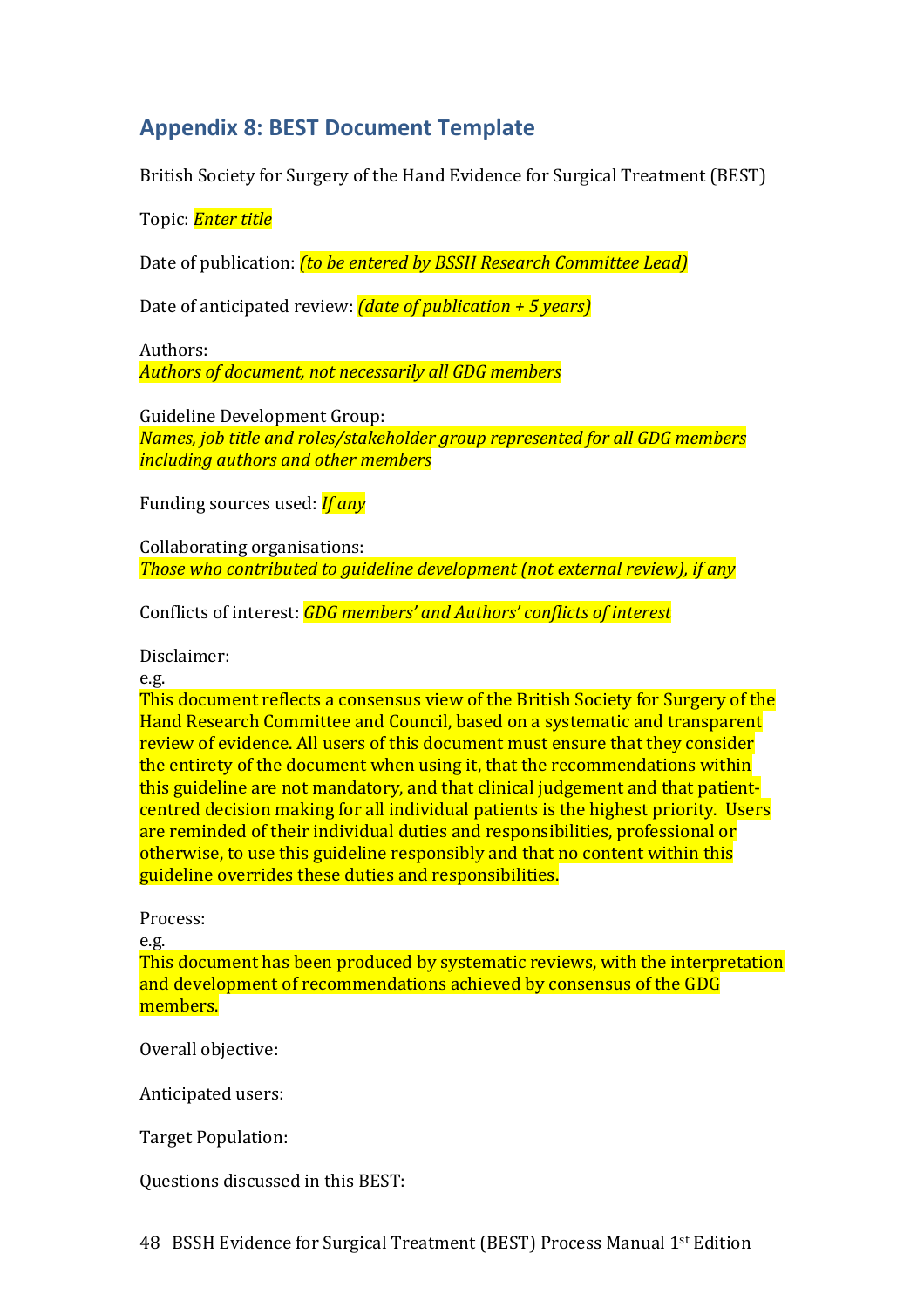*(delete as applicable):*

- Which patients should be referred to hand surgeons?
- Which treatments are superior to other treatments?
- Which treatments are more cost-effective than other treatments?
- What treatments should be offered to patients?
- At what clinical stage should different treatments be offered to patients?
- What outcomes can be expected from particular treatments?
- What future research might be beneficial in clarifying optimal treatment?

Questions not discussed in this BEST:

*(delete as applicable):*

- Which patients should be referred to hand surgeons?
- Which treatments are superior to other treatments?
- Which treatments are more cost-effective than other treatments?
- What treatments should be offered to patients?
- At what clinical stage should different treatments be offered to patients?
- What outcomes can be expected from particular treatments?
- What future research might be beneficial in clarifying optimal treatment?

Inclusion & exclusion criteria *Who this guideline applies to. E.g. children, adults elderly, etc*

Plain Language Summary

*Summary of the document written using language that an intelligent lay person would understand*

Introduction *Summary of problem as per a scientific paper*

Methods *As per a scientific paper*

Systematic review results *As per a scientific paper*

Systematic review overview discussion: *As per a scientific paper*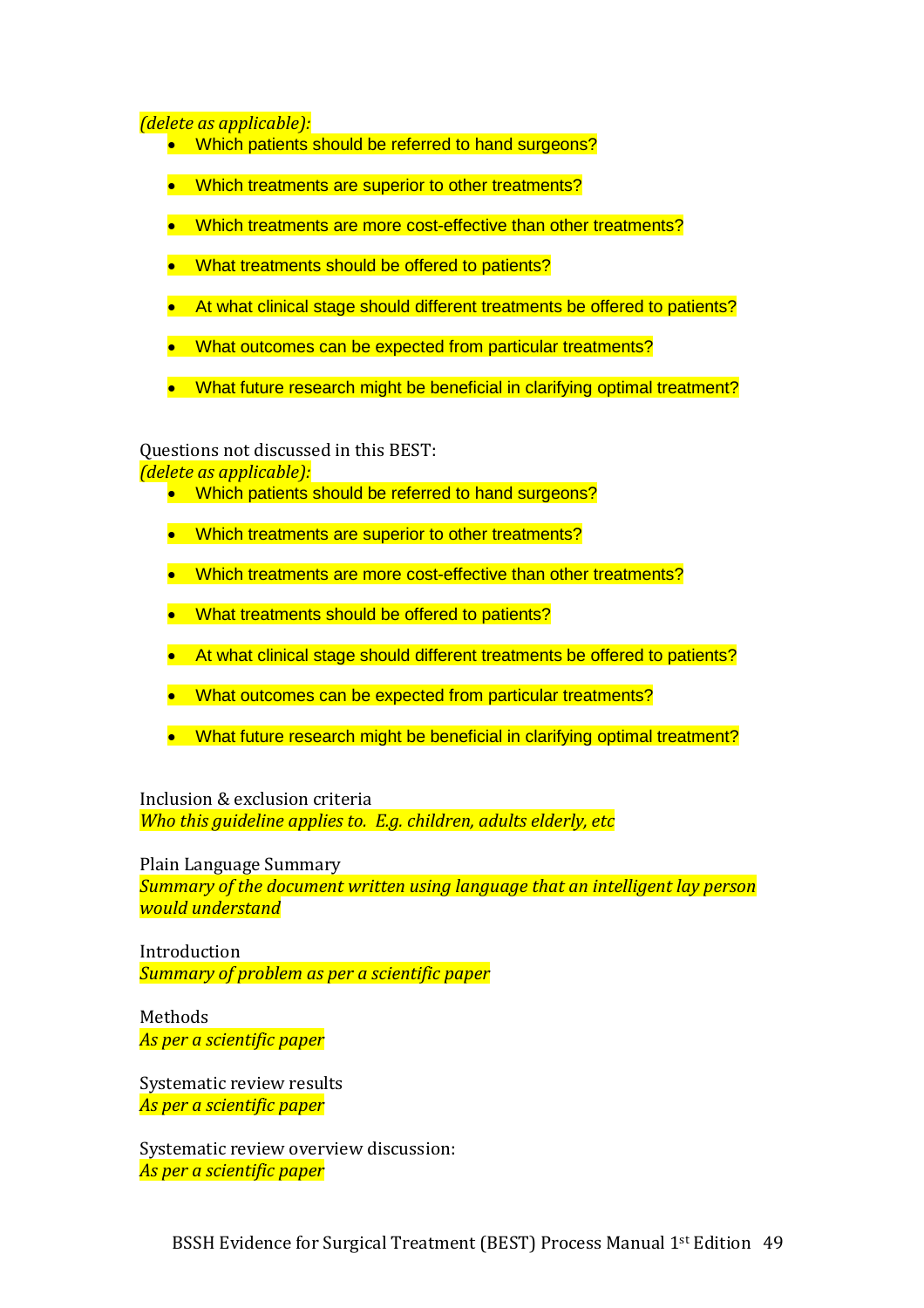Clinical practice recommendations:

*Recommendations with reference to quality of evidence supporting the recommendation*

Good practice points:

*Suggested good practice points that may not be supported by existing evidence, but that are unanimously agreed upon by GDG. The nature of these recommendations should be stated, e.g. "It was considered a good practice point that … should be considered for all cases, although this was based on consensus of expert opinion rather than other evidence"*

Clinical audit indicators: *Suggested metrics that could be assessed in clinical practice audits*

Resource Implications: *Impact of implementing the recommendations on existing services*

Facilitators and barriers to implementation: *Any suggestions that may support implementation of the recommendations*

Future research recommendations: *Suggestions for future research to answer important areas of unresolved uncertainty*

Stakeholders invited to provide external review:

Timeline of guideline: Date topic identified: Date GDG lead appointed: Date draft supplied by GDG authors: Date Internal review completed: Dates of public consultation: Date external review completed: Date published:

Appendix 1: PRISMA flow chart for systematic review:

Appendix 2: Evidence Summary Table(s):

Appendix 3: Key clinical practice recommendations table

Appendix 4: Patient flow algorithm:

Appendix 5: Support Tool: Quick reference guide:

Appendix 6: Characteristics of included studies

Appendix 7: Quality of evidence assessment of included studies